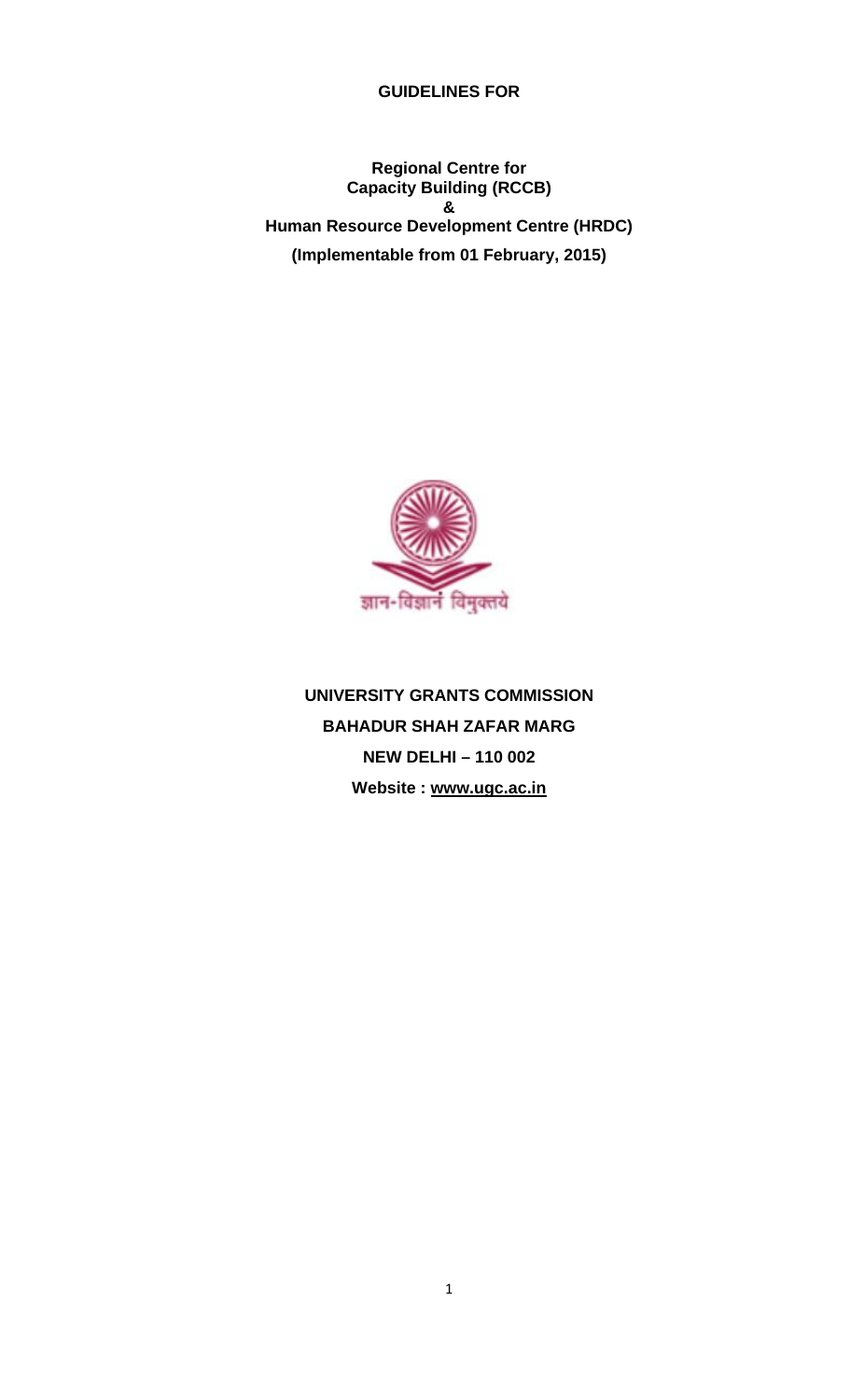## **UNIVERSITY GRANTS COMMISSION**

## **GUIDELINES FOR HUMAN RESOURCE DEVELOPMENT CENTRES (HRDCs) AND REGIONAL CENTRES FOR CAPACITY BUILDING (RCCBs)**

#### **1. Introduction**

#### **1.1 Background**

The National Policy on Education (NPE) 1986 in its Programme of Action made a focused reference to the crucial dependence of quality ensured delivery of education to continuous knowledge up-gradation, capacity building and motivation of teachers for accepting challenges arising from exponential growth of new knowledge and fast growing trends of breaking barriers of subject specific teaching and research.

Thus, the NPE recognized the urgent need for creating effective systems to provide opportunities for professional and career development of teachers, necessary for quality education and research so that they are well equipped and motivated to accept new challenges emerging from growth of new knowledge, international competitiveness and changing requirements of learners, especially in the institutions of higher education. Therefore, it was proposed to enhance their motivation skills and knowledge through systematic orientation in specific subjects, techniques and methodologies, and thereby inculcate in them the right kind of values that would in turn encourage them to take initiatives for innovative and creative work.

In order to achieve the above objectives, an initiative was taken by University Grants Commission in the year 1986 and over a period of time, 66 Academic Staff Colleges (ASCs) were established in different universities. During the last two decades or more, the system of ASCs has come to be accepted well and established in the university system with plan to plan financial support of the UGC and cooperation extended by the universities in providing basic infrastructure and other support, required for functioning of the ASCs.

As of now, a total of 66 ASCs are functioning in the institutions of higher education across the country. A Session wise comprehensive list of numbers of Refresher Courses and Orientation Programmes conducted under the Scheme of ASC during the last one decade and number of participants who underwent these OPs / RCs is as under.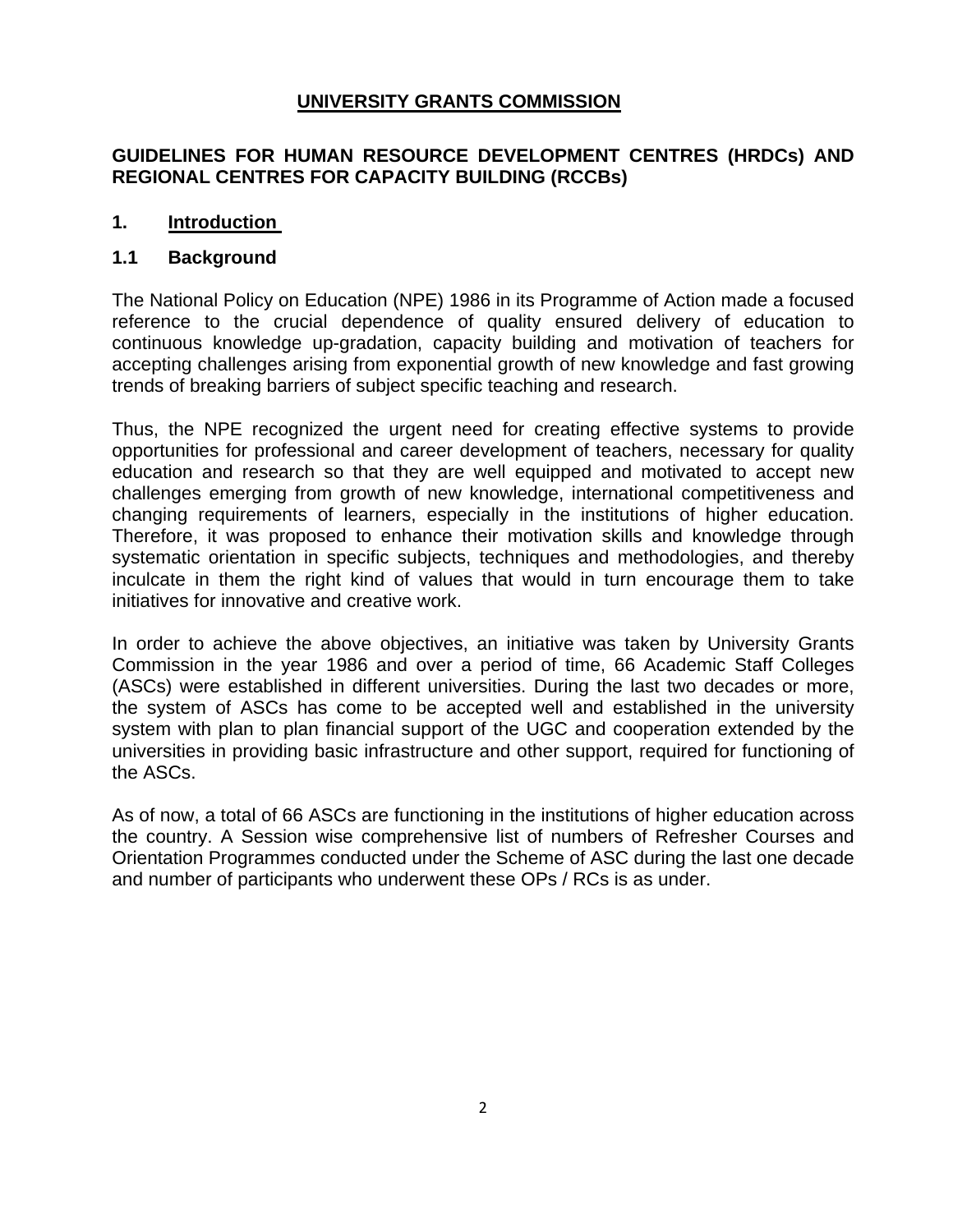| <b>Session</b> | <b>No. of Refresher</b><br><b>Courses</b> | <b>No. of Orientation</b><br>Programme | No. of faculty<br><b>Participated</b> |
|----------------|-------------------------------------------|----------------------------------------|---------------------------------------|
| 2003-04        | 497                                       | 147                                    | 21330                                 |
| 2004-05        | 750                                       | 171                                    | 33700                                 |
| 2005-06        | 850                                       | 180                                    | 32000                                 |
| 2006-07        | 500                                       | 200                                    | 21000                                 |
| 2007-08        | 600                                       | 150                                    | 20000                                 |
| 2008-09        | 689                                       | 213                                    | 22800                                 |
| 2009-10        | 710                                       | 230                                    | 25000                                 |
| 2010-11        | 710                                       | 320                                    | 40000                                 |
| 2011-12        | 697                                       | 260                                    | 26420                                 |
| 2012-13        | 780                                       | 240                                    | 27460                                 |

Table 1 : Details of Orientation Programmes and Refresher Courses conducted by ASCs during 2003-2013

From the above statistical information, it is evident that in spite of the best efforts of a total of 66 ASCs, we have been able to meet the important requirement of capacity building and continuous knowledge up-gradation to a limited extent. It is in this background that the need to revisit the system of ASC emerged to reposition them to handle the contemporary scenario due to fast expansion in number of new institutions of higher education and substantial increase in number of faculty positions.

#### **1.2 Revisiting and revitalizing the system of ASCs**

Since 1986, the system of higher education has witnessed tremendous expansion and transformation. Various studies undertaken in our country and abroad have shown that any substantial increase in number of students, at university level makes impressive impact on economic growth in the decade that follows. During the XI Five Year Plan period there has been stress on expansion, equity and excellence. Planning Commission Government of India in its Approach Paper to the XII Five Year Plan has recognised Education as the single most important instrument for social and economic transformation. As of now, we have 723 universities and 35,539 colleges, with total student enrolment of nearly 29 million. Besides the GER getting doubled during the last 10 years to reach the level of 20.4%, the Govt. of India has projected GER of 30% by 2020. However, certain recent studies have highlighted a serious concern about low percentage of employability of our students. Therefore, while continuing focus on expansion, equity and excellence in the XII plan also there is special focus on the issue of employability of students passing out from campuses of institutions of higher education.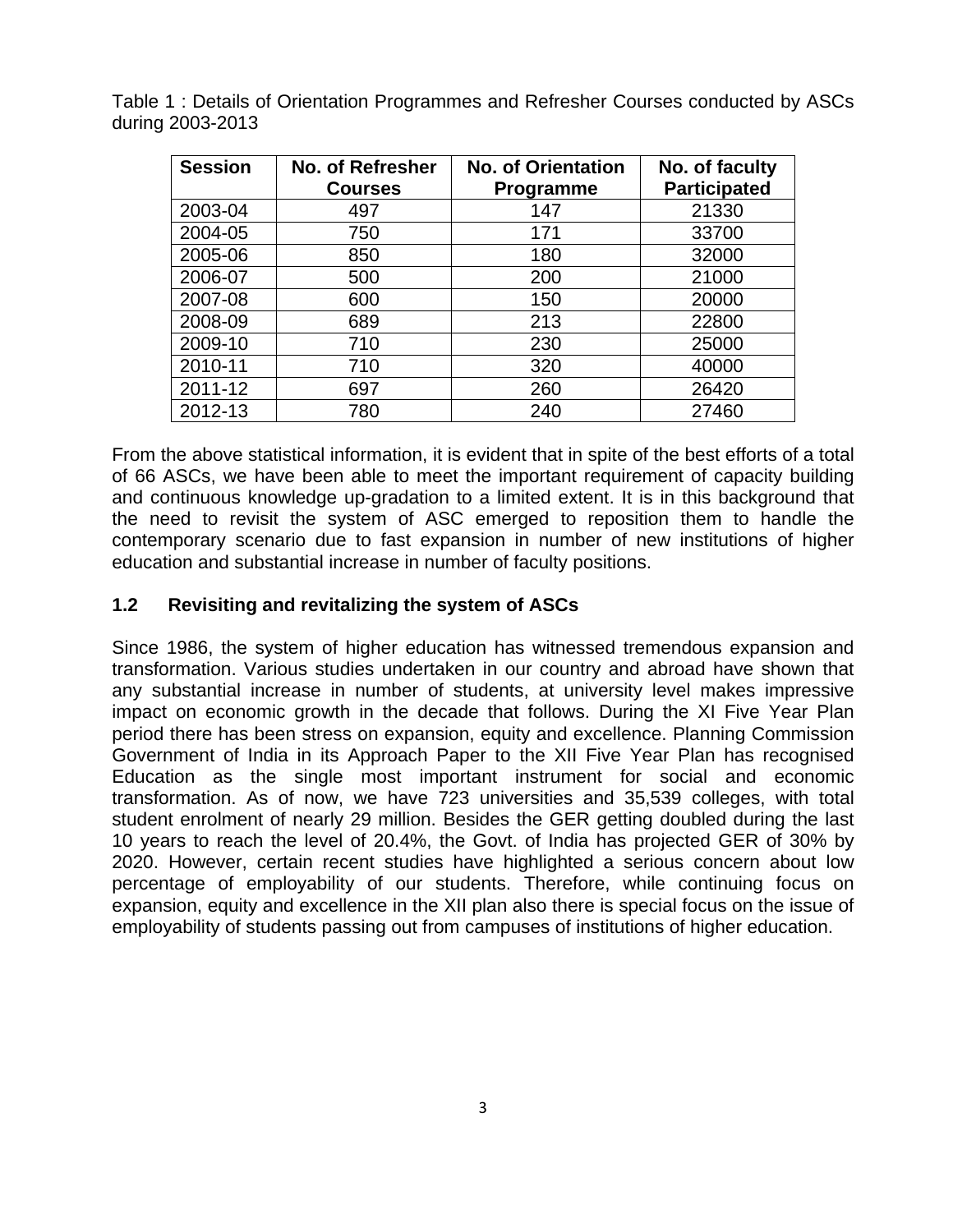There is now greater concern and focus on the issues of quality and inclusive education. A study by the UGC about 1471 selected colleges and 111 selected Universities revealed that 73% of the colleges and 68% of universities in our country are transacting teachinglearning processes which are of medium or low quality. Since bulk of enrollment in higher education (96%) takes place in universities and colleges supported by the State Governments (7.5% enrolment in private aided & unaided institutions), an umbrella scheme of Rashtriya Ucchatar Shiksha Abhiyan (RUSA) has been launched to address the needs of State institutions so as to strengthen them and enhance their quality. The Scheme will also strengthen Undergraduate and Postgraduate education in Colleges. RUSA will also address a major challenge on regional imbalances in higher education.

Several reforms are being introduced in higher education to ensure meaningful quality. This includes a National Mission on Teachers and Teaching to address important issues pertaining to availability of qualified teachers with systems to support their consistent knowledge up-gradation to match the global competition and other requirements of fast growing new knowledge in various disciplines and across disciplines. The Mission also proposes to address the problem of attracting talent into teaching profession. It is also envisaged that the Mission would pursue long term goal of building a strong professional cadre of teachers by setting performance standards and creating top class institutional facilities for innovative teaching and professional development of teachers. The Mission would focus in a holistic manner dealing with the whole sector of education without fragmentation.

Since the launch of a dedicated satellite Education Satellite (EDUSAT) about 10 years ago, Technology Enabled Learning has grown fast as an integrated component of higher education. It has especially served the cause of expansion in education to less developed areas. It is proposed to be made available to all the institutions across the country. Therefore, the faculty and students have to be empowered with capabilities to harness technology for improving the quality of education. The National Knowledge Network (NKN) is in the process of connecting 26,000 Colleges, most of the Universities and Research laboratories through e-connectivity for academic transactions. National Mission of Education through ICT (NMEICT) is in the process of developing 50 DTH Channels, R&D for low cost Devices, adoption of emerging technologies and e-content for undergraduate and postgraduate level courses. Massive Open Online Courses (MOOCs) would also be available in the near future.

The above emerging dimensions of development of education show that our country is in the process of taking big strides in education. In contemporary times our Universities cannot promote an academic life in seclusion but are required to champion reason and imagination in engagement with the wider society and its concerns. Realizing that teachers have to be in the centre stage of these developments, provisions for their motivational training and consistent exposure to innovative trends and advanced knowledge in various disciplines and across discipline, need to be revisited and reengineered in consonance with the contemporary scenario in our country. Not only the faculty but new strategies for governance of educational institutions are also needed to promote innovative, broad and dynamic collaborative models.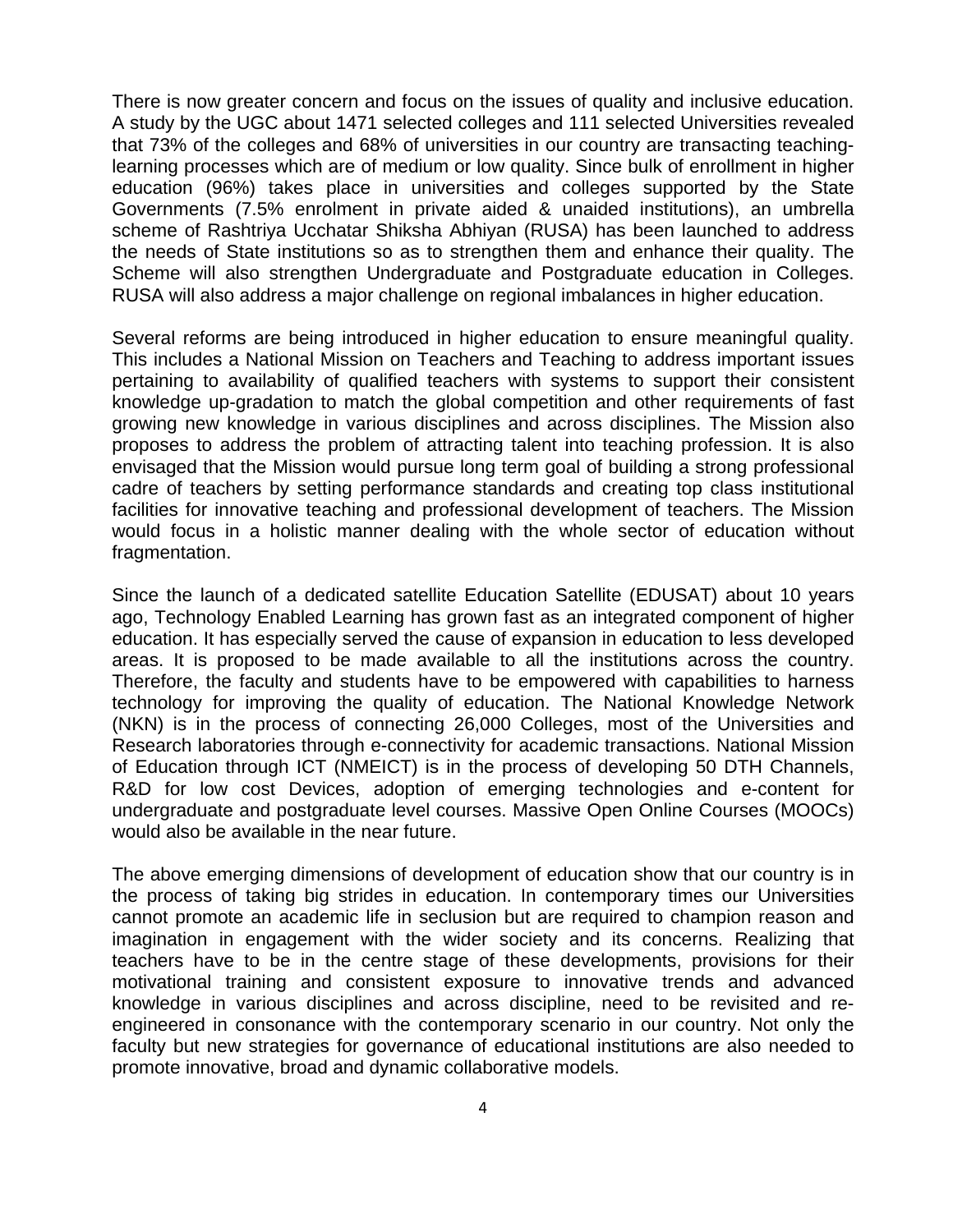In line with the foregoing objectives and for achieving quality assured system for capacity building, continuous knowledge enhancement, new strategies of governance for promotion of innovations and creativity, in these guidelines are being proposed to transform the existing ASCs into two level systems in the form of a Scheme of setting up Human Resource Development Centre (HRDC) and Regional Centres for Capacity Building (RCCB) in selected universities in the country to create new such systems commensurate with the expansion of higher education institutions by the University Grants Commission (UGC) with following broad plan of action.

- a) To organize specially designed Orientation Programmes (OPs) in pedagogy, educational psychology and philosophy, and socio-economic and political concerns for all new entrants at the level of Assistant Professor;
- b) To organize advanced level and more discipline oriented Refresher Courses (RCs), for capacity enhancement and continuous knowledge up-gradation and exposure to emerging developments of faculty involved in teaching in institutions of higher education;
- c) To ensure that every teacher in higher education system of our country is exposed to an OP and a RC at least once during the first three to five years; of his/her career.
- d) To organize specially designed OPs/RCs to enable the faculty involved in teaching and research in institutions of higher education to utilize fast growing Information and Communication Technology support to teaching and research;

#### **1.3 Two levels of human resource development and capacity building centres and system for programme planning and management**

There will be two levels:

- i. **Regional Centres for Capacity Building** (RCCB) with a Regional Programme Planning and Management Committee (RPPMC) for monitoring.
- ii. **Human Resource Development Centre** (HRDC) with a Local Programme Planning and Management Committee (LPPMC) for monitoring.

In order to monitor the functioning of above two levels, there will be **Programme Planning and Management Standing Committee** (PPMSC) constituted at UGC level with a senior Officer of the UGC as the Coordinator and six academics nominated by the Chairman UGC for periodic review, monitor and functioning of the RCCBs and HRDCs and other related issues. Besides the foregoing functions PPMSC will also explore possibilities of making available sharing of expertise and infrastructure facilities like Laboratories etc in National level organizations like DAE, DST, CSIR, ICSSR, Centre under National Mission on Teachers and Teaching etc.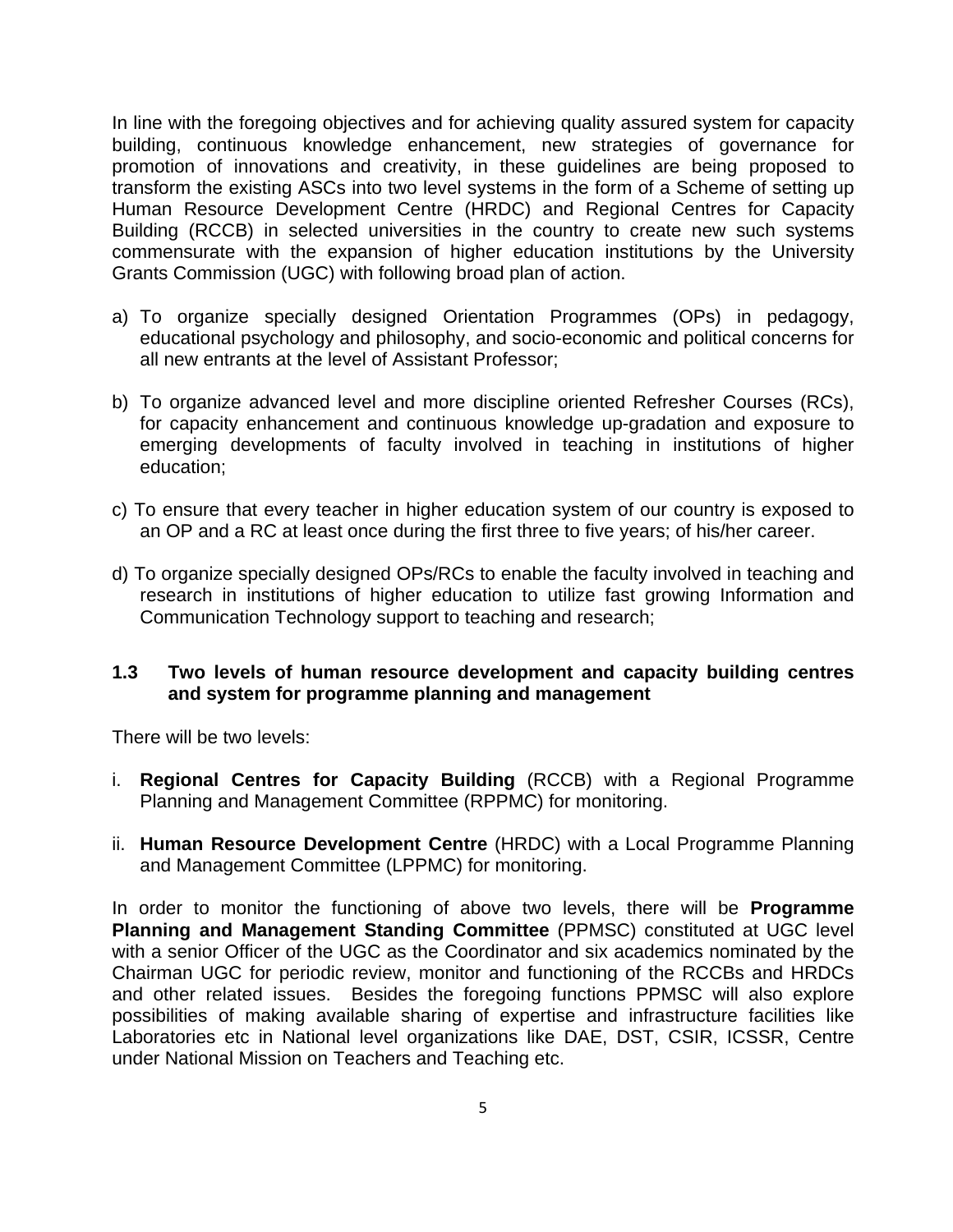The following main target groups have been identified for capacity building, knowledge enhancement and similar other programmes with the objective of a holistic approach focused on transformation of our institutions of higher education to a more facilitating academic environment conducive to innovations, creativity and quality advanced learning and research.

- Faculty members in institutions of higher learning engaged in teaching and research
- Teacher Educators
- Key nonacademic functionaries in institutions of higher learning for better governance and to facilitate efficient use of various fast growing ICT resources and applications
- Research scholars

#### **2. Core Issues**

#### **2.1 Objectives and responsibilities of RCCBs and HRDCs**

#### **a) Regional Centres for Capacity Building (RCCB) and Human Resource Development Centre (HRDC)**

In view of broad spread of our country and varying regional constraints, imbalances, expectations and requirements, RCCBs and HRDCs will be better equipped in terms of infrastructure, deployment of human resource, ICT capabilities and other equipments so as to share facilities and play as a role model for human resource development and capacity building in the region. Generally, a RCCB will be situated in a well established and well equipped university with large number of qualified Faculty in different disciplines, Laboratories, Libraries, that they are in a better position to monitor, coordinate and support functioning of several HRDCs in the concerned region.

Every RCCB will discharge the following functions well planned and monitored by a Regional Programme Planning and Management Committee (RPPMC).

- i. To develop and maintain online interactive connectivity for functional operations with all the HRDCs in the concerned region, and facilitate econtent delivery, using National Mission of Education through ICT (NMEICT) resources, adoption of emerging technologies and Massive Open Online Courses (MOOCs).
- ii. To develop a repository of experts with brief CVs who may be available for conduction of programmes in HRDCs in the region
- iii. To develop a multimedia repository of some of the best content delivered in the Region or other Regions through collaboration for mutual sharing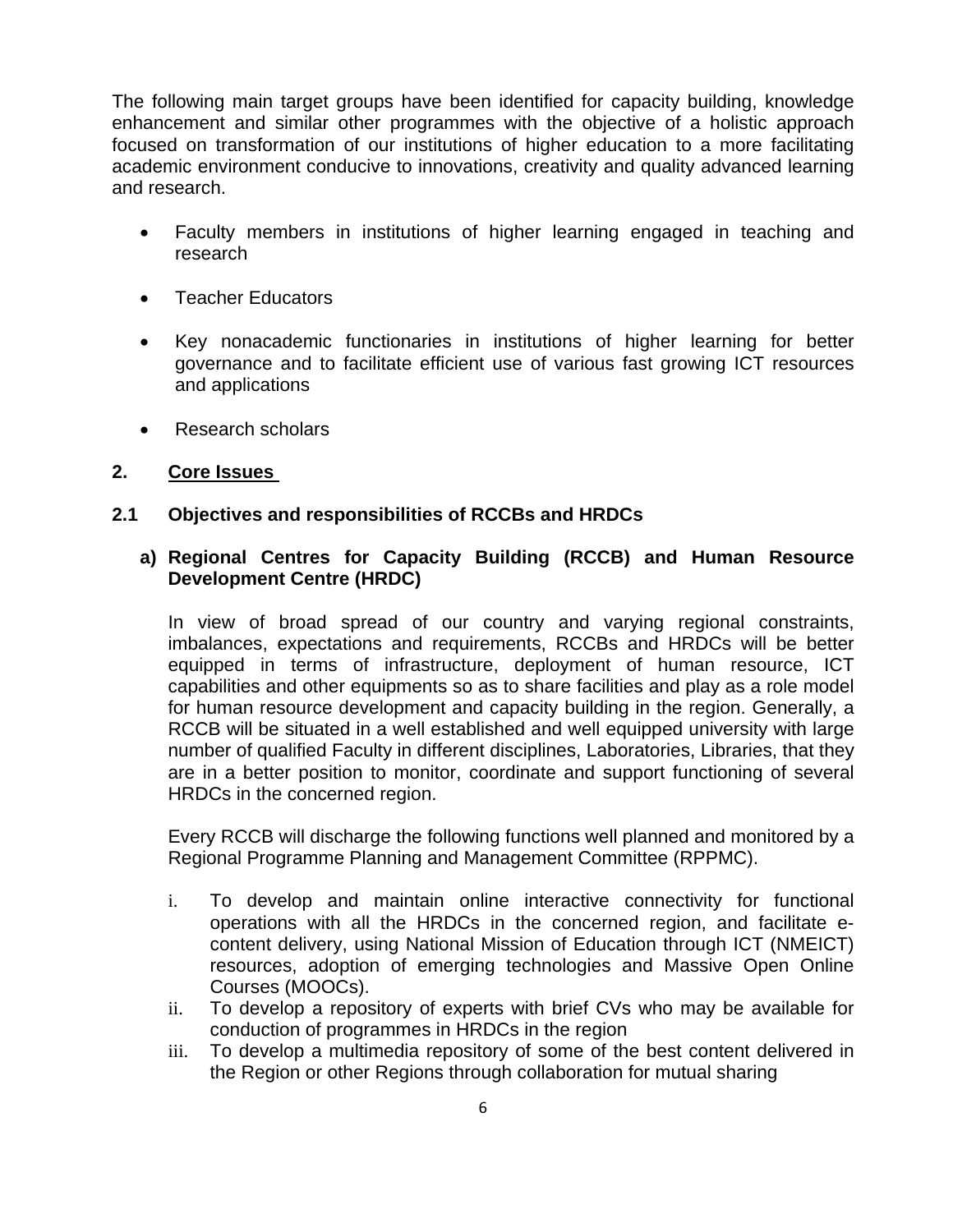- iv. To set up a regional documentation-IT enabled centre-cum-library for reference and source materials necessary for the programmes;
- v. To communicate and manage display of advisories to the participants in advance giving the theme, focus and other details about the programmes
- vi. To maintain an information portal giving all details about programmes planned by the RCCB and HRDCs in the specified region with names and brief CVs of resource persons and preferably full text or at least PPTs with abstract and references of the content proposed to be delivered
- vii. In collaboration with HRDCs in the specified region regular collection and analysis of feedback from participants on programme delivered in the region, for consistent review for quality enhancement
- viii. To send every quarterly a detailed report about the programmes conducted, analyzed feedback of participants etc. to the coordinator of PPMSC

#### **b) Functions of Human Resource Development Centre (HRDC)**

The functions of a HRDC will be to plan, organise, implement, monitor and evaluate various programmes in collaboration with concerned RCCB on the broad guidelines suggested by Local Programme Planning and Management Committee (LPPMC). In particular, HRDCs will ensure the following

- **i.** To actively collaborate and cooperate with RCCB so as to achieve highest standards of quality and effectiveness of programme delivery
- **ii.** To actively utilise online systems for interactive connectivity with the RCCB and all the HRDCs for fast and effective functional operations and content delivery as detailed under 2 a)-i above
- **iii.** To contribute and share the repository of experts maintained by RCCB for conduction of programmes in HRDCs
- **iv.** To contribute and share multimedia repository of RCCB and other sources as indicated of some of the best content delivered in the at HRDC
- **v.** To set up a documentation-IT enabled centre-cum-library for reference and source materials necessary for the programmes;
- **vi.** To communicate and manage display of advisories to the participants in advance giving the theme, focus and other details about the programmes
- **vii.** To actively cooperate with RCCB in maintenance of an information portal giving all details about programmes planned in the region with names and brief CVs of resource persons and preferably full text or at least ppts with abstract and references of the content proposed to be delivered
- viii. To analyse feedback from participants on programme delivered in the HRDC for consistent review for quality enhancement and communicating the same online to RCCB within 15 days from completion of a programme.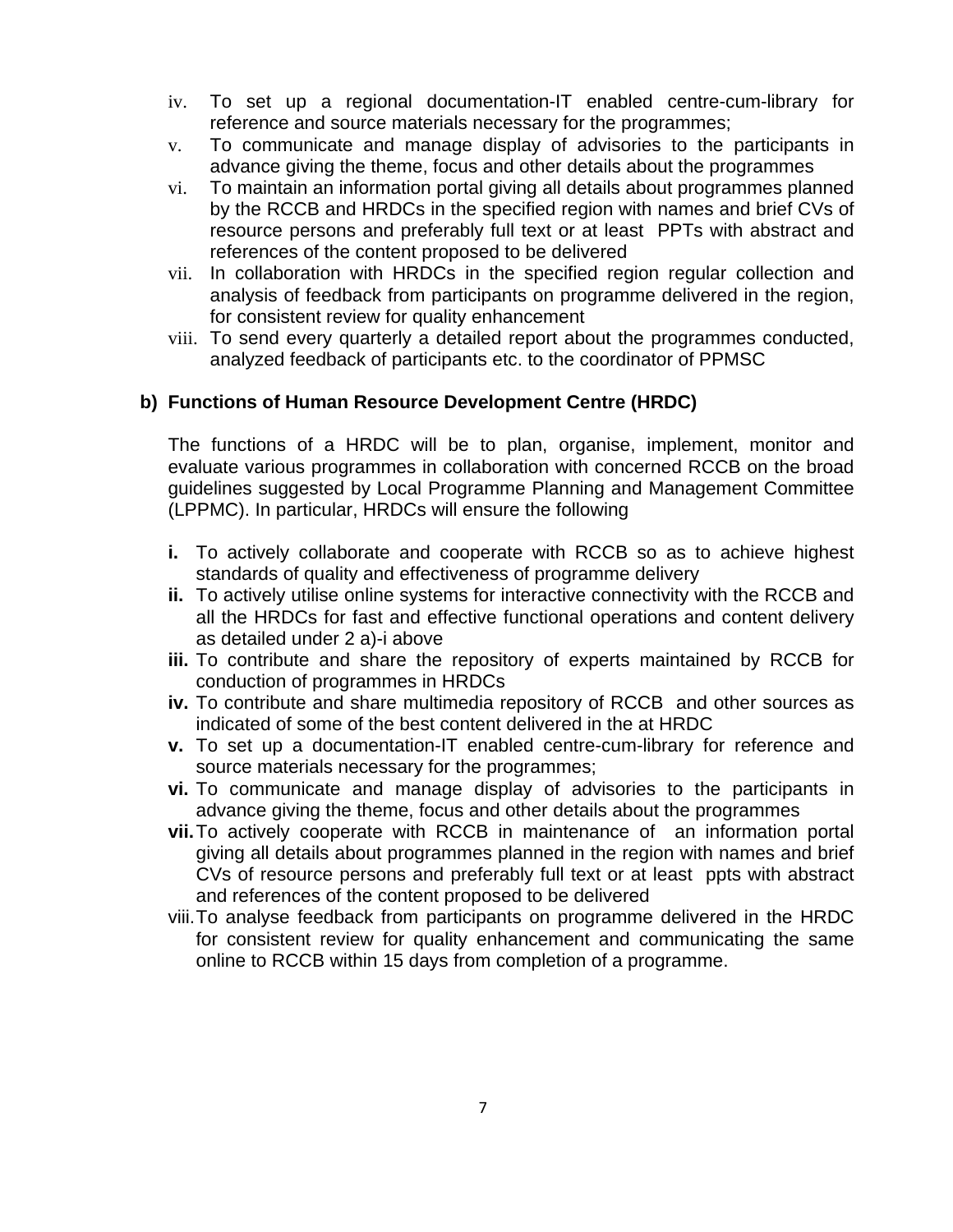## **3. Guidelines for Implementation of the Scheme**

#### **3.1 Location of RCCBs and HRDCs**

All the existing ASCs will be renamed as HRDCs henceforth and to start with few existing ASCs will be upgraded to RCCBs keeping in view the performance of the ASC and regional distribution. The RCCB and HRDC may be established in University as an autonomous entity. The RCCBs will function as resource centres with coordination and monitoring functions for all HRDCs in an identified region. These will have to draw upon all the possible existing resources available in the University as well as in other universities and academic institutions within the region and outside.

#### **3.2 Structure for monitoring Regional Centre for Capacity Building (RCCBs) and Human Resource Development Centre (HRDCs)**

#### **3.2.1 Structure at the level of University Grants Commission (UGC)**

**Programme Planning and Management Standing Committee** (PPMSC) constituted at UGC level with a senior Officer of the UGC as the Coordinator and six academics nominated by the Chairman, UGC. Any other officer/expert relevant to the functioning of the RCCBs and HRDCs to be nominated by the Chairman, UGC. The term of the Members in PPMSC, RPPMC and LPPMC will be of two years.

#### **3.2.2 Structure for the Regional Centre for Capacity Building (RCCBs (Staffing norms/patterns)**

- 3.2.2.1 Every **RCCB** will discharge the functions well planned and monitored by a Regional Programme Planning and Management Committee (RPPMC). The constitution of RPPMC will be as follows:
	- 1. Vice Chancellor/Head of the host institution
	- 2. Director RCCB : 1 (Member Secretary)
	- 3. Directors HRDCs : 2 (in the concerned region to be nominated by UGC)
	- 4. Four senior academics at the level of Professors out of which two to be chosen from the institutions of higher education in the region and two from any other region nominated by Vice-Chancellor/Head of the host Institution.
	- 5. Nominee of the UGC : 1

The Registrar and Finance Officer of the host University will be special invitees for the meetings of RCCB. Members may be paid an honorarium of Rs. 2000/- for attending the meeting.

**3.2.2.2 Human Resource Development Centre** (HRDC) will have a Local Programme Planning and Management Committee (LPPMC). The constitution of LPPMC will be as follows: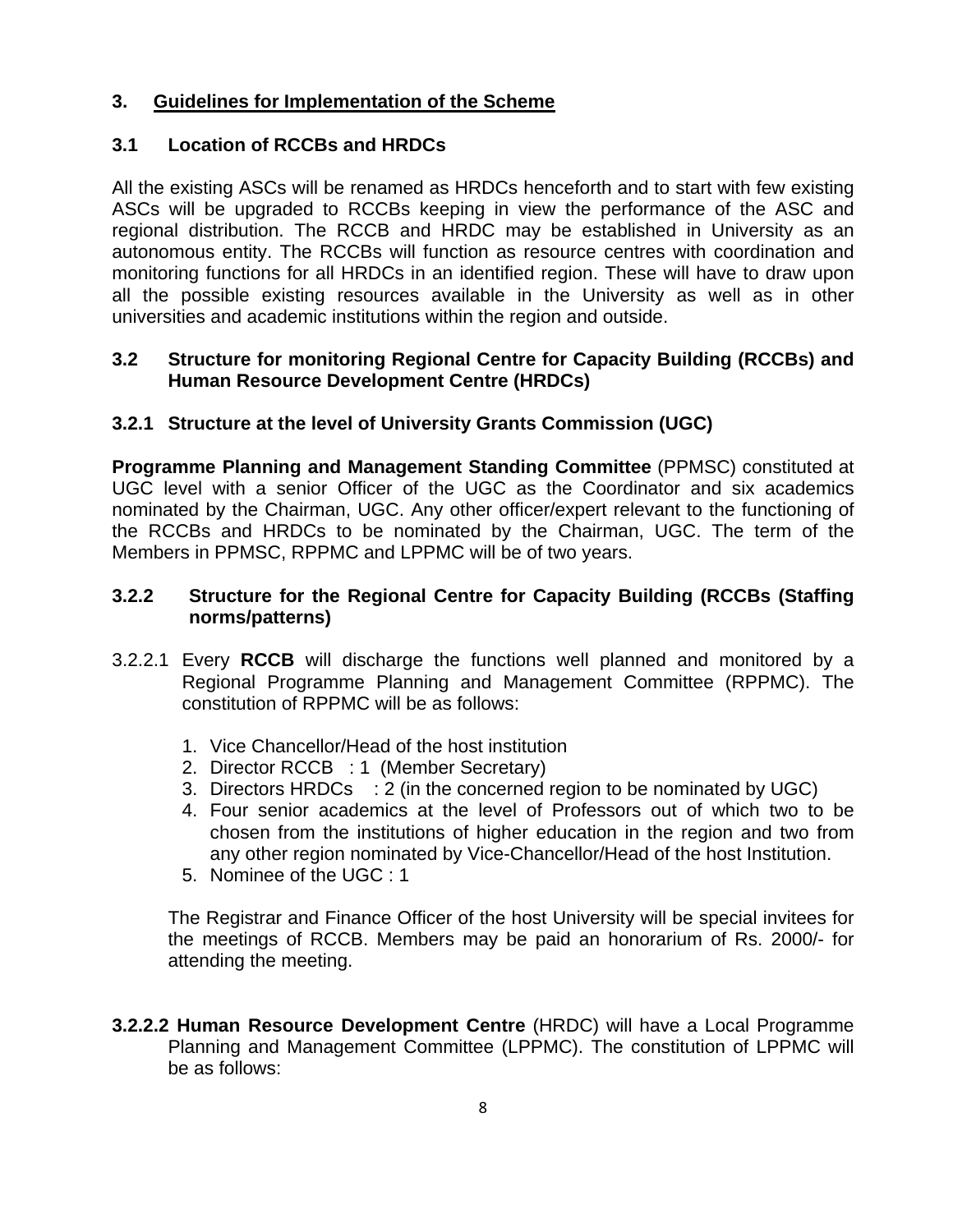- 1. Vice Chancellor/Head of the host institution
- 2. Director HRDC
- 3. One nominee each of the UGC and the RPPMC
- 4. Four senior academics at the level of Professors out of which two to be chosen from the institutions of higher education in the region and two from any other region nominated by Vice-Chancellor/Head of the host Institution.

The Registrar and Finance Officer of the host University will be special invitees for the meeting of LPPMC. Members may be paid an honorarium of Rs. 2000/- for attending the meeting.

## 3.2.3 **Structure of RCCBs and HRDCs (Staffing norms/patterns)**

## **(a) Academic Staff**

- 1. Director (in the pay scale of Professor): 1
- 2. Deputy Director (in the pay scale of Deputy Director (Physical Edn) : 1
- 3. Assistant Director (in the pay scale of Assistant Director (Physical Edn): 1

## **(b) Non-teaching staff:**

- 1. Technical Officer: 1(ICT applications, maintenance and training).
- 2. Section Officer: 1
- 3. Senior Assistant: 1
- 4. Computer Assistant/Junior Assistant : 1
- 5. Librarian or Technician: 1
- 6. Steno-typist/Computer Operator: 1
- 7. Peon: 1
- 8. Hostel Attendant: 1 (in case of those ASCs that have independent accommodation/hostel facilities).

## 3.3. **Appointment and conditions of service of Human Resource Development Centre (HRDC) and Regional Centres for Capacity Building (RCCB) :**

#### **(a) Director:**

The qualifications for the post of Director will be the same as for the post of Professor. The search-cum-selection committee for Director will be as follows:

- i. Vice-Chancellor of the host University (that is, where the HRDC/RCCB is located) (Chairman)
- ii. One Vice-Chancellor of another university *(to be nominated by the Vice-Chancellor of the host University*)
- iii. Two experts to be nominated by RPPMC or LPPMC
- iv. One nominee of the UGC.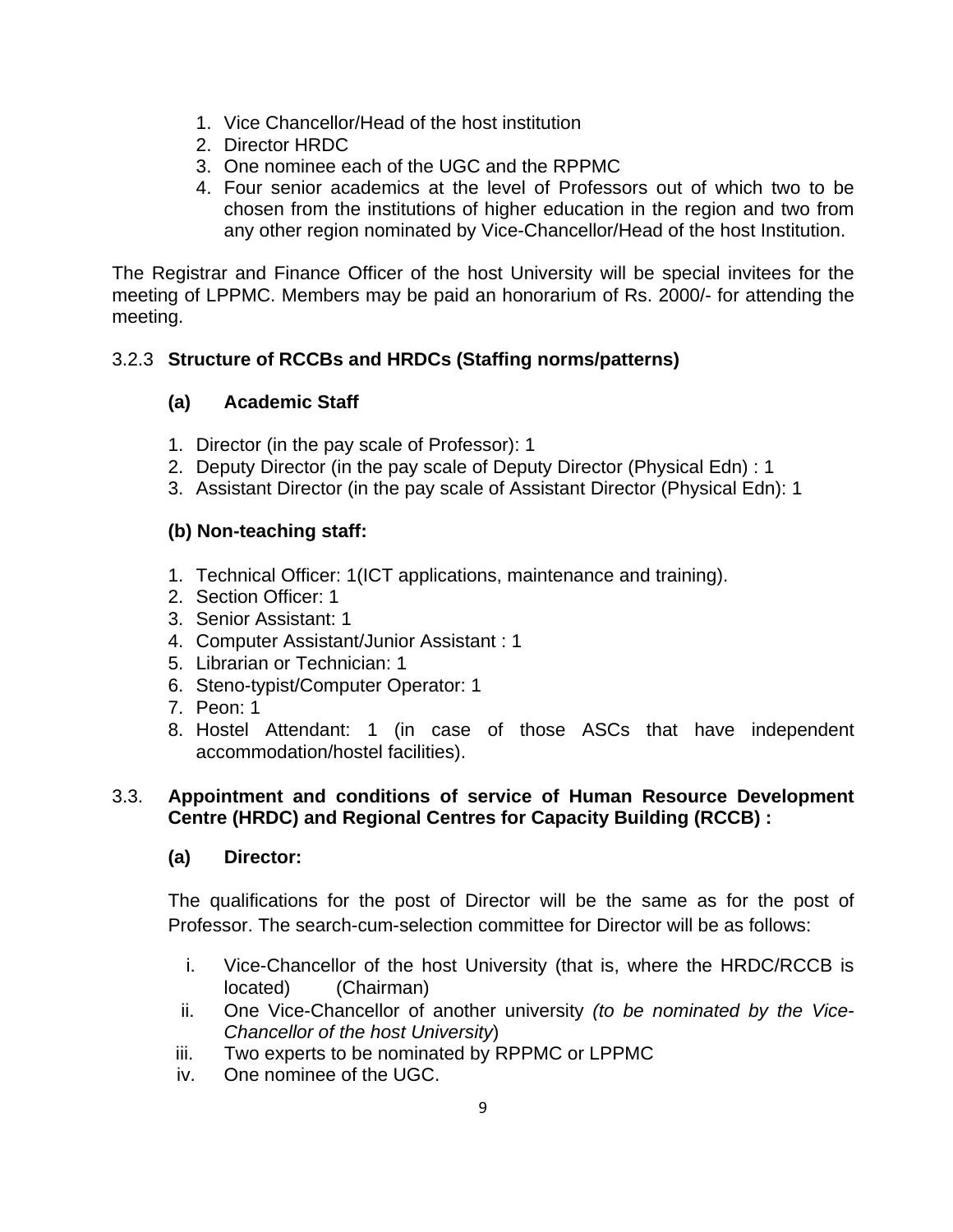The Registrar of the host University will be the non-member Secretary to the Committee.

At least three members, including the UGC nominee, shall constitute the quorum.

## **(b) Deputy Director/Assistant Director:**

For the posts of Deputy Director and Assistant Director, the qualifications will be the same as in the case of similar posts in the University. The selection committee and the procedure will be the same as for the RCCB/HRDC Director, except that the Directors of RCCB and HRDC will be ex-officio members of the selection committee.

## **(c) Conditions of service:**

In order to validate pedagogical innovations and transplant experiences of the RCCB and HRDCs, the academic staff of the RCCBs and HRDCs, having additional charge of RCCB/HRDC, will participate in all academic activities of the parent/allied department including teaching, research, consultancy, etc. including guiding of Research students, provided that the RCCB and HRDCs work does not suffer. The University will make necessary provisions to this effect.

No honorarium will be admissible to the academic staff of the RCCB and HRDCs, that is, Director, Deputy Director and Assistant Director, for giving lectures in the orientation programmes and refresher courses.

The benefits available to regular staff of the University would also be available to the staff of RCCB/HRDC.

There will be a provision for performance appraisal of the academic staff. The incumbents on these posts will retire as per University rules.

In case the incumbent appointed for the post of Director happens to be a Professor holding additional charge, he/she will be paid an allowance of Rs. 10,000/- per month. In case of Associate Professor holding additional charge of Deputy Director of RCCB/HRDC, the allowance will Rs. 5,000/- per month.

# **(d) Appointment of non-teaching Staff:**

The qualifications and procedure for appointment of non-teaching staff, and the mode of their appointment will be the same as prescribed for such posts in the University.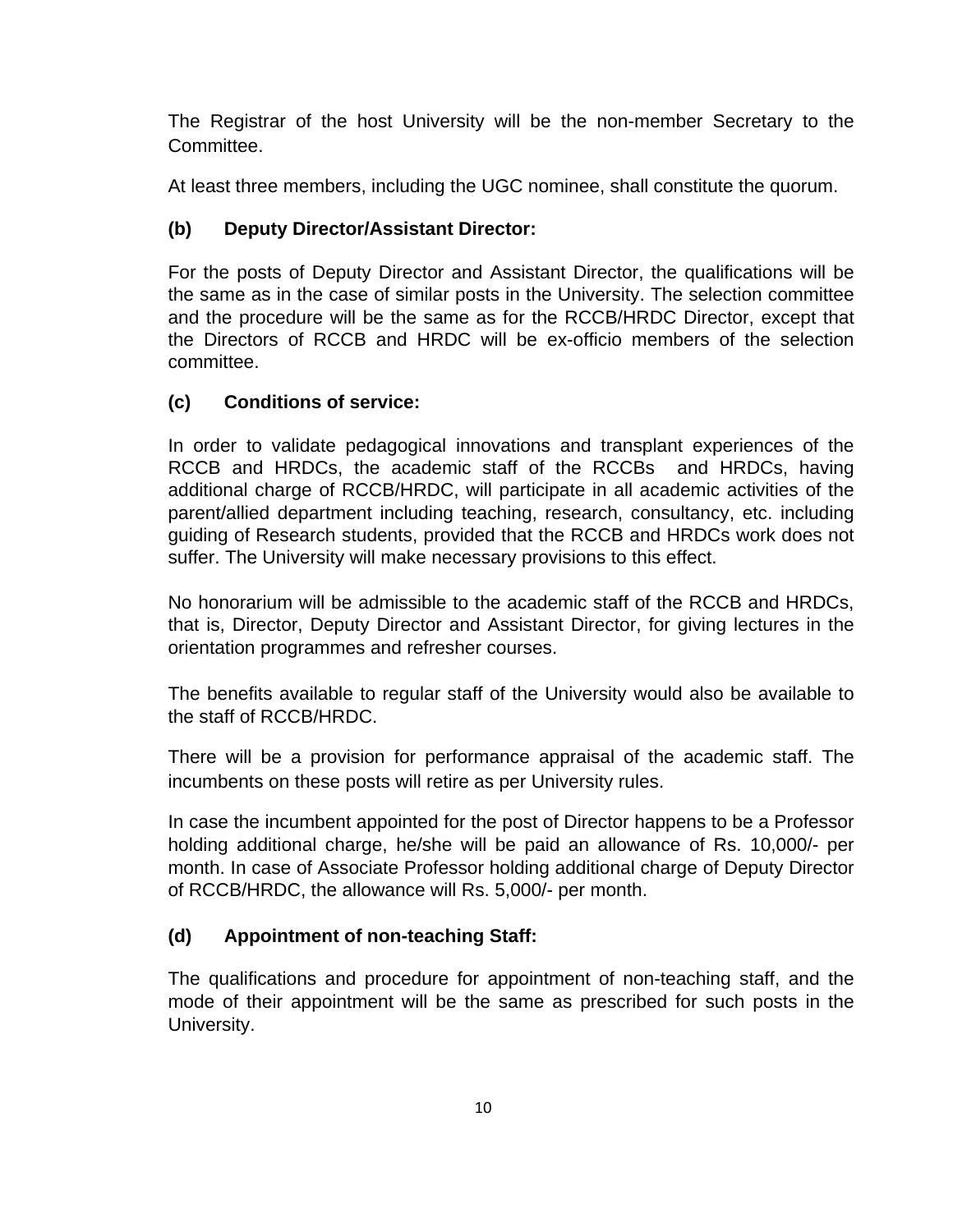## **3.4 Administrative Structure**

The RCCB and HRDCs will be a UGC-sponsored separate entity.

The RCCB and HRDCs will have functional autonomy within these guidelines.

## **3.5 Review and Monitoring**

The UGC will monitor and review the functioning of the UGC- RCCBs and HRDCs after a period of five years or as communicated by the UGC from time to time. The UGC may, after review, discontinue any RCCB and HRDC for valid reasons.

## **3.6 Delegation of Powers**

The Directors of the RCCB and HRDC will be the Academic, Administrative and Financial Executive Officer of their respective Centres. They will be responsible for its functions and activities. He/she will have the powers to sanction expenditure upto Rs. 50,000/- at a time. In addition he/she shall have the powers to make payments of TA/DA to resource persons and participants of the programmes.

The Vice-Chancellor of the host University will have the following powers:

- (i) to appoint academic staff in the RCCB/HRDC.
- (ii) to appoint non-teaching staff in the RCCB/HRDC on the recommendations of the Director.
- (iii) to relax the provision of these guidelines in view of special circumstances of any case, on the recommendations of the Director, to be recorded in writing, for allowing activities in the interest of smooth functioning of RCCB/HRDC.

#### **3.7 Opening of Bank Account**

Separate university-approved bank accounts may be opened for the RCCB and HRDC and operated by the Director and Registrar/Finance Officer jointly and the grants paid by the Commission to the university for the RCCB and HRDC may be transferred to the account for ensuring timely and adequate flow of funds to RCCB and HRDC. All advances for the functioning of RCCB & HRDC and running of programmes shall be drawn in the name of Director, RCCB/HRDC.

#### **3.8 Registration Fee**

Every participant shall pay an admission fee (non- refundable) of Rs.1000/- at the time of admission to the course. The amount so generated will be kept at the disposal of the RCCB and HRDCs for the augmentation of RCCB's and HRDCs infrastructure.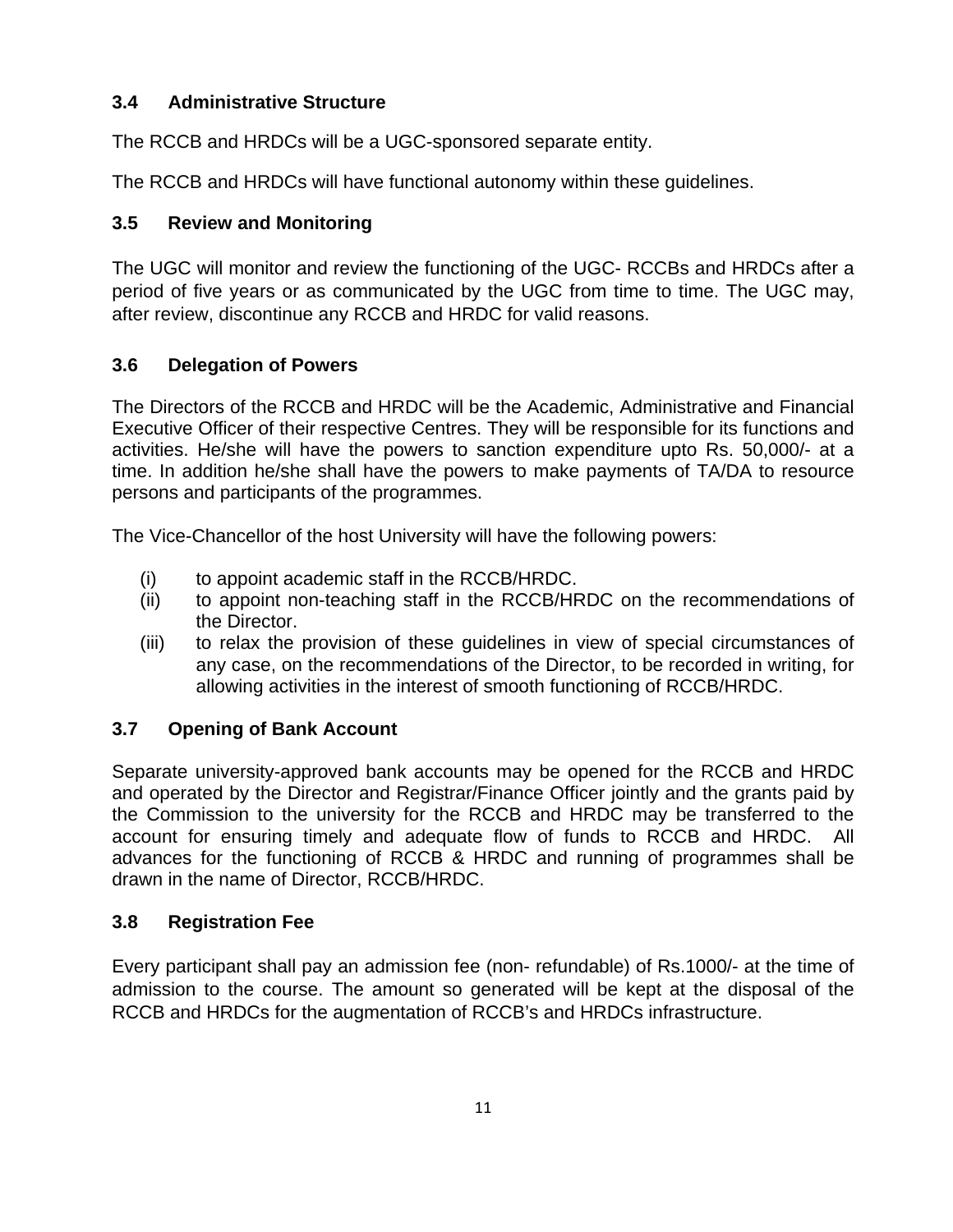## **3.9 Assets and Liabilities**

Each RCCB and HRDC will prepare a list of facilities, assets and liabilities that are under its direct control. It will provide a list of academic staff, non-teaching and other staff, and their minimum annual expenditure. If, for any reason, the UGC-RCCB and HRDC is discontinued, the UGC will decide on the assets and liabilities created by the UGC under the Scheme.

#### **4. Main categories of human resource development and capacity building programmes**

The HRDCs and RCCBs will mainly organize the following main category of human resource development and capacity building programmes.

**4.1 Orientation / First Level Programmes:** Every new faculty member in higher education will be required to undergo a four week Orientation / First level Programme which will be focused on some **broad area of knowledge** spanning a few allied disciplines.

The objective of the orientation programme is to make teachers an agent of socioeconomic change and put them in centre stage of national development. The programme shall have the following components:

- 10% weight for topics in higher education such as issues of ethics, gender, marginalized communities, plagiarism etc.
- 10% weight for issues related to environment.
- 10% weight for issues concerning service matters of teachers.
- 20% for broad cross discipline topics to motivate the trainees for development of interdisciplinary understanding and interest including basic legal awareness.
- 10% weight for Research Methodology.
- 15% weight for Communication Skills and Information Technology.
- 10% weight for Microteaching
- The remaining 15% of content of the First Level Programme will be focused on broad understanding of various subjects with recent global trends and developments.

**4.2 Refresher / Second Level Programmes:** These will be mainly focused for those faculty members who have already undergone through the Orientation/First Level Programme in an indentified broad area. The programme will be discipline specific with advanced developments in an identified subject under the concerned broad area. In addition, there will be Refresher Programmes, geared towards emerging cross discipline advanced studies to enable the participants of relevant disciplines to work together or contemporary application of new knowledge for industrial and social development and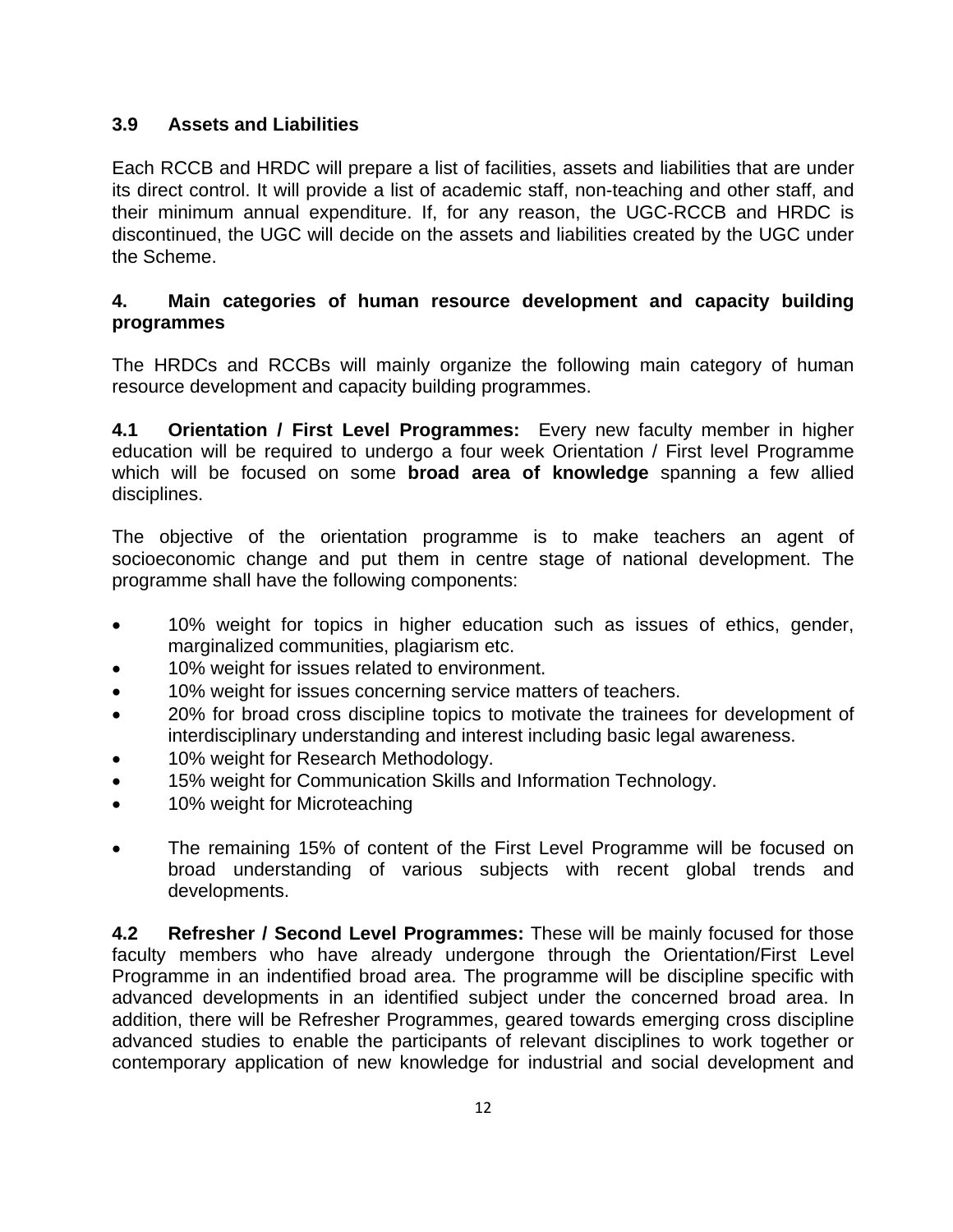other allied aspects. The goal would be to equip and motivate the participants with advanced knowledge to accept challenges of quality teaching and research.

**4.3 Workshops:** These will be organized for shorter duration of one week(6 working days, 36 contact hours) and will be covering mainly for capacity building of academics, administrators and other stakeholders.

**4.4 Short-term course** of 3-6 days duration especially on research methodology and specialised themes of interest.

## **4.5 Some suggestive areas for Programme development and delivery:**

The RCCBs and HRDCs will plan the programmes as above on the basis of needs and requirements of the institutions to be covered. However some suggestive inputs are given below.

- i. Internal and External Accreditation
- ii. Technology Enabled Learning through online demos and support for capacity building for development of e-content, virtual labs and their effective use for teaching and research
- iii. Holistic approach to the whole sector of education without fragmentation.
- iv. Broad and dynamic collaborative models for encouraging interdisciplinary and inter institutional collaboration in teaching and research
- v. Engagement with Industry and relevant social sectors
- vi. Change in regulatory and governance structures of institutional system in a way that promotes research, innovation, creativity with incentives
- vii. Content design and development and curriculum reform focused on innovations and creativity
- viii. Faculty development and enrichment.
- ix. Reforms in assessment and certification methods
- x. Knowledge up-gradation for effective teaching and research
- xi. Seminars and Workshops for some specialized emerging trends of advanced learning

## **5. Scope of the RCCBs and HRDCs**

The **RCCBs and HRDCs** will cater to the needs of teachers and academic administrators of the colleges/universities as decided by the UGC from time to time.

## **6. Posting on Website**

Every RCCB and HRDCs will have its own website and all the necessary information may be posted/up dated regularly. The UGC website will provide a link for the RCCB/HRDC websites.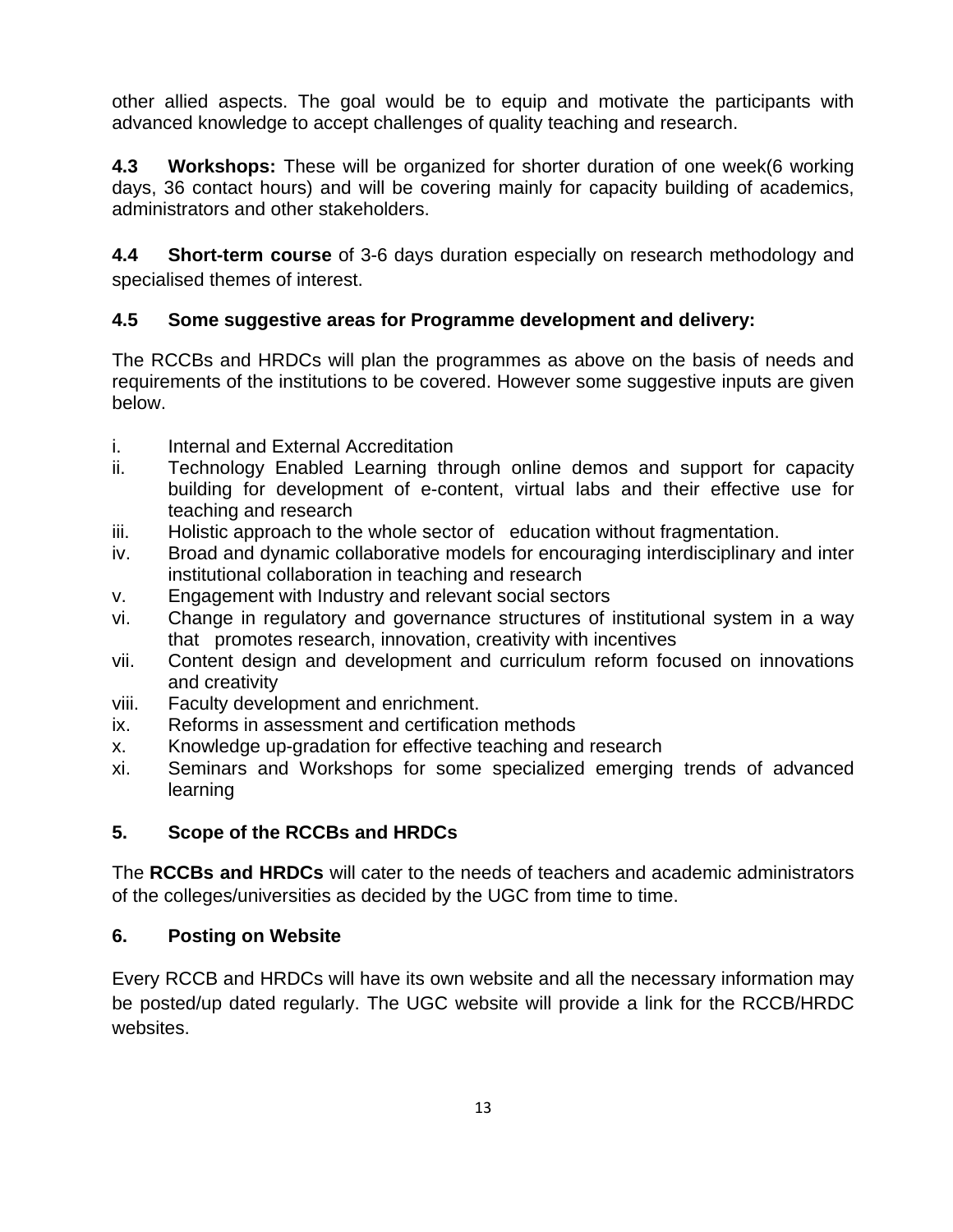## **7. Record Keeping**

In order to make an Orientation / First Level Programmes /Refresher Second level Programmes optimally effective, the RCCBs and HRDCs will maintain a systematic record of all the participants, their achievement, their professional growth and change in their capabilities as teachers.

Each RCCB and HRDCs may ensure maintenance of a course-wise systematic record of resource persons, participants, and year-wise and subject-wise list of courses conducted. Also, each RCCB and HRDC will maintain a proper record of the reading material produced, and keep copies of such material in their respective libraries/websites.

#### **8. Eligibility, Target Group and Duration**

Teachers working in universities and colleges that are included under Section 2(f) of the UGC Act, even though they may not yet be fit to be included under Section 12 (B), may be invited to participate in the Orientation Programmes and Refresher Programmes. The teachers of colleges that do not yet come within the purview of Section 12(B), but have been affiliated to a university for at least two years, will be permitted to participate in the programmes/courses. However, they won't be paid TA/DA and other allowances for attending these courses.

For the Orientation Programmes, newly appointed Assistant Professors within two years of continuous service and all those teachers who require orientation for getting a higher grade will be allowed. Attendance in Orientation programmes would be must for placement in the higher grade pay.

For the Refresher Courses, participation in the Orientation Programme is a prerequisite for admission. However, in exceptional cases a teacher may be allowed to complete a Refresher Course prior to completion of an Orientation Programme. Also, there should be a minimum gap of one year between two courses, though it may be relaxed if adequate number of participants is not available or it is essential for the teacher to fulfill eligibility conditions for career advancement.

The Orientation Programme will be of four weeks duration, with minimum of 24 working days (excluding Sundays) and 144 contact hours (six hours a day). The refresher course will be of three weeks duration, with minimum of 18 working days (excluding Sundays) and 108 contact hours (six hours a day). If a participant fails to complete the requisite contact hours in a programme, he may be permitted to make up for the backlog hours at his/her own cost in another programme by the RCCB and HRDCs concerned.

Part time/ Ad hoc/temporary/contract teachers who have been teaching for at least three academic sessions in an institution which has been affiliated to a University for at least two years may be permitted to participate in the Orientation Programme/ Refresher Course to enhance their skills.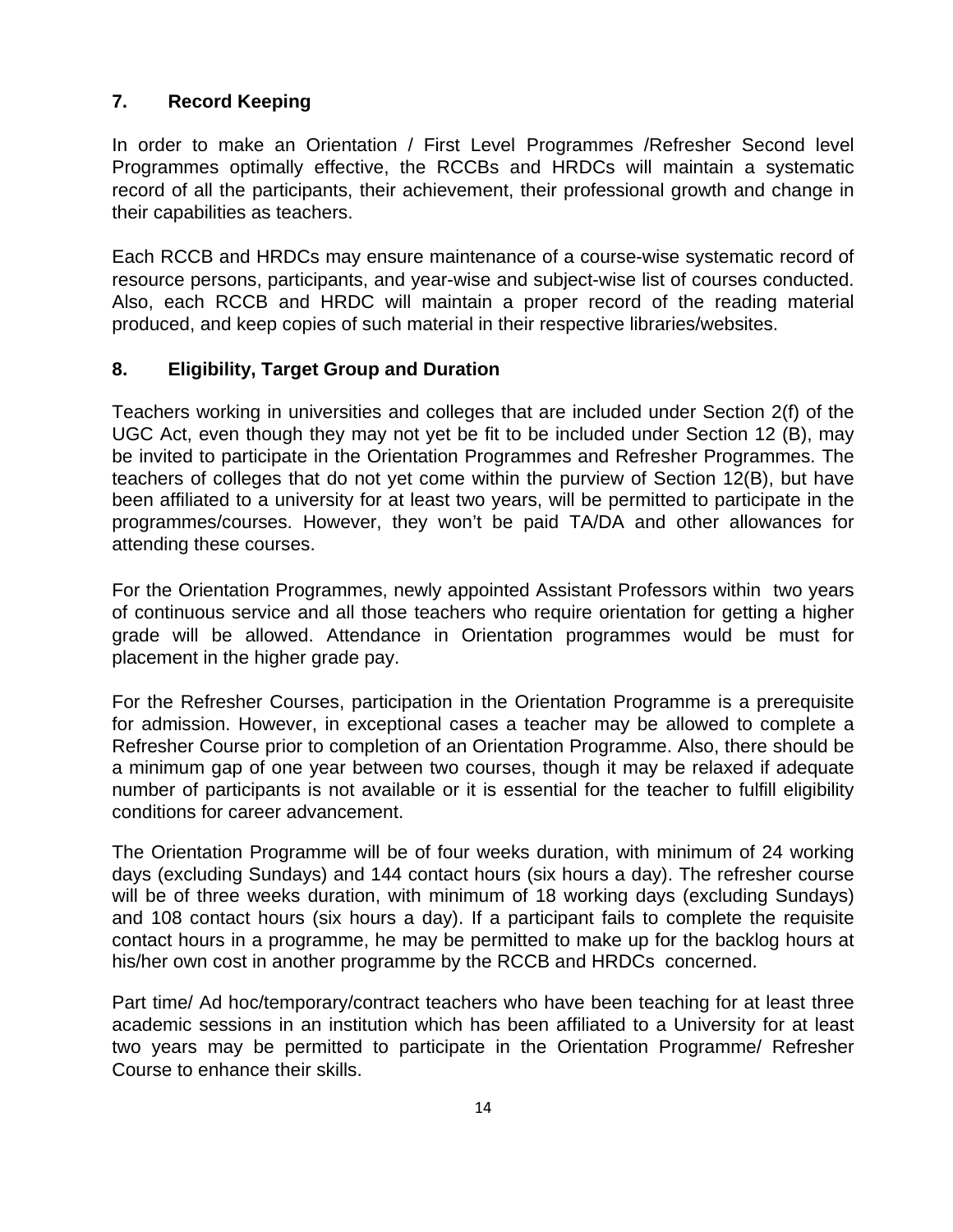Universities and colleges must allow interested teachers to attend UGC -RCCB and HRDCs programmes based on their eligibility otherwise valid reasons will have to be intimated to the teacher concerned in writing.

## **9. Permission to attend Refresher Courses during the period of the Teacher's Fellowship**

Teachers' fellowships as well as Refresher Courses/Orientation Programmes are meant for professional development. A teacher interested in attending Refresher Courses (as per the requirements of career advancement) during the period of fellowship should not be denied the opportunity as it supplements his/her professional development. Therefore, the UGC has decided to permit the teacher fellows to attend a Refresher Course provided:

- i. He/she surrenders living expenses for the period he/she is attending the Refresher Course, and agrees to submit to the RCCB and HRDCs an undertaking to this effect through the concerned research centre before joining the course.
- ii. He/she attends the Refresher Course in the subject that is relevant to his/her research.
- iii. No extension in the teacher fellowship is sought on these grounds.

## **10. Financial Assistance from the UGC for RCCBs and HRDCs**

The UGC will provide 100 per cent financial assistance to the RCCBs and HRDCs. The working of the RCCBs and HRDCs shall be reviewed from time to time to continue the assistance. The following financial assistance will be provided to each RCCB and HRDC as per norms (Annexure IX).

|    |                      | <b>RCCB</b>                                                              | <b>HRDC</b>                          |
|----|----------------------|--------------------------------------------------------------------------|--------------------------------------|
|    | Salary               | On actual basis.                                                         | On actual basis.                     |
|    | Library Expenditure* | Rs. 10.00 Lakh per annum.                                                | Rs. 3.00 Lakh per annum.             |
| Ш  | Equipment**          | Rs. 15.00 lakh per annum.                                                | Rs. 5.00 lakh per annum.             |
| IV | Working expenses     | Rs. 10.00 lakh lump sum<br>per annum including<br>creation of e-content. | Rs. 7.50 lakh lump sum per<br>annum. |

#### **Core Assistance:**

\*Library expenditure includes Books, journals, periodicals, encyclopedia, newspapers, audio-visual resources, e-resources, etc.

\*\*Out of Rs.15.00 lakhs, a sum of Rs.10.00 lakhs shall purely be used for creating repository of e-lectures which should be made available on website for use of other RCCBs and HRDCs.

In addition, Rs. 30,000/- for each RC in non-science subjects, Rs.40,000/- for each RC in science subjects and Rs. 30,000/ - for each Orientation Programme will be provided as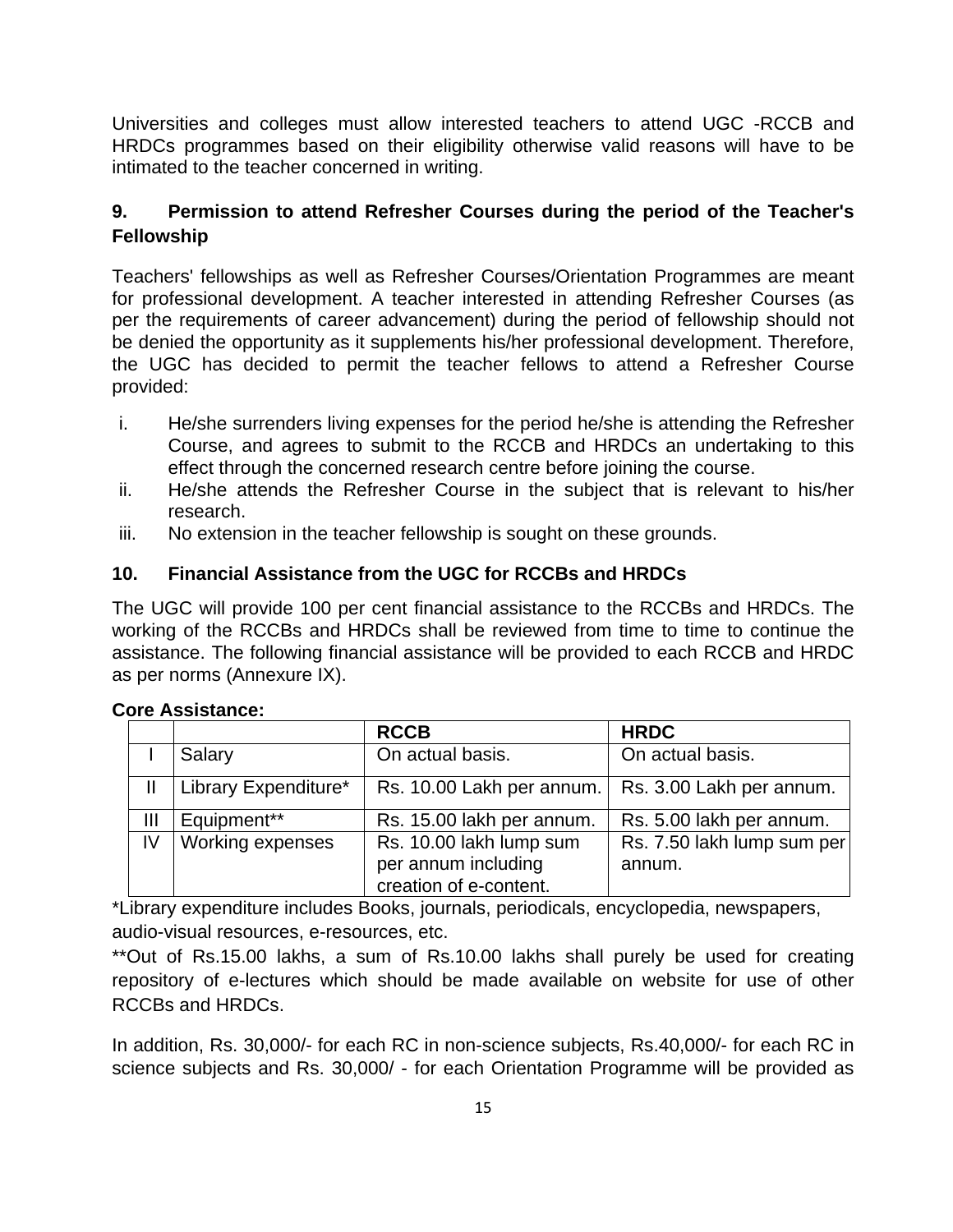additional working expenses.

Notwithstanding other provisions of these guidelines, the working expenses will cover expenditure on postage, stationery, printing, transport, secretarial services, purchase of chemicals, small items of equipment, TA/DA, honorarium and hospitality to members of the Advisory Committee, functions/ceremonies (hospitality, mementoes/ memorabilia, miscellaneous items, etc.), paper setting, evaluation of scripts/project reports, engagement of temporary administrative/ supporting staff (on contractual basis/daily wages/part time basis), etc. Working expenses may also be utilized for transport, maintenance, TA/DA of core faculty and consumables. Thirty per cent of working expenses may be utilized for engagement of temporary staff.

The University Grants Commission will provide assistance for renovation and furnishing, which may be met within the provision of working expenses.

The Commission will provide financial assistance on the pattern of Orientation Programme for conducting seminar/ workshop for academic administrators including Principals of Colleges and Group 'A' UGC officers.

RCCBs and HRDCs may also conduct about 3 days professional development programme for non-academic Group 'B' and 'C' staff including UGC Staff.

The Commission will provide financial assistance up to Rs.1,00,000/- per programme (or actual expenditure, whichever is less) for these programmes/seminars/workshops. The expenditure may be booked under participant cost.

The audit of RCCB and HRDC accounts has to be done by an agency to be decided by the RPPMC/LPPMC.

#### **11. Participant Cost**

- **11.1** The following items are covered under participant cost:
	- i. TA/DA to outstation participants and hospitality to local participants
	- ii. TA/DA and honorarium to resource persons
	- iii. Reading material
	- iv. Additional working expenses
	- v. Honorarium to course coordinator.

#### **11.2 Local participants :**

Rs. 300/- per working day per participant will be paid to the RCCB and HRDCs for providing hospitality. In case a local participant does not avail the facility of hospitality by the RCCB and HRDCs, he/she will be paid Rs. 300/- per working day.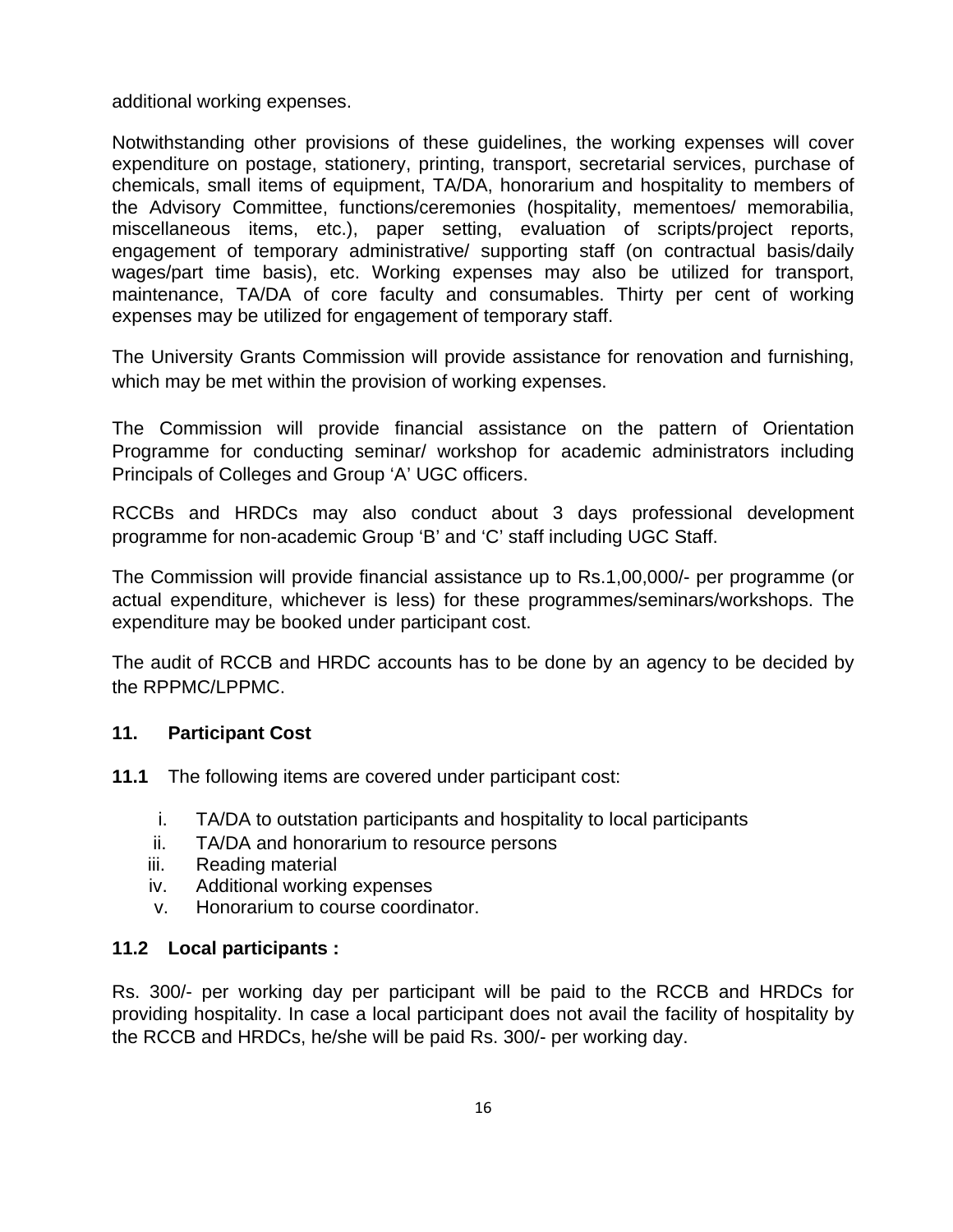## **11.3 TA/DA/incidental charges to Outstation participants:**

Teacher participants may be paid upto a limit of A/C III railway fare (all trains) or A/C deluxe bus fare on production of tickets.

Outstation participants may be provided free boarding and lodging by the University. To cover the cost of their boarding/ lodging, the Commission will pay the University on reimbursement basis Rs. 500/- per day for outstation participant for 'A' class cities, Rs. 400/- per day for other places. In case only free lodging is provided, DA will be allowed at 75 percent of the ordinary rate of daily allowance. The allowance will be used purely for the purpose of giving boarding/lodging to the participants.

In case the outstation participant does not avail the facility for boarding/lodging, he/she will be paid Rs.300/- per day.

#### **11.4 Reading material:**

Up to Rs.500/- per participant in the form of books/compilations in the form of printed published work or in electronic format.

#### **11.5 Resource persons:**

Outstation resource persons may be paid TA/DA as per the norms given in Annexure- X. Honorarium to outstation/local resource person may be paid @ Rs 1500/- per person per session of 90 minutes subject to advanced submission of the full content or at least detailed abstract along with a ppt. Only two lectures per day will be allowed by a single resource person. This will be subject to a maximum of Rs.6,000/- per course. Outstation resource persons may be invited only once in a programme. Local resource persons may be paid upto @ Rs. 500/- as actual conveyance charges each way.

#### **11.6 Course Coordinator:**

The University may appoint, if required, one coordinator in case of Refresher Course only. A lump sum honorarium of Rs.6,000/- will be admissible to the Coordinator. However, in special circumstances, more than one coordinator may be appointed. The Honorarium amount will be equally shared by them.

The coordinators will not be entitled to draw honorarium for taking classes in the same course.

In case of Orientation Programme, Director may appoint one of the academic staff members as Coordinator of the programme. He/she will not be entitled for any honorarium.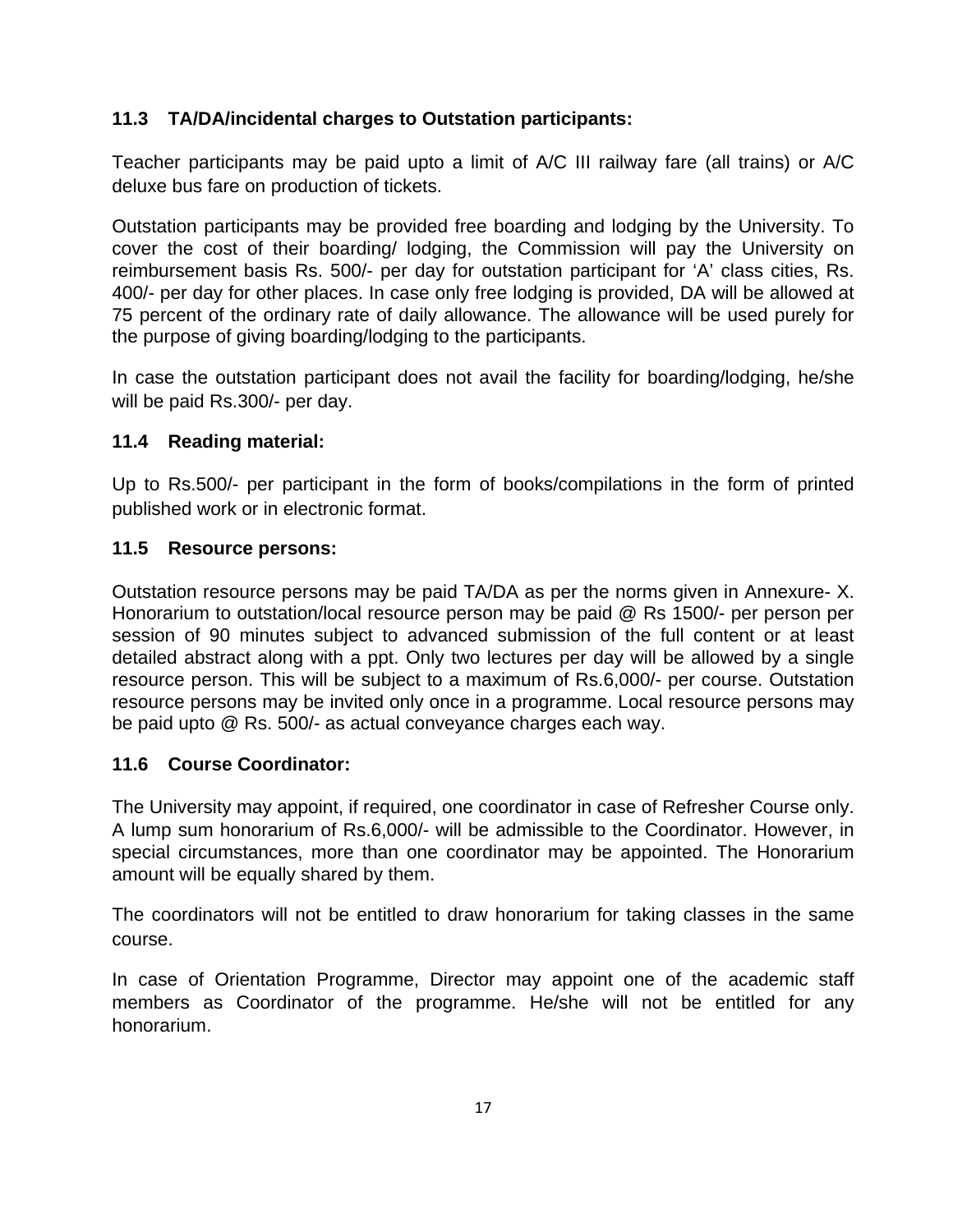## **12. Re-Appropriation of Funds:**

Re-appropriation of funds from one approved budget head to another is not permissible. The RCCB and HRDC may incur the expenditure strictly in accordance with the norms. Any expenditure that is not in conformity with the UGC norms will not be approved for grants-in-aid purpose and the university will have to meet such irregular expenditure from its own sources. In case there is any doubt on any matter connected with the organisation of a programme, a reference may please be made to the Commission for necessary clarifications before incurring any expenditure on an item not covered by the norms prescribed by the Commission for this purpose.

## **13. Procedure for Applying for the Scheme**

Establishment of a Human Resource Development Centre (HRDC) and Regional Centre for Capacity Building (RCCB) may ordinarily be proposed by a university that fulfils the following conditions:

- i. Availability of resources for and/or experience of organising one or more university leadership programmes or similar programmes.
- ii. Experience of organising summer institutes, workshops, refresher courses, etc.
- iii. Availability of facilities for the production of material and use of teaching aids.

Availability of qualified and sufficient number of resource persons required to run the course. It is presumed that the university would have adequate accommodation for housing 50 to 60 participants plus specialists throughout the year.

Since the Human Resource Development Centre (HRDC) and Regional Centre for Capacity Building (RCCB) are also expected to organise programmes for improving the professional competence of teachers in their area of specialization, the subject competence of the departments of the University may also be taken into account apart from pedagogy in identifying universities for the location of the RCCBs and HRDCs.

## **14. Procedure for the Approval by the UGC**

The establishment of RCCBs and HRDCs will be decided by the Commission on the recommendation of the UGC expert committee. The existing Academic Staff Colleges will be re-designated as HRDCs. Out of the existing HRDCs, a few would be upgraded as RCCBs on merit basis and on a transparent criterion.

## **15. Procedure for Release of Grants by the UGC**

The financial year for the Human Resource Development Centre (HRDC) and Regional Centre for Capacity Building (RCCB) will be from 1<sup>st</sup> April to 31<sup>st</sup> March.

Initially, a lump sum grant as approved by the Commission will be released to an RCCB/HRDC.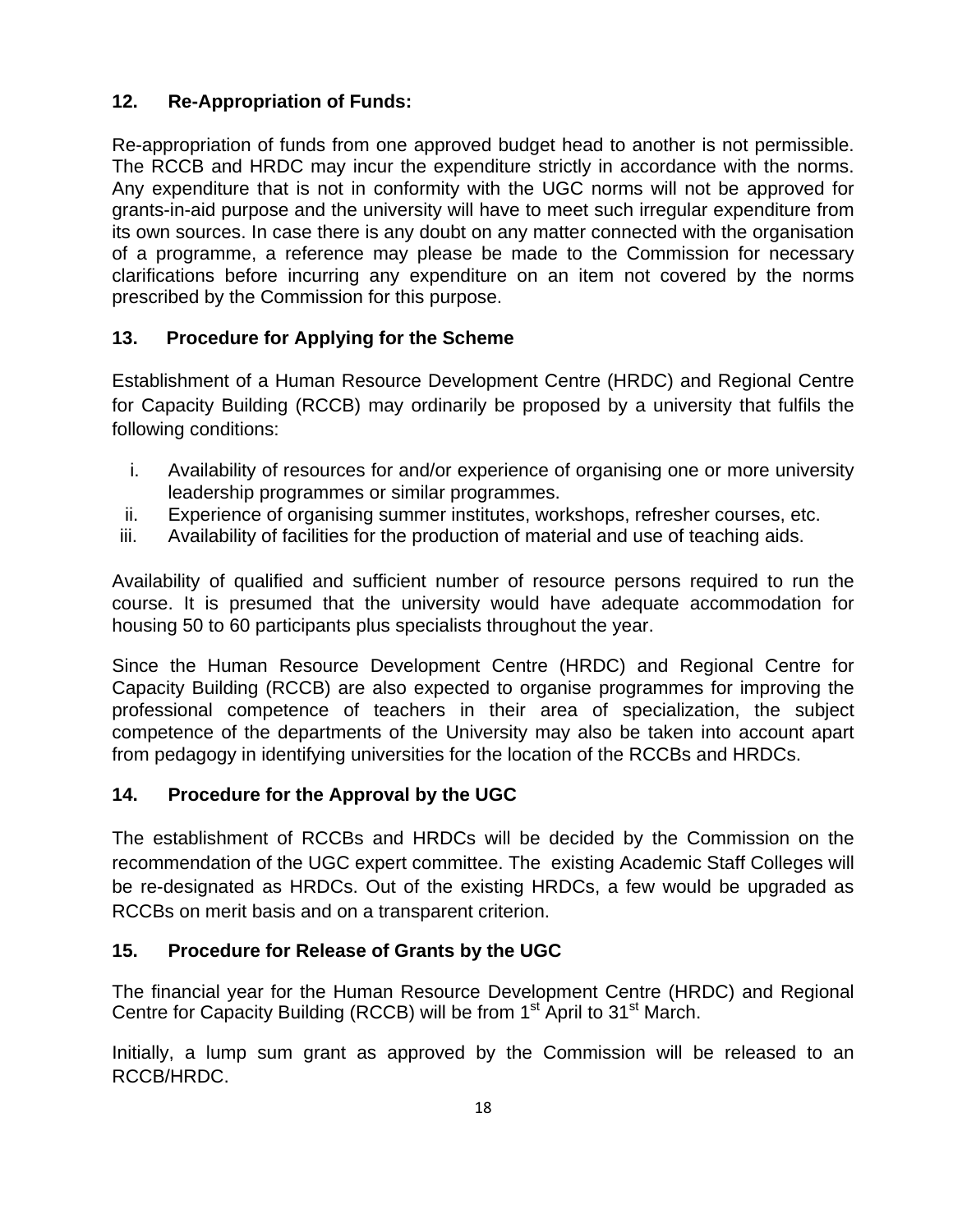Further release of grant will be made to the RCCB and HRDC as soon as 75 per cent of the previous grant is utilised and the utilization certificates are submitted to UGC.

A statement of expenditure must be provided as per Annexures I to VIII to the UGC.

For final settlement of accounts, RCCBs and HRDCs should take measures to get their accounts audited by accredited Chartered Accountants.

## **16. Procedure for Monitoring the Progress of the Scheme**

Monitoring, evaluation and quality assurance of RCCB and HRDCs programmes will be done from time to time by the Commission through Standing Committee/Expert Committee. Each RCCB and HRDC will submit Annual Progress Reports to the UGC as per format given in Annexure-XIV.

## **17. Evaluation of Participants**

When possible, experts, preferably external, may be asked to assess the participants on the basis of multiple-choice objective tests, and give grades to participants, taking also into account other evaluations already done. The grading should be as follows:

- i. A: 75 per cent and above
- ii. B: 60 per cent to less than 75 per cent
- iii. C: 50 per cent to less than 60 per cent
- iv. D: Below 50 per cent

Those teacher participants who get Grade D are required to repeat the programme after a gap of one year without financial commitment to the UGC-RCCB and HRDC.

The total marks are to be fixed at 100 and the same is distributed in the following manner:

| I. Multiple-choice objective tests                                   | 30 |
|----------------------------------------------------------------------|----|
| II. Seminars/participant presentation                                | 15 |
| III. Project/survey/others                                           | 20 |
| IV. Micro-teaching/participation                                     | 10 |
| V. Holistic response                                                 | 25 |
| (punctuality, regularity, initiative, conduct, responsiveness, etc.) |    |

The above distribution may be adjusted to meet specific requirements.

The certificate issued to the teacher participant will only be valid if supported by the Grade based on the evaluation made during the programme.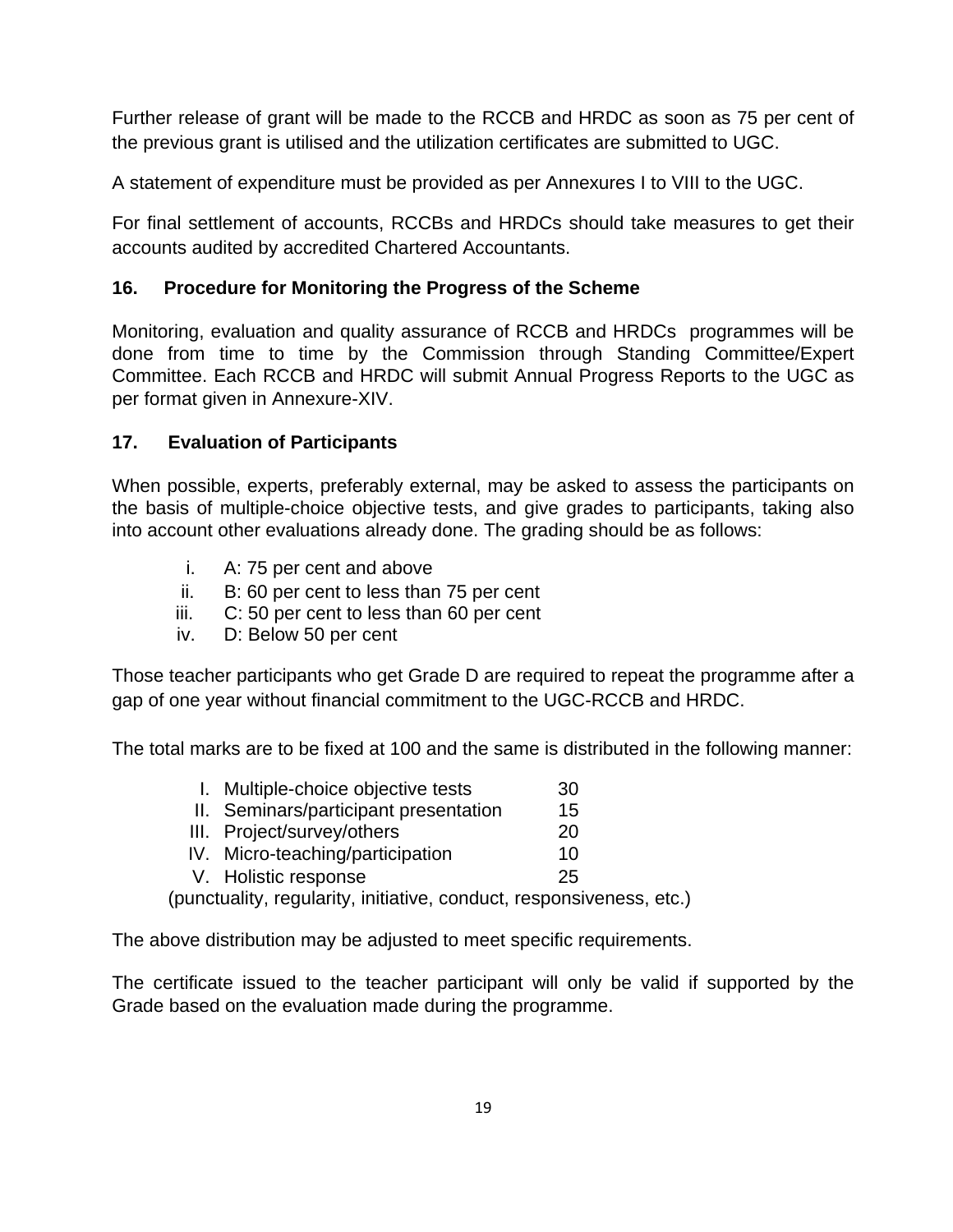## **18. Provision of Guest House in RCCB and HRDC**

The RCCB and HRDC will use the Guest House facilities available in the University. In case where there is no Guest House of the University, the RCCB and HRDC may send a detailed proposal with full justification to UGC which will be considered on individual basis depending upon the performance and requirement of the Centre. The UGC would provide grant to RCCBs and HRDCs for constructing 50 seater RCCB and HRDC Guest House with the UGC ceiling limited to Rs.1.5 crore during XII plan which includes the following:

- (i) 25 to 30 rooms for participants with attached toilet/bathroom
- (ii) 5 rooms with attached toilet/bathroom for Resource Persons, Experts, Eminent Scholars who visit RCCB and HRDC in connection with its activities
- (iii) One dining room
- (iv) One kitchen
- (v) Recreation room with a small library.

The procedure for applying for the Guest House scheme, procedure for approval, procedure for release of grant and the procedure for monitoring the scheme will more or less be the same as followed in other UGC Building norms with 100% grant. The existing Academic Staff Colleges who have received grants for construction of Guest House earlier will not be eligible to apply again.

A set of certificates is to be submitted in respect of progress and completion of the building work.

#### **19. Miscellaneous Provisions**

No candidate will be allowed to attend the orientation/refresher programme if he/she does not attend the inaugural lecture of the said programme.

As this is a contact based programme, no teacher will be allowed to leave during the operation of the programme. However, in case of emergency with the permission of the Director of RCCB and HRDC, the participant can be allowed in exceptional circumstances to attend the similar number of hours in the next programme to complete the course. No certificate is to be issued to any participant unless adequate numbers of hours are completed by the concerned participant.

For students participants, no honorarium/TA/DA to be paid.

UGC has right to suspend the financial assistance to those RCCBs and HRDCs where audited reports are not received by the UGC by the end of June of following financial year or the performance is not satisfactory.

The number of participants for each course/programme should not be less than 30 failing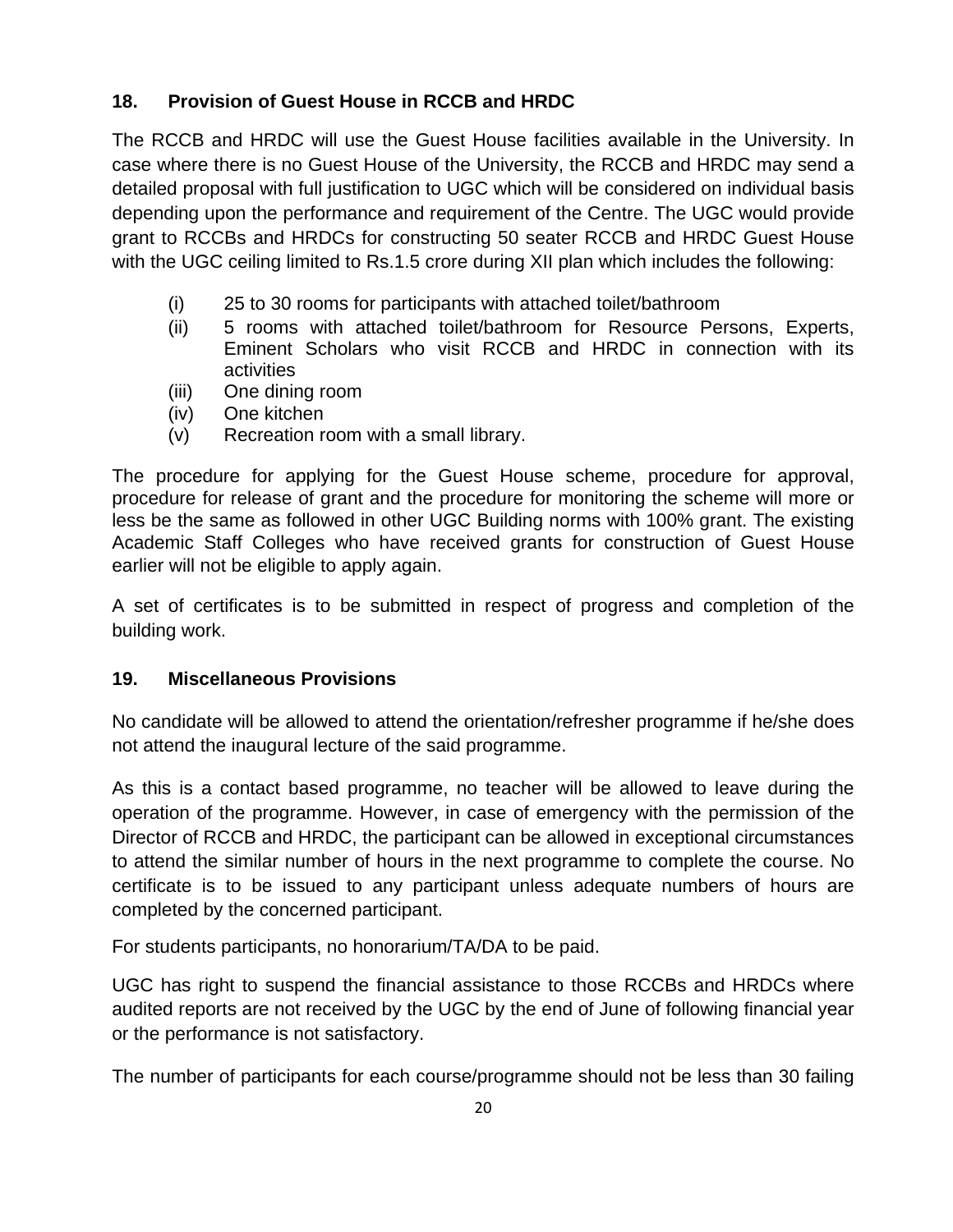which course /programme will be considered as non-functional. Minimum number of participants has been fixed to ensure that participant cost is reduced and objectives of ASC are achieved in efficient manner. To avoid duplicacy of courses and reduce per participant cost, it has been decided to introduce Cluster Scheme for all HRDC/RCCB as per Annexure XV. Cluster Scheme will also ensure that same course is not conducted by other HRDC/RCCB under the same domain.

**\*\*\*\*\***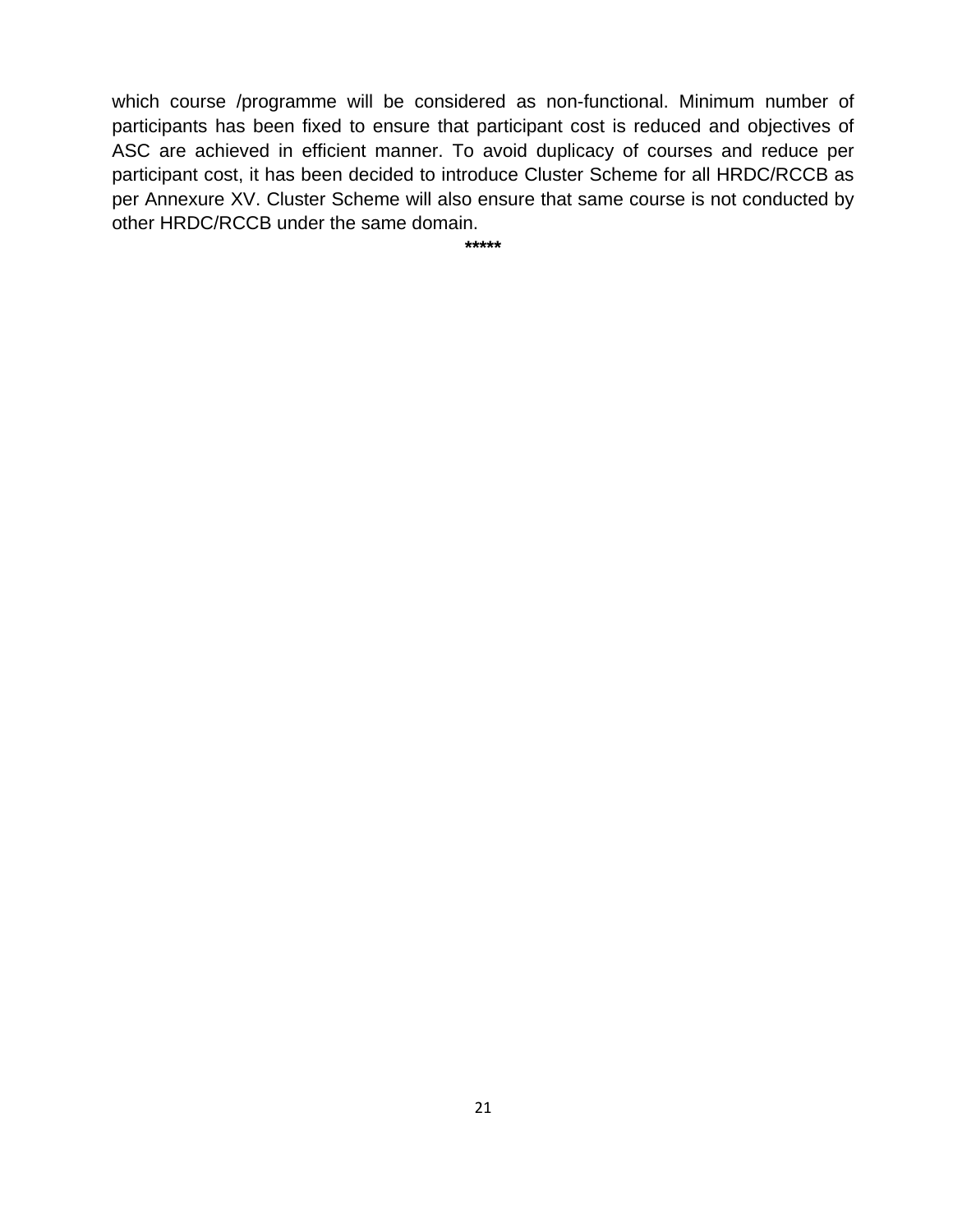#### **Annexures**

- Annexure-I Statement of Expenditure towards the OPs / RCs other programmes
- Annexure-II Statement of Expenditure towards Participant Cost
- Annexure-III Statement showing DA to each Local Participant
- Annexure-IV Statement showing TA/DA to each Outstation Participant
- Annexure-V Statement showing TA/DA to Resource Persons
- Annexure-VI Statement of Expenditure showing details of salary paid to staff
- Annexure-VII Statement of Expenditure under Working Expenses
- Annexure-VIII Utilization Certificate
- Annexure-IX Norms for TA/DA to participants
- Annexure-X Norms for TA/DA/Honorarium to Resource persons and Working Expenses
- Annexure-XI Proforma for submitting proposal for setting up an RCCB (XI-A) and HRDC (XI-B)
- Annexure-XII Proforma of Certificate for Orientation Programme
- Annexure-XIII Proforma of Certificate for Refresher Course (RCC)
- Annexure-XIV Proforma for submitting Annual Progress Report.
- Annexure-XV Clusters of HRDCs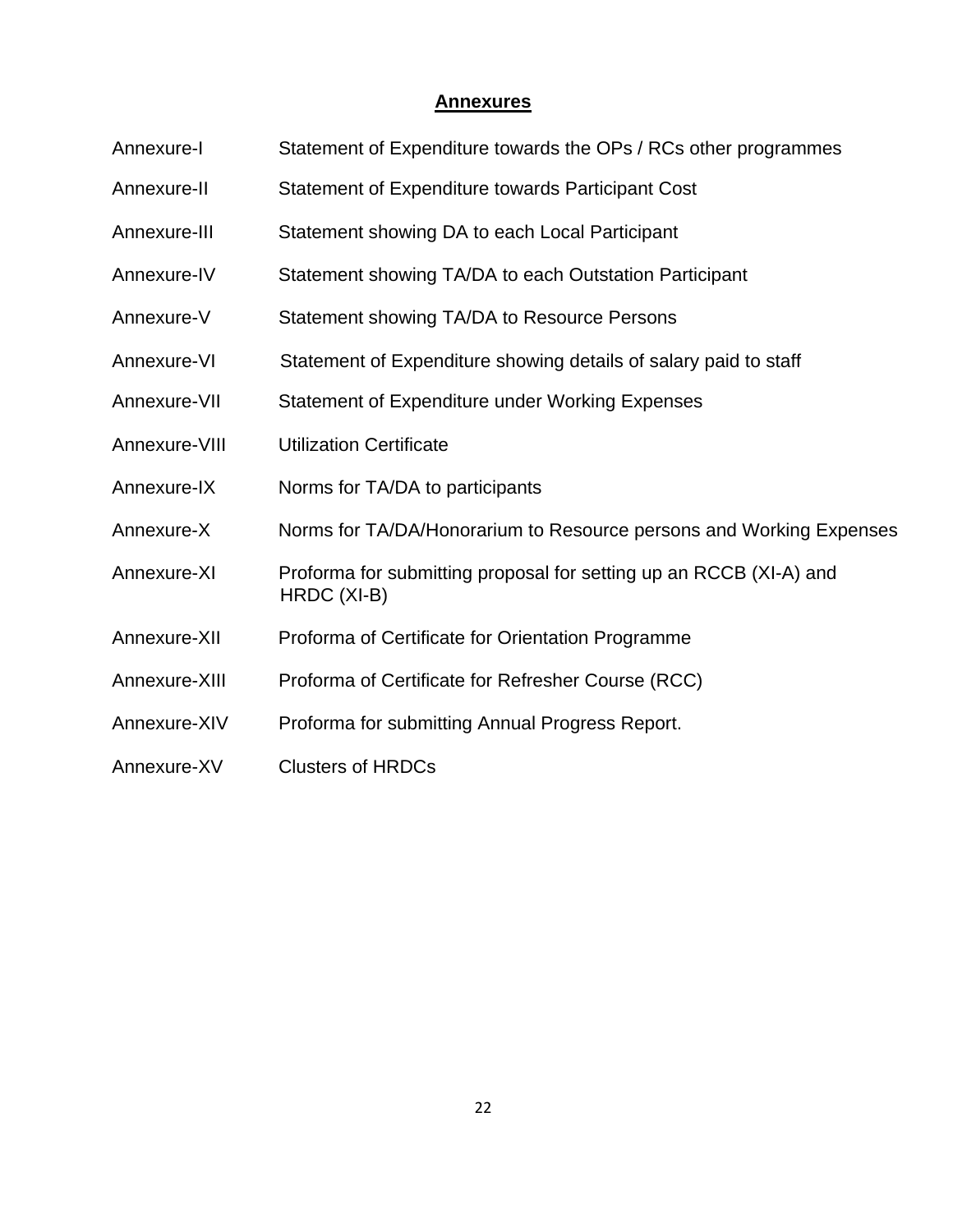**University of\_\_\_\_\_\_\_\_\_\_\_\_\_\_\_\_\_\_\_\_\_\_\_\_\_\_\_\_\_\_\_\_\_\_\_\_\_\_\_\_\_\_\_\_\_\_\_\_\_\_\_\_\_\_\_\_\_\_\_\_**

## **Human Resource Development Centre (HRDC) and Regional Centres for Capacity Building (RCCB)**

# **Statement of Expenditure towards the organisation of Orientation Programmes and Refresher Courses for the period** from \_\_\_\_\_\_\_\_\_\_\_\_\_\_\_\_\_\_\_\_\_\_\_to \_\_\_\_\_\_\_\_\_\_\_\_\_

| Item            | Opening            | Grant      |           | Total grant Expenditure | <b>Balance</b> | <b>Remarks</b> |
|-----------------|--------------------|------------|-----------|-------------------------|----------------|----------------|
|                 | balance            |            |           |                         |                |                |
|                 | as                 | received   | available | incurred                | $(4)-(5)$      |                |
|                 | on 1 <sup>st</sup> | from UGC   | $(2)+(3)$ |                         |                |                |
|                 | April              | during the |           |                         |                |                |
|                 |                    |            |           |                         |                |                |
|                 | $\overline{2}$     | year       |           |                         |                |                |
| $\mathbf{1}$    |                    | 3          | 4         | 5                       | $6 \mid$       | $\overline{7}$ |
| <b>Books</b>    |                    |            |           |                         |                | Give details   |
|                 |                    |            |           |                         |                |                |
| Equipment       |                    |            |           |                         |                | Give details   |
|                 |                    |            |           |                         |                |                |
| Salary          |                    |            |           |                         |                | Give details   |
|                 |                    |            |           |                         |                | as per         |
|                 |                    |            |           |                         |                | Annexure VI    |
| Working         |                    |            |           |                         |                | Give details   |
|                 |                    |            |           |                         |                |                |
| <b>Expenses</b> |                    |            |           |                         |                | as per         |
|                 |                    |            |           |                         |                | Annexure VII   |
| Participant     |                    |            |           |                         |                |                |
| cost            |                    |            |           |                         |                |                |
|                 |                    |            |           |                         |                | Give details   |
|                 |                    |            |           |                         |                | as per         |
|                 |                    |            |           |                         |                | Annexures III, |
|                 |                    |            |           |                         |                |                |
|                 |                    |            |           |                         |                | IV, V          |
|                 |                    |            |           |                         |                |                |
|                 |                    |            |           |                         |                |                |
| Total           |                    |            |           |                         |                |                |
|                 |                    |            |           |                         |                |                |
|                 |                    |            |           |                         |                |                |

**Director Registrar Registrar Finance Officer** 

(Signature) (Signature) (Signature)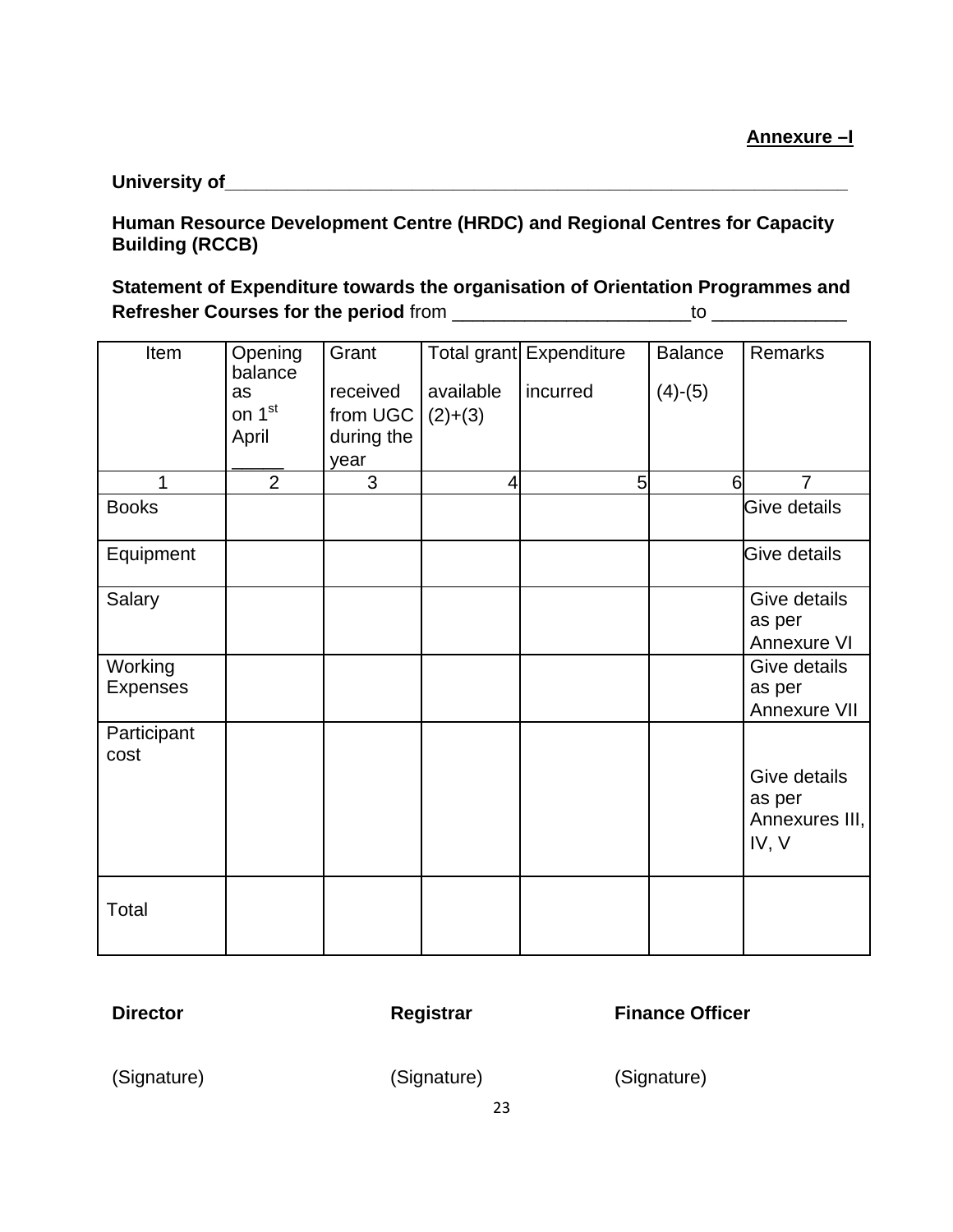**University of\_\_\_\_\_\_\_\_\_\_\_\_\_\_\_\_\_\_\_\_\_\_\_\_\_\_\_\_\_\_\_\_\_\_\_\_\_\_\_\_\_\_\_\_\_\_\_\_\_\_\_\_\_\_\_\_\_\_\_\_**

**Human Resource Development Centre (HRDC) and Regional Centres for Capacity Building (RCCB)** 

**Statement of Expenditure towards Participation Cost for the period from**

**\_\_\_\_\_\_\_\_\_\_\_\_\_\_\_\_\_\_\_\_ to \_\_\_\_\_\_\_\_\_\_\_\_\_\_\_\_\_\_\_\_\_\_\_\_\_\_\_\_\_\_\_\_\_\_\_\_\_\_\_\_\_\_\_\_\_\_\_\_\_**

**Total Grant received during the Year \_\_\_\_\_\_\_\_\_\_\_\_\_\_\_\_\_\_\_\_\_\_\_\_\_\_\_\_\_\_\_\_\_\_\_\_\_\_\_**

| Course | Duration    | Number of    | Participants |    |           | <b>Resource Persons</b> | Honorarium  | Working  | Reading  | Total |
|--------|-------------|--------------|--------------|----|-----------|-------------------------|-------------|----------|----------|-------|
| OP/RC  | from $\_\_$ | participants |              |    |           |                         | to course   | expenses | material |       |
|        |             |              |              |    |           |                         | Coordinator |          |          |       |
|        |             |              |              |    | TA DA Hon |                         | (in case of |          |          |       |
|        |             |              | TA           | DA |           |                         | RC only)    |          |          |       |
|        |             |              |              |    |           |                         |             |          |          |       |
| າ      |             |              |              |    |           |                         |             |          |          |       |
| 3      |             |              |              |    |           |                         |             |          |          |       |
| 4      |             |              |              |    |           |                         |             |          |          |       |
| 5      |             |              |              |    |           |                         |             |          |          |       |
| 6      |             |              |              |    |           |                         |             |          |          |       |

Note: Details should be given as per Annexures III to V.

Director Registrar (Signature) (Signature) (Signature)

Finance **Officer**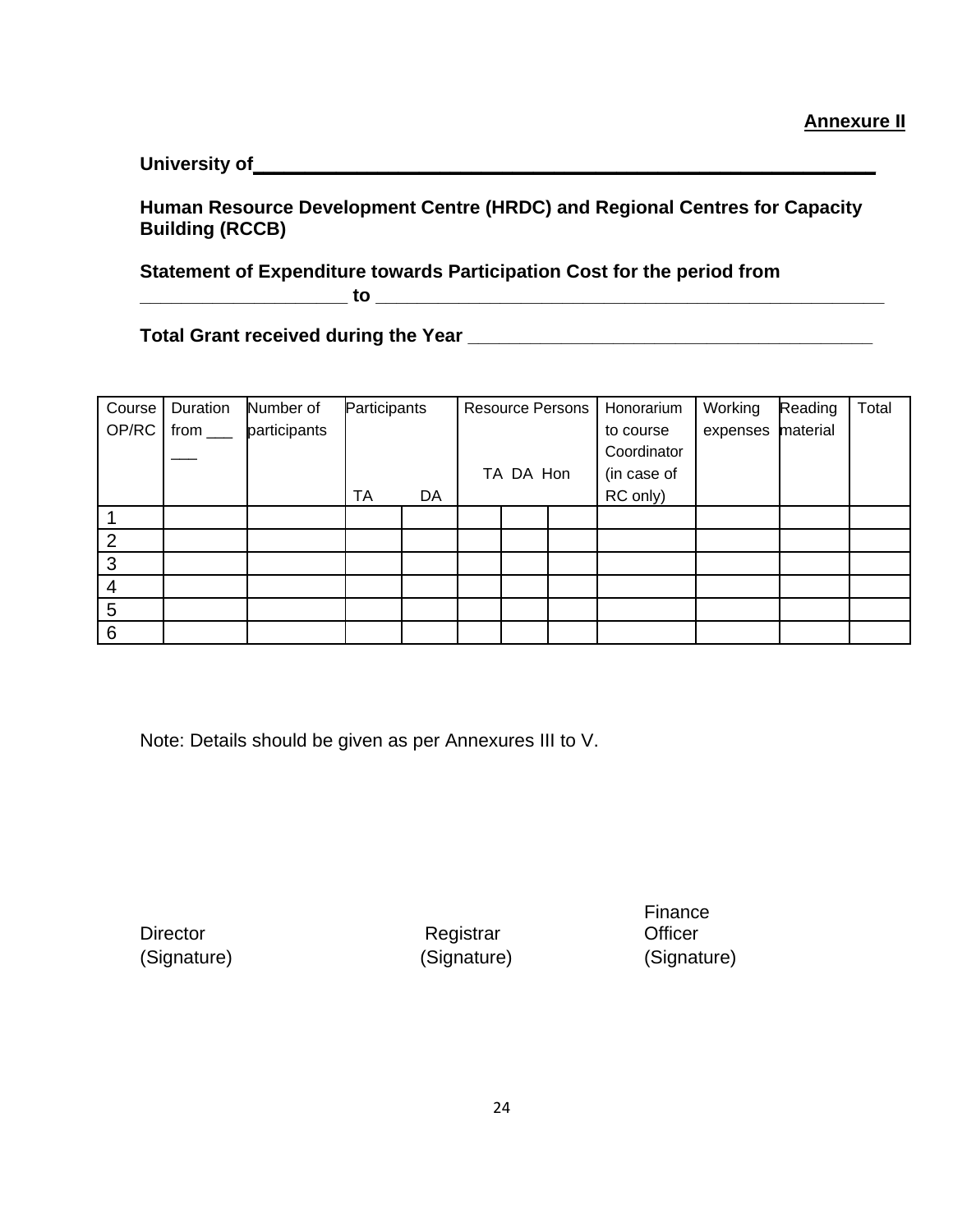## **Human Resource Development Centre (HRDC) and Regional Centres for Capacity Building (RCCB)**

\_\_\_\_\_\_\_\_\_\_\_\_\_\_\_\_\_\_\_\_\_\_\_\_\_\_\_\_\_\_\_\_\_\_\_\_\_\_\_\_\_\_\_\_\_\_\_\_\_\_\_\_\_\_\_\_\_\_\_\_

#### **Participant Cost: Orientation Programme/Refresher Course in**

Date of commencement:

Date of completion:

**\_\_\_\_\_\_\_\_\_\_\_\_\_\_\_\_**

| S.<br>No. | Name of the<br>participant | Institution from | D A<br>(Rs.) | Amount<br>paid for<br>not | Total amount<br>(Rs.) |
|-----------|----------------------------|------------------|--------------|---------------------------|-----------------------|
|           |                            | which deputed    |              | availing<br>hospitality   |                       |
|           |                            |                  |              |                           |                       |
|           |                            |                  |              |                           |                       |
|           |                            |                  |              |                           |                       |
|           |                            |                  |              |                           |                       |

## **Statement showing DA Amount paid to each Local Participant**

**Grand total: Rs.**

|                 |             | <b>Finance</b> |
|-----------------|-------------|----------------|
| <b>Director</b> | Registrar   | <b>Officer</b> |
| (Signature)     | (Signature) | (Signature)    |

**NB:** A teacher residing within the municipal limits of the city in which the RCCB/HRDC is situated will be treated as a local participant. No TA is admissible to such teachers.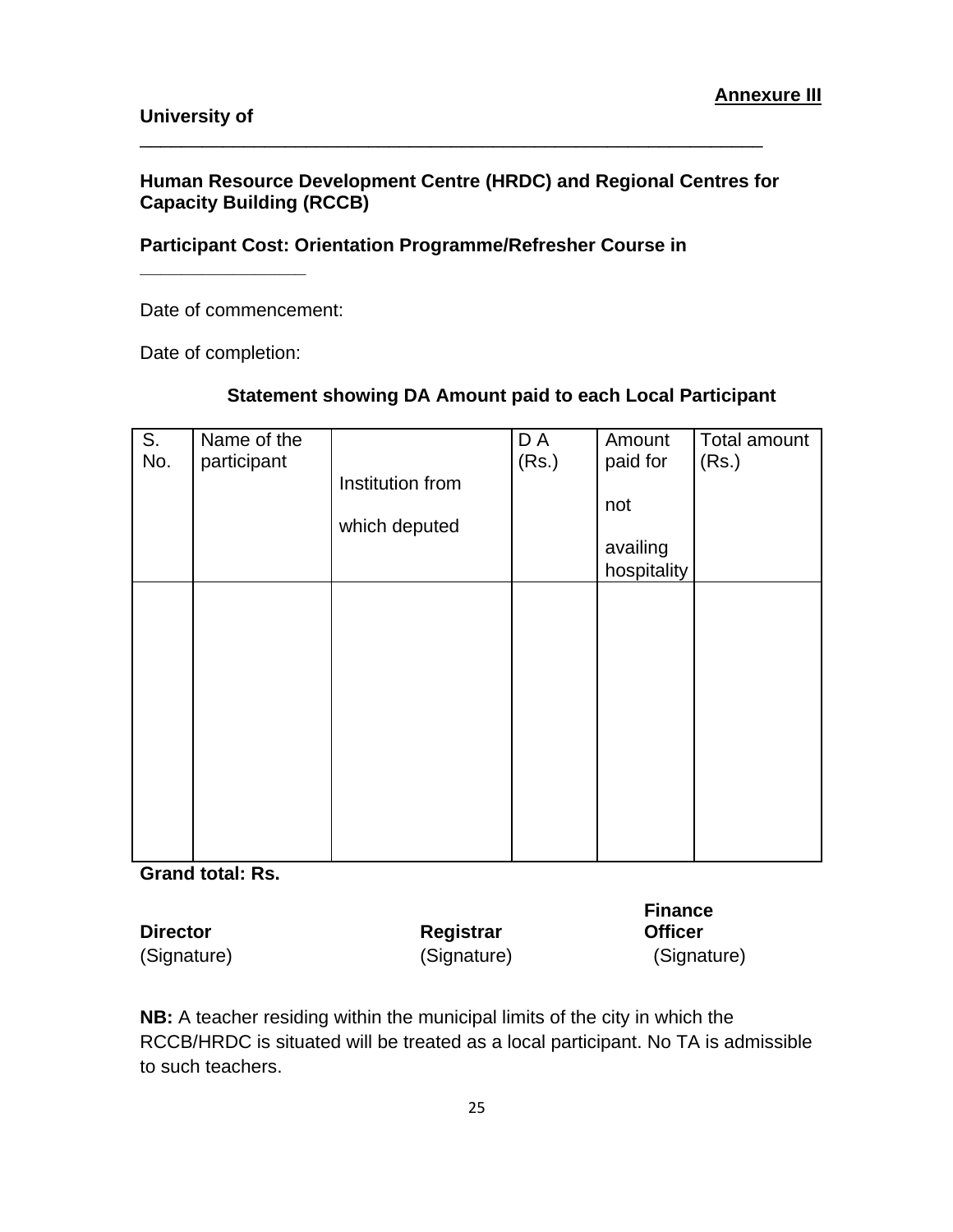#### **University of\_\_\_\_\_\_**\_\_\_\_\_\_\_\_\_\_\_\_\_\_\_\_\_\_\_\_\_\_\_\_\_\_\_\_\_\_\_\_\_\_\_\_\_\_\_\_\_\_\_\_\_\_\_

#### **Human Resource Development Centre (HRDC) and Regional Centres for Capacity Building (RCCB)**

## Participant Cost: Orientation Programme /Refresher Course in \_\_\_\_\_\_\_\_\_\_

Date of commencement:

Date of completion:

#### **Statement showing TA/DA Amount paid to each Outstation Participant**

| S.  | Name of the | Institution from which   TA |       | D A   | Total amount |
|-----|-------------|-----------------------------|-------|-------|--------------|
| No. | participant | deputed                     | (Rs.) | (Rs.) | (Rs.)        |
|     |             |                             |       |       |              |
|     |             |                             |       |       |              |
|     |             |                             |       |       |              |
|     |             |                             |       |       |              |
|     |             |                             |       |       |              |
|     |             |                             |       |       |              |
|     |             |                             |       |       |              |
|     |             |                             |       |       |              |
|     |             |                             |       |       |              |
|     |             |                             |       |       |              |
|     |             |                             |       |       |              |

**Grand total: Rs.**

**Director Registrar** 

**Finance Officer** (Signature) (Signature) (Signature)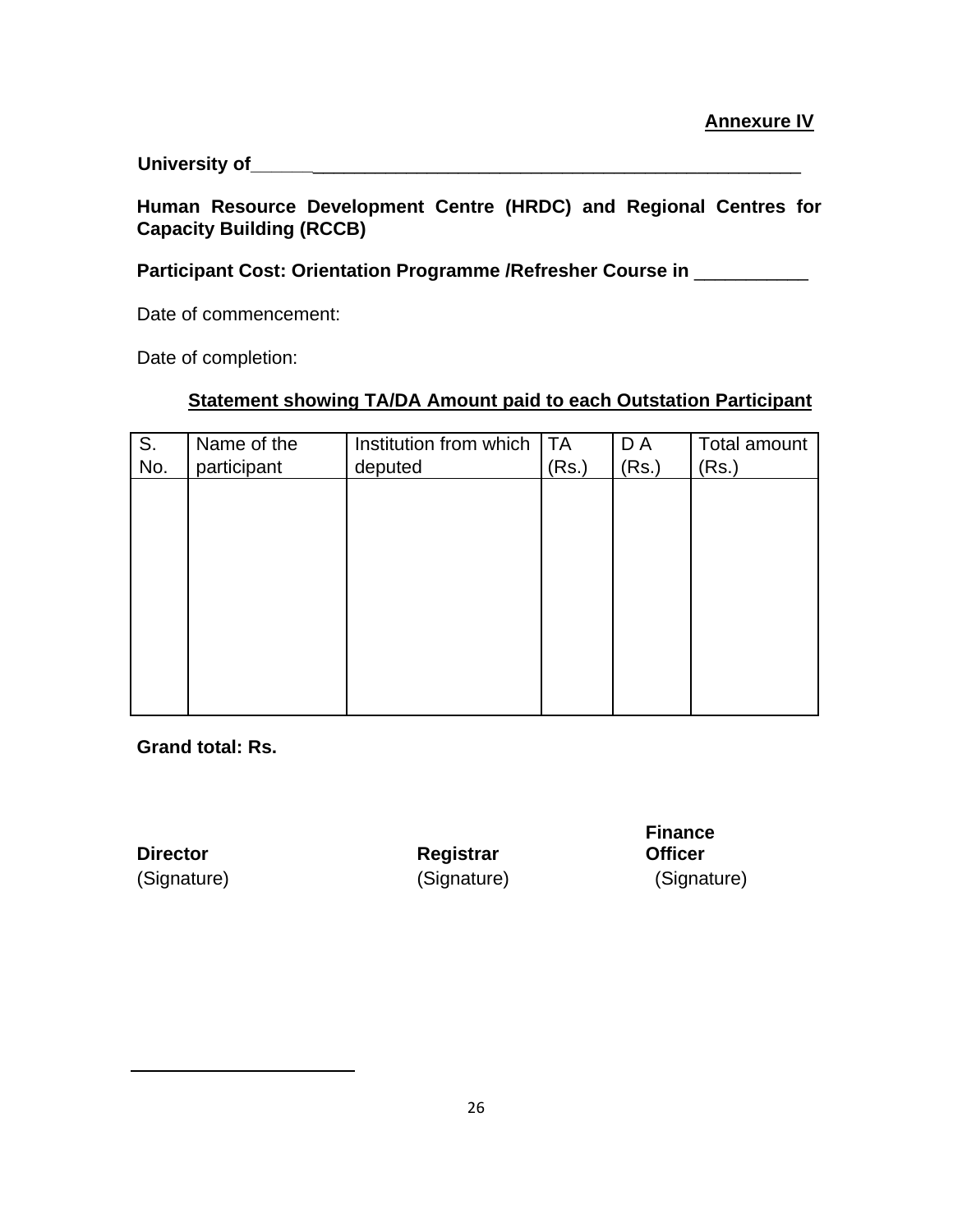**University of \_\_\_\_\_\_\_\_\_\_\_\_\_\_\_\_\_\_\_\_\_\_\_\_\_\_\_\_\_\_\_\_\_\_\_\_\_\_\_\_\_\_\_\_\_\_\_\_\_\_\_\_**

**Human Resource Development Centre (HRDC) and Regional Centres for Capacity Building (RCCB)** 

## **Statement showing TA/DA & Honorarium paid to Resource Persons and Coordinator**

Date of commencement:

Date of completion:

| S. No. | Name, designation and<br>address | TA(Rs.)    | $DA$ (Rs.) | Honorarium<br>(Rs.) |
|--------|----------------------------------|------------|------------|---------------------|
| Α.     | Resource persons:                |            |            |                     |
| В.     | Course Coordinators, if<br>any   | <b>NIL</b> | <b>NIL</b> |                     |

**Grand Total Rs.**

**Director Registrar Finance officer** (Signature) (Signature) (Signature)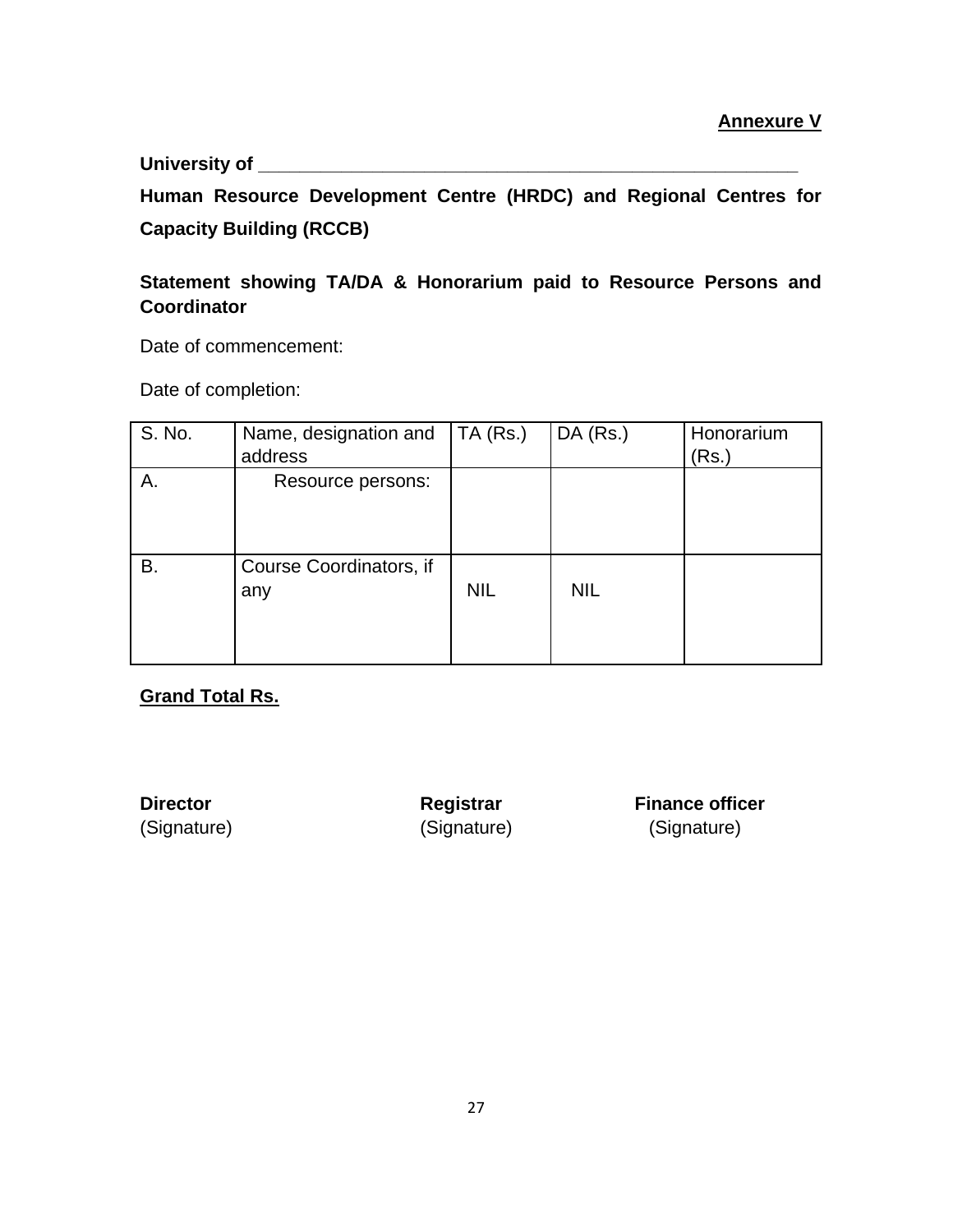**University of \_\_\_\_\_\_\_\_\_\_\_\_\_\_\_\_\_\_\_\_\_\_\_\_\_\_\_\_\_\_\_\_\_\_\_\_\_\_\_\_\_\_\_\_\_\_\_\_\_\_\_\_\_\_\_\_**

**Human Resource Development Centre (HRDC) and Regional Centre for Capacity Building (RCCB)** 

**Statement of Expenditure showing Details of Salary paid to Staff appointed against Posts approved for the RCCB/HRDC during the Financial Year** 

|    | S. No. Name and designation Date of |         | Scale of pay Basic pay | Total  |
|----|-------------------------------------|---------|------------------------|--------|
|    |                                     | joining |                        | amount |
|    |                                     |         |                        |        |
|    | a) Academic staff:                  |         |                        |        |
|    | <b>Director</b>                     |         |                        |        |
| 2. | Deputy Director                     |         |                        |        |
| 3. | <b>Assistant Director</b>           |         |                        |        |

4 Technical Officer

**\_\_\_\_\_\_\_\_\_\_\_\_\_\_\_\_\_\_\_\_\_\_\_\_\_\_**

Grand Total:

Total grant Grant utilized Unpaid balance, received: during the year: if any:

**Director Registrar** (Signature) (Signature) (Signature)

**Finance Officer**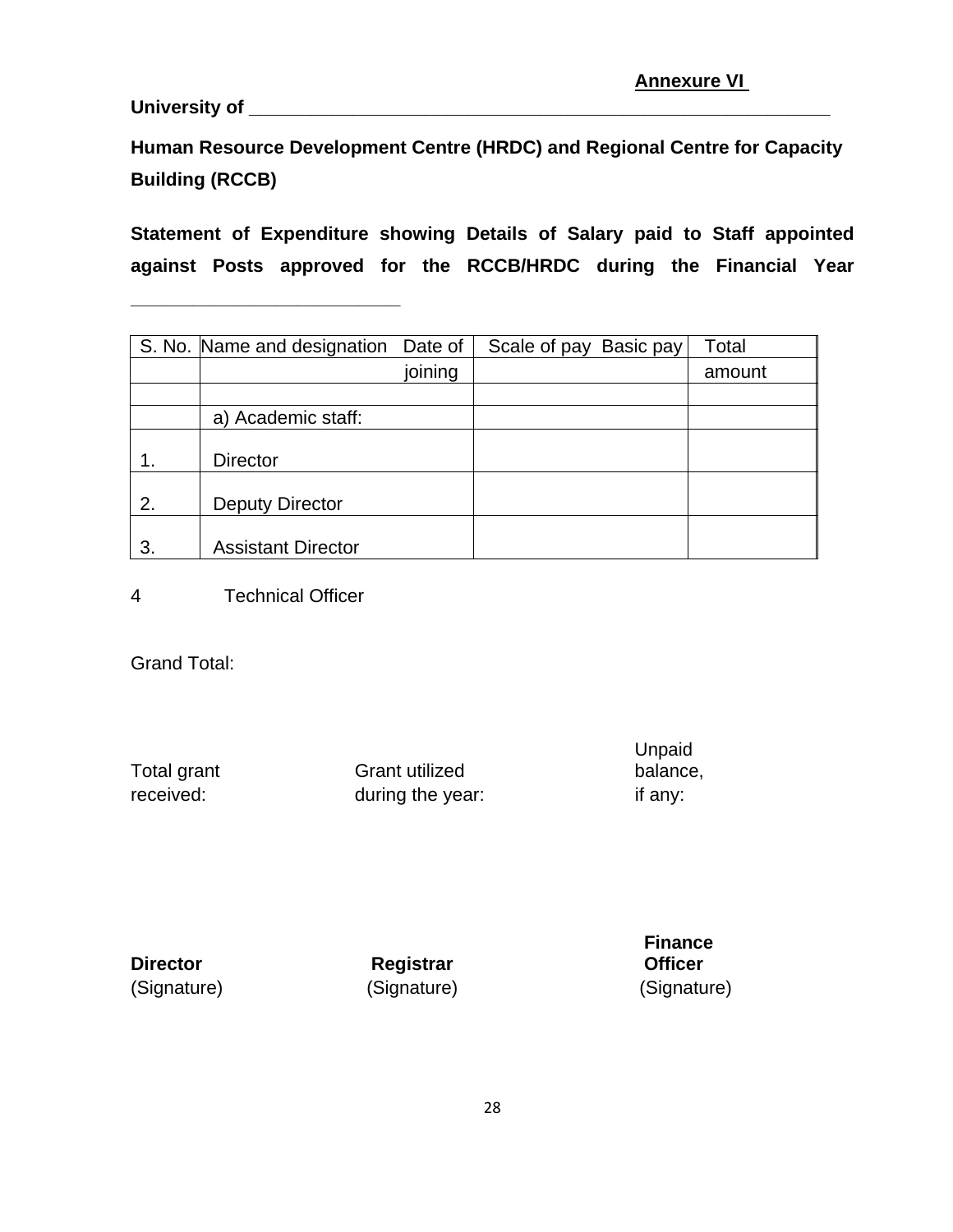#### **University of \_\_\_\_\_\_\_\_\_\_\_\_\_\_\_\_\_\_\_\_\_\_\_\_\_\_\_\_\_\_\_\_\_\_\_\_\_\_\_\_\_\_\_\_\_\_\_\_\_\_\_\_\_\_\_\_\_**

**Human Resource Development Centre (HRDC) and Regional Centres for Capacity Building (RCCB)** 

**Statement of Expenditure under Working Expenses during the Financial Year\_\_\_\_\_\_\_\_\_\_\_\_\_\_\_\_\_\_\_\_\_\_\_\_\_\_\_\_\_\_\_\_\_\_\_\_\_\_\_\_\_\_\_\_\_\_\_\_\_\_\_\_\_\_\_\_\_\_\_\_\_\_\_\_**

|                                |                                                                                              | <b>Amount spent</b> |
|--------------------------------|----------------------------------------------------------------------------------------------|---------------------|
| <b>S. No.</b><br>$\mathbf 1$ . | Item<br>Stationery                                                                           | (Rs)                |
| 2.                             | Printing                                                                                     |                     |
| 3.                             | Postage                                                                                      |                     |
| 4.                             | Transportation                                                                               |                     |
| 5.                             | Water charges                                                                                |                     |
| 6.                             | Electricity charges                                                                          |                     |
| 7.                             | Telephone charges                                                                            |                     |
| 8.                             | Furnishing of RCCB/HRDC hostel/office with details, if any                                   |                     |
| 9.                             | Engagement of temporary administrative/ supporting staff on fixed salary/part time<br>basis: |                     |
|                                | Designation Amount Paid<br>Sr.No. Name                                                       |                     |
| 10.                            | TA/DA to core staff:                                                                         |                     |
|                                | Sr.No. Name Designation<br>Amount                                                            |                     |
|                                |                                                                                              |                     |
|                                |                                                                                              |                     |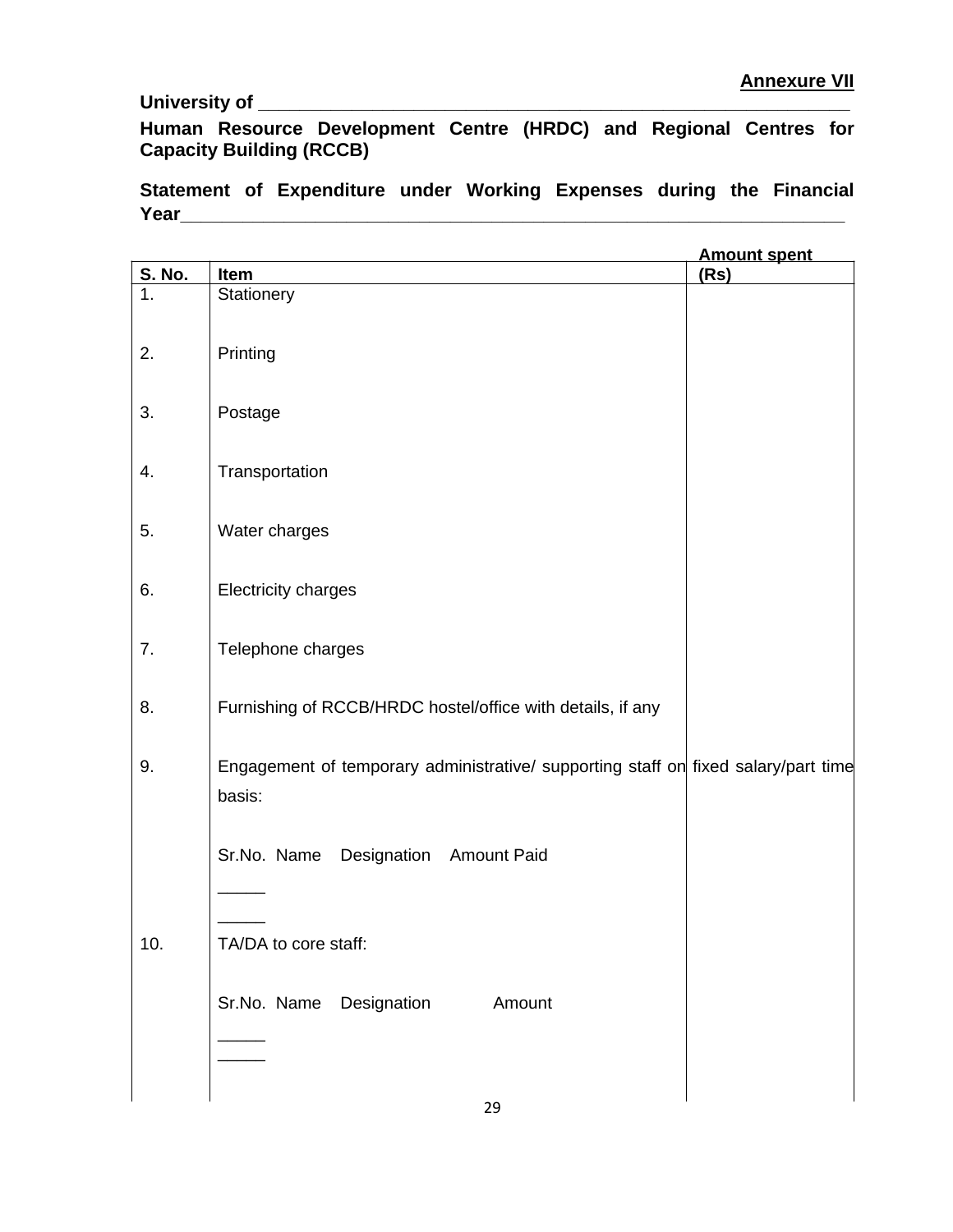| 11.                            | Any other item (please give details): |      |                          |        |                                       |  |
|--------------------------------|---------------------------------------|------|--------------------------|--------|---------------------------------------|--|
|                                | Sr.No.                                | Item |                          | Amount |                                       |  |
|                                |                                       |      |                          |        |                                       |  |
| 12.                            | Total                                 |      |                          |        |                                       |  |
| <b>Director</b><br>(Signature) |                                       |      | Registrar<br>(Signature) |        | <b>Finance Officer</b><br>(Signature) |  |

**NB:** Broad item-wise details of expenditure incurred during the year are to be given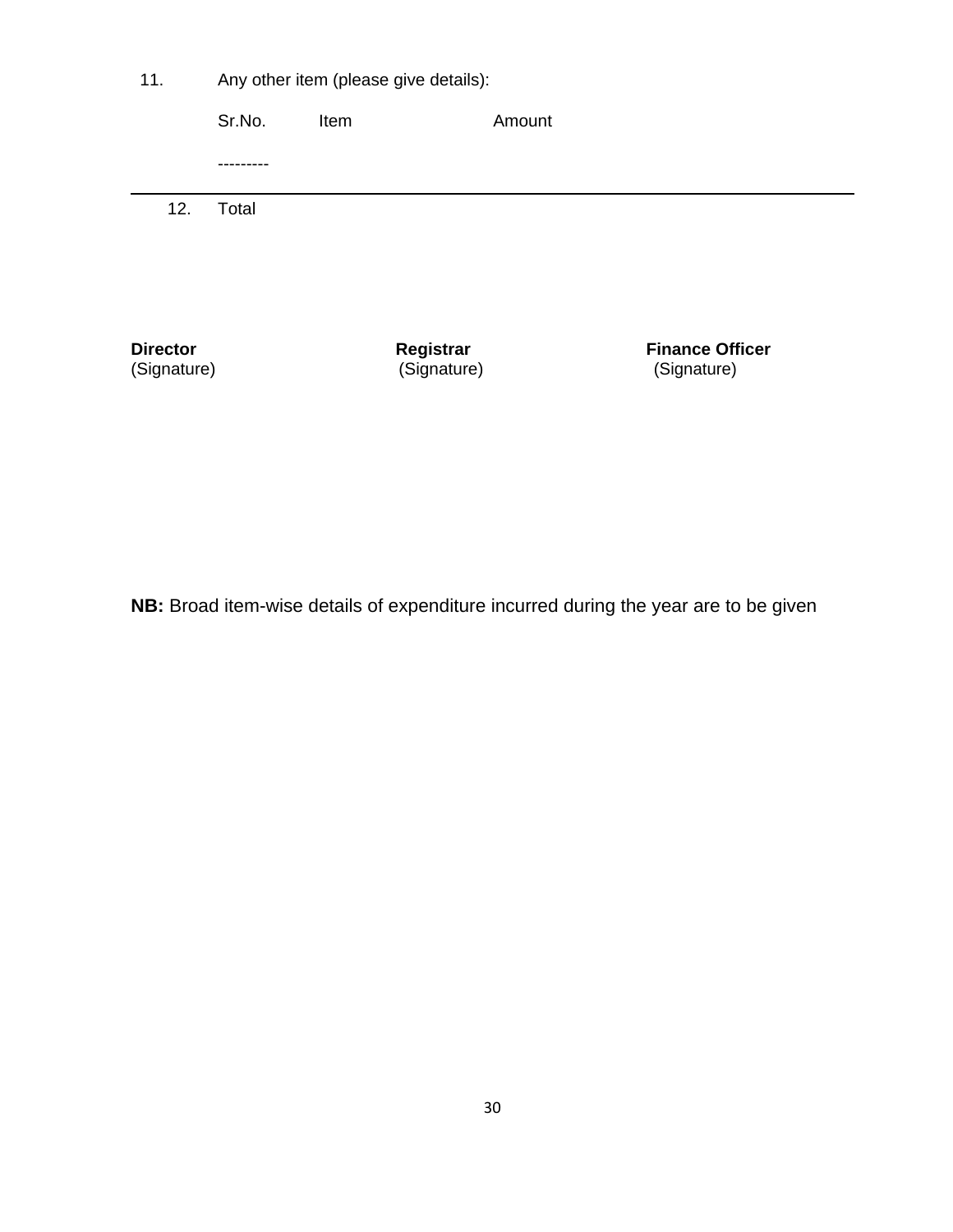#### **University of**

.

## **Human Resource Development Centre (HRDC) and Regional Centres for Capacity Building (RCCB)**

**\_\_\_\_\_\_\_\_\_\_\_\_\_\_\_\_\_\_\_\_\_\_\_\_\_\_\_\_\_\_\_\_\_\_\_\_\_\_\_\_\_\_\_\_\_\_\_\_\_\_\_\_\_\_\_\_\_\_\_\_**

## **UTILIZATION CERTIFICATE**

It is certified that the total grant of Rs. \_\_\_\_\_\_\_\_\_\_sanctioned by the University Grants Commission, vide sanction letter No. \_\_\_\_\_\_\_\_\_\_\_\_\_\_\_\_dated\_ for

\_\_\_\_\_\_\_\_\_\_\_\_\_\_\_, has been utilized by the University as per details given in the attached statement in accordance with the terms and conditions as laid down by the UGC. The grant has been utilised for the purpose for which it was approved.

It is further certified that the inventories of permanent or semi-permanent assets created /acquired wholly or mainly out of the grants given by the University Grants Commission as indicated above are being maintained in the prescribed form and are being kept up to date, and these assets have not been disposed off, encumbered or utilised for any other purpose.

**Auditor Registrar**

(Signature) (Signature and seal)

#### **NB:**

- 1. The Utilization Certificate should be accompanied by audited statement of accounts indicating expenditure on various items as per Annexures – I and II.
- 2. The asset certificate is to be given only for grants approved for books, equipment and other non-recurring items.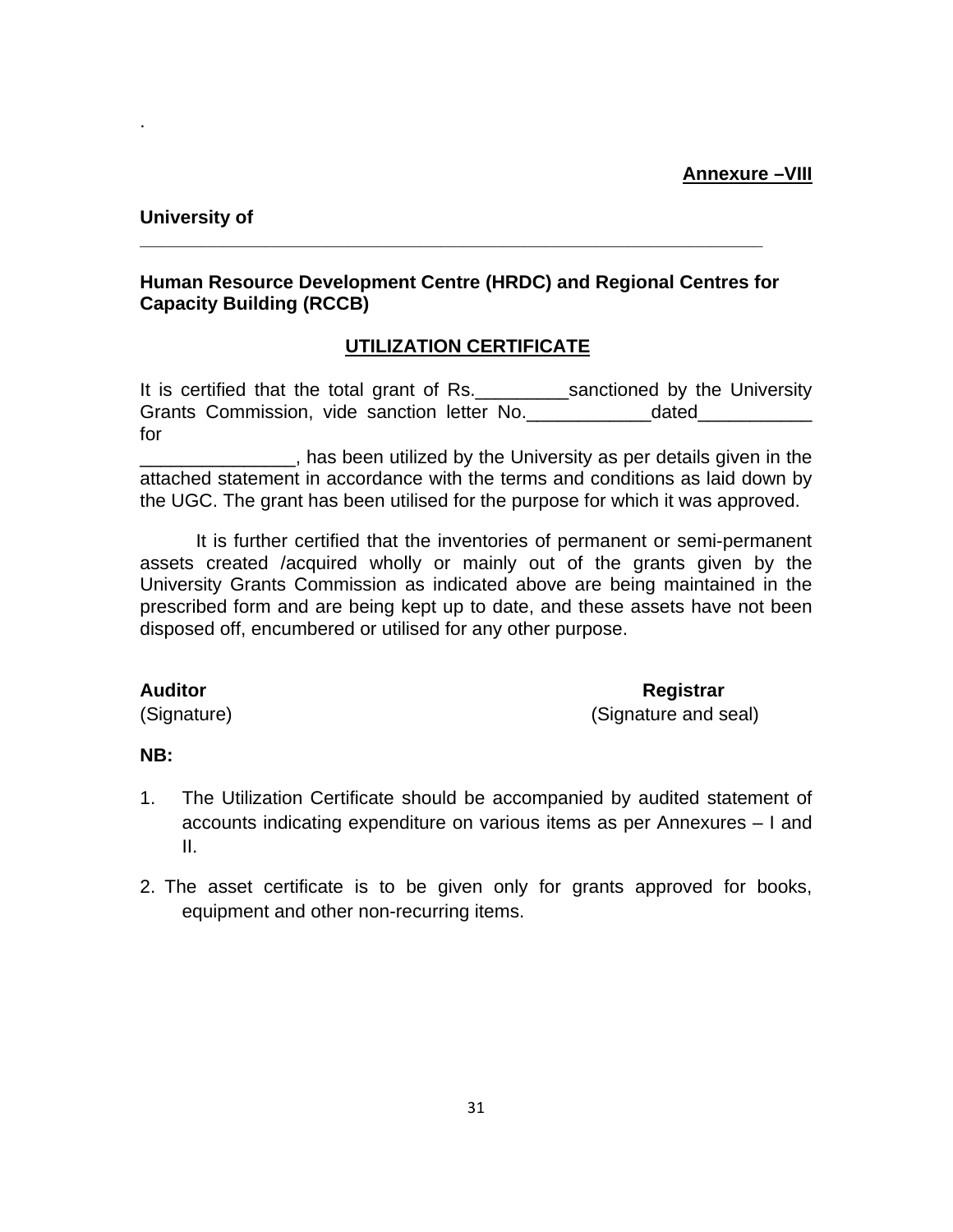### **UNIVERSITY GRANTS COMMISSION BAHADUR SHAH ZAFAR MARG NEW DELHI**

#### **Norms for TA/DA to participants in the RCCBs and HRDCs**

#### **1. TA/DA/hospitality charges to participants:**

Teacher participants may be paid upto a limit of A/C III railway fare (all trains) or A/C deluxe bus fare on production of tickets.

Outstation participants may be provided free boarding and lodging by the University. To cover the cost of their boarding/ lodging, the Commission will pay the University Rs. 500/- per day for outstation participant for 'A' class cities, Rs. 400/- per day for other places. In case only free lodging is provided, DA will be allowed at 75 percent of the ordinary rate of daily allowance. The allowance will be used purely for the purpose of giving boarding/lodging to the participants.

In case the outstation participant does not avail the facility for boarding/lodging, he/she will be paid Rs. 300/- per day.

#### **2. Reading material:**

Up to Rs.500/- per participant in the form of books/compilations in the form of printed published work or in electronic format.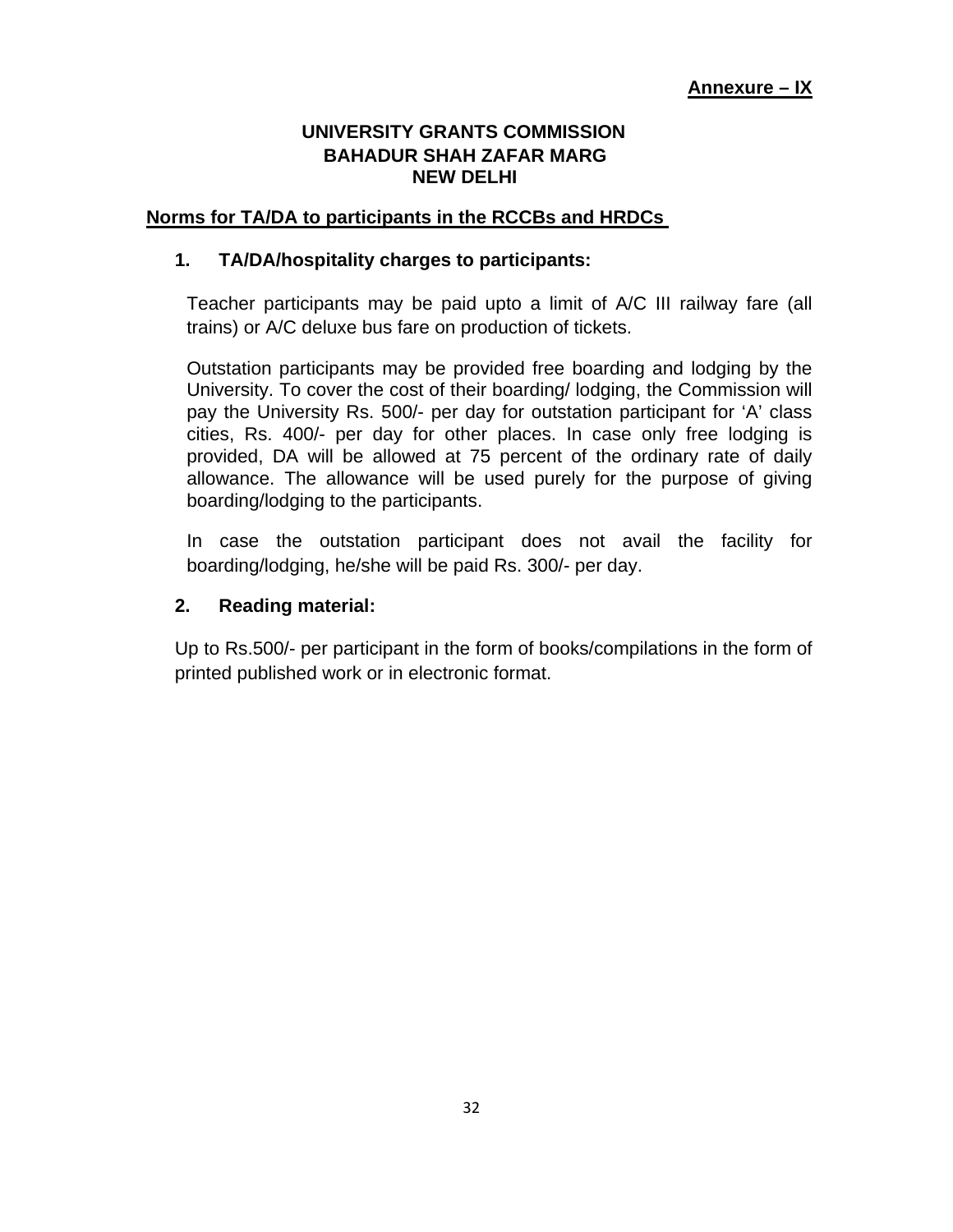#### **UNIVERSITY GRANTS COMMISSION BAHADUR SHAH ZAFAR MARG NEW DELHI**

#### **Norms for TA/DA/Honorarium to Resource Persons and Working Expenses in the RCCB/HRDC**

#### **1. TA/DA and honorarium to Resource persons/visiting faculty:**

Honorarium to outstation/local resource person may be paid @ Rs 1500/ per person per session of 90 minutes subject to advanced submission of the full content or at least detailed abstract along with a ppt. Only two lectures per day will be allowed by a single resource person. This will be subject to a maximum of Rs.6,000/- per course. Outstation resource persons may be invited only once in a programme.

#### **2. Honorarium to Course Coordinator:**

The University may appoint, if required, one coordinator in case of Refresher Course only. A lump sum honorarium of Rs. 6,000/- will be admissible to the Coordinator. However, in special circumstances, more than one coordinator may be appointed. The Honorarium amount will be equally shared by them.

The coordinators will not be entitled to draw honorarium for taking classes in the same course

#### **3. Daily Allowance:**

The outstation resource person invited for the course may be paid daily allowance at the rate of Rs.1000/- per day if the resource person makes his/her own arrangement for his/her stay. If free lodging is provided, daily allowance will be allowed at the rate of 75% of the said DA. If only Boarding is provided free, daily allowance shall be @ 50% of the normal rate. If both boarding and lodging are provided free, then 25% of the normal Daily Allowance will be admissible.

#### **4. Travel to/ from airport/ railway station:**

Actual conveyance hire charges incurred by the resource person for travel from/to residence/headquarters to/from the airport/ railway station as the case may be and from airport/railway station to their place of meeting/stay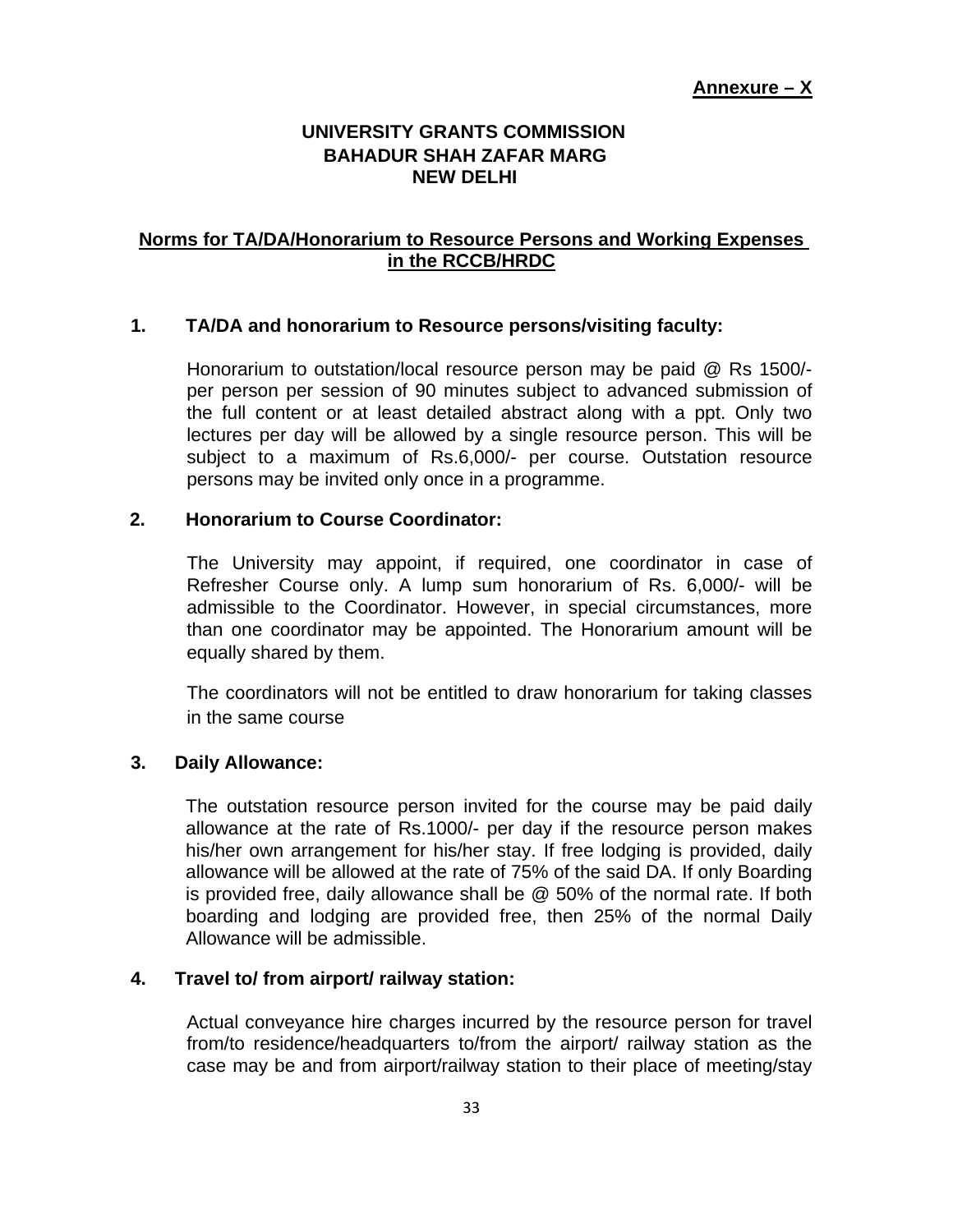and back from place of meeting/stay will be reimbursed on production of actual receipts. Reimbursement will be allowed as per Central Government rules.

#### **5. Travel by Air:**

Travel by air is allowed as per Central Government rules.

Traveling between Chennai/Kolkata & Andaman and Nicobar Islands, between Bhubaneswar and Port Blair and between Kochi/Kozhikode and Lakshdweep by the Resource Persons will be governed by the rules as prescribed for Central Government employees.

Only economy class apex fare would be paid by the UGC.

#### **6. Travel by Rail/Road:**

Travel by Rail/Road will be allowed as per Central Government rules.

#### **7. Travel by Taxi/own car**

If the travel is undertaken by resource persons for Inter-city travel from the place of his/her residence / headquarters to the place of meeting by taxi or in own car, road mileage payable will be limited to rail fare by the highest entitled class available on that particular sector if the two stations are connected by rail. Where two stations are not connected by rail, road mileage for such a travel or part thereof will be paid at the rate as per the Central Government rules as modified from time to time.

However, irrespective of the fact that two stations are connected by rail, travel by own car/taxi may be allowed at the rate as prescribed for Central Government employees or other statutory bodies whichever is higher. This concession may be allowed if the journey is not more than 400 kms.

#### **8. Conveyance hires charge for local members:**

Local resource persons may be paid upto @ Rs. 500/- as actual conveyance charges each way.

#### **9. Local conveyance charges for outstation resource persons:**

Mileage allowance for local journey at the tour stations to outstation resource persons will not be reimbursed as the DA being paid to resource persons contains an element of traveling allowance for local journeys.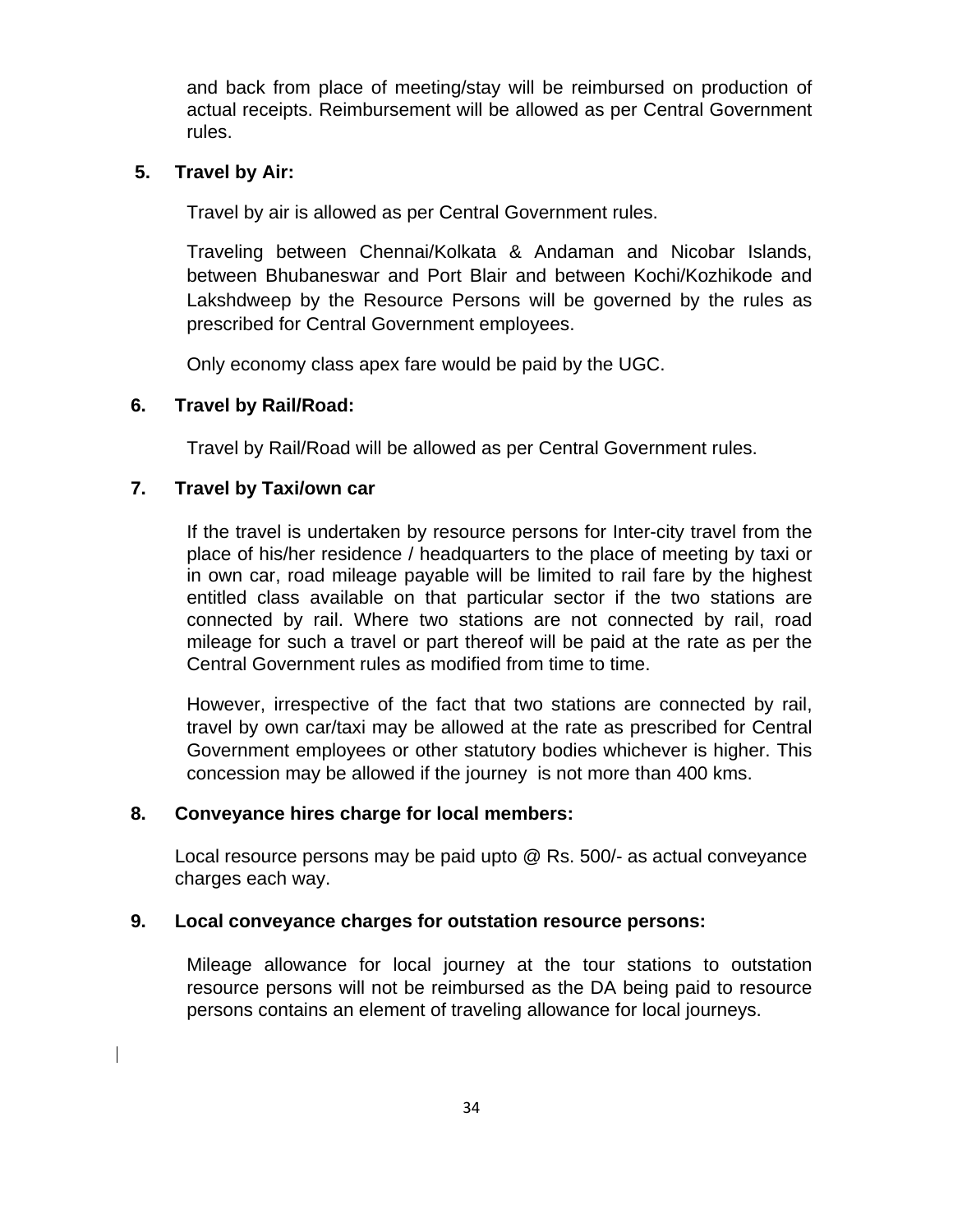#### **10. Working Expenses:**

Upto Rs.7.50 lakh lump sum per annum for Human Resource Development Centre (HRDC) and Rs. 10.00 lakhs lump sum per annum Regional Centres for Capacity Building (RCCB).

Notwithstanding other provisions of these guidelines, the working expenses will cover expenditure on postage, stationery, printing, transport, secretarial services, purchase of chemicals, small items of equipment, TA/DA honorarium and hospitality to members of the Advisory Committee, functions/ceremonies (hospitality, mementoes/memorabilia, miscellaneous items, etc.), paper setting, evaluation of scripts/project reports, engagement of temporary administrative/ supporting staff (on contractual basis/ daily wages/ part time basis) etc.

Working expenses may also be utilized for transport, maintenance, TA/DA of core faculty and consumables. Thirty per cent of working expenses may be utilized for engagement of temporary staff with the approval of the Vice-Chancellor.

The University Grants Commission will provide assistance for renovation and furnishing, which may be met within the provision of working expenses.

#### **11. Other Items Core Assistance:**

As indicated in Para 10 of the Guidelines.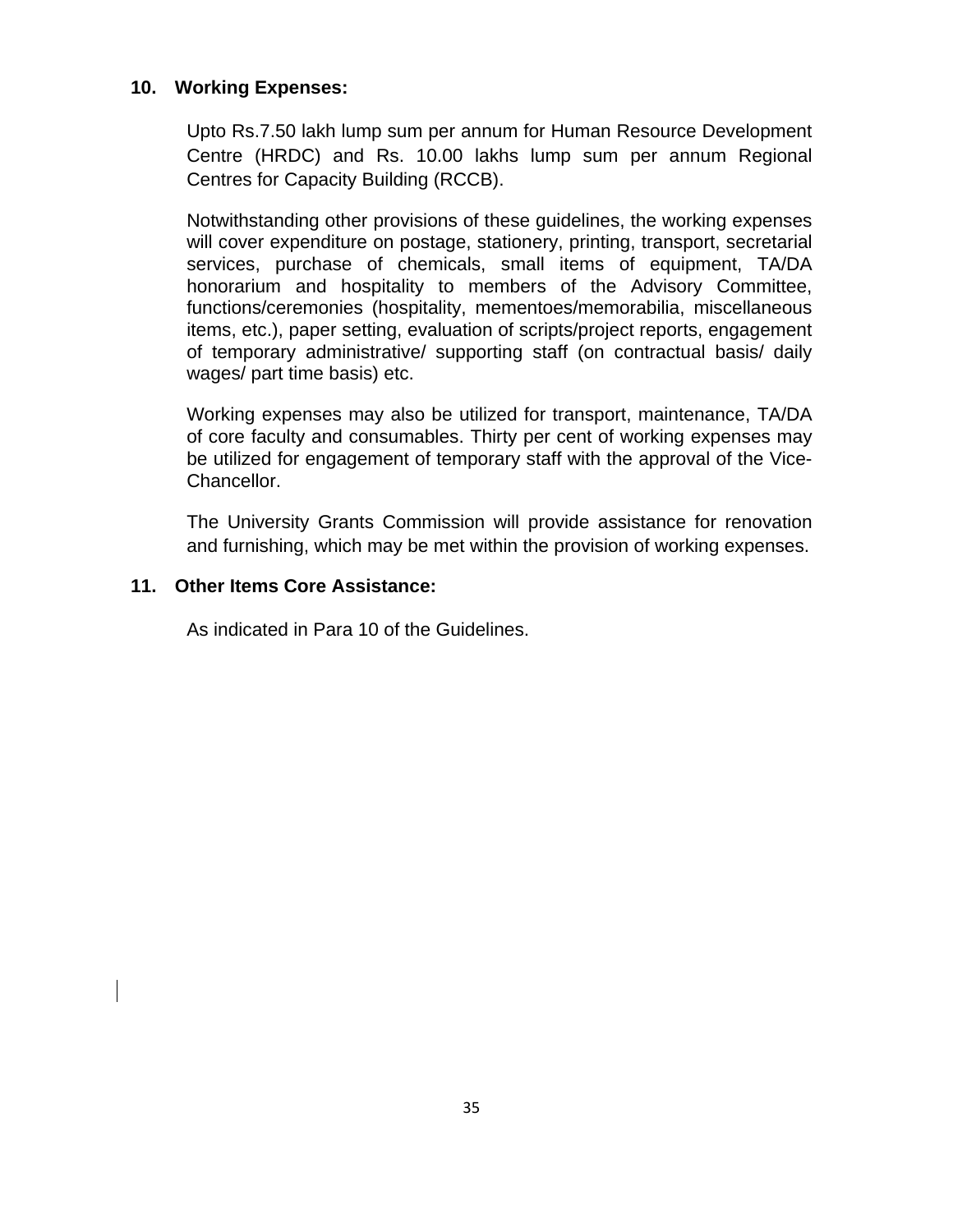#### **UNIVERSITY GRANTS COMMISSION BAHADUR SHAH ZAFAR MARG NEW DELHI**

# **Proposal for upgradation of Human Resource Development Centre (HRDC) to Regional Centres for Capacity Building (RCCB)**

| 1.         | Name of the University, Address, e-mail, Tel. No., Fax No.                                                                                                                                                                                                                                                                       |  |
|------------|----------------------------------------------------------------------------------------------------------------------------------------------------------------------------------------------------------------------------------------------------------------------------------------------------------------------------------|--|
| 2.         | Whether unitary or affiliating:                                                                                                                                                                                                                                                                                                  |  |
| 3.         | If affiliating, how many colleges affiliated to the University and the faculties<br>represented:                                                                                                                                                                                                                                 |  |
| 4.         | Estimated newly appointed Assistant Professors in the colleges and in the<br>University every year:                                                                                                                                                                                                                              |  |
| 5.         | Details of other Universities in the State, whether affiliating or not:                                                                                                                                                                                                                                                          |  |
| 6.         | Rough estimate of number of newly appointed Assistant Professors in the<br>State:                                                                                                                                                                                                                                                |  |
| 7.         | List of departments getting assistance under<br>CAS/DSA/DRS/COSIST/COHSSIP:                                                                                                                                                                                                                                                      |  |
| 8.         | The date on which ASC was approved and established:                                                                                                                                                                                                                                                                              |  |
| 9.         | The details of staff approved alongwith date of appointment:                                                                                                                                                                                                                                                                     |  |
| 10.<br>11. | The number of various courses conducted and number of participants trained in<br>the following courses for the last five years:<br>a. Orientation Courses<br>b. Refresher Courses<br>c. Summer School<br>d. Winter School<br>e. Short term Programme<br>Any other<br>f.<br>Grants received & expenditure incurred on ASC so far: |  |
|            | <b>Amount (Recd. From UGC)</b><br>Exp./UC sent (alongwith date)<br>Year                                                                                                                                                                                                                                                          |  |
|            |                                                                                                                                                                                                                                                                                                                                  |  |
| 12.        | Any innovative feature of the ASC                                                                                                                                                                                                                                                                                                |  |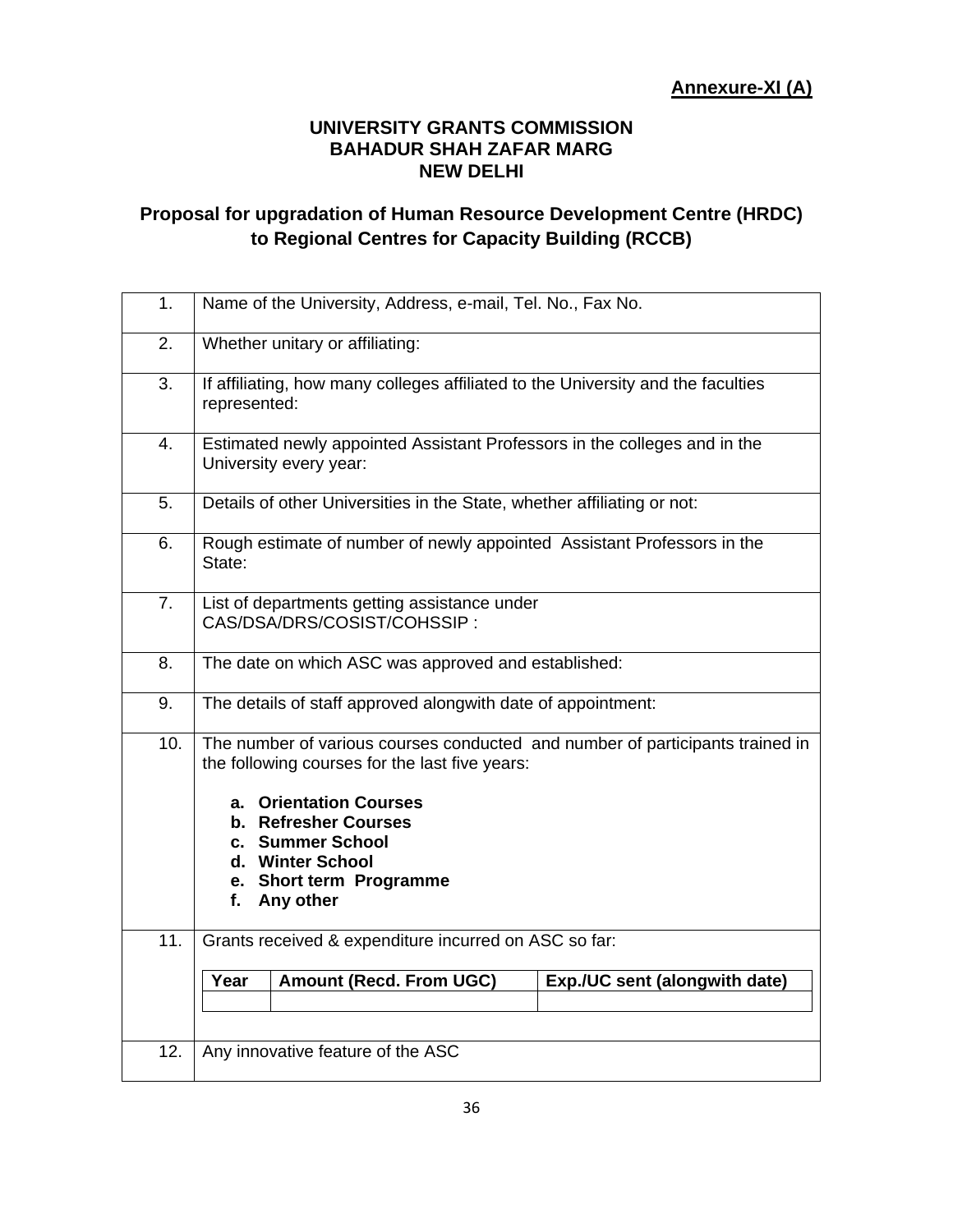| 13. | Facilities available in the University for running an RCCB (include details<br>building, technological aids, hostel, guesthouse etc. : |
|-----|----------------------------------------------------------------------------------------------------------------------------------------|
| 14. | Details of the infrastructure to be provided by the University exclusively for the<br>proposed RCCB:                                   |
| 15. | Details of the infrastructure for the RCCB for which UGC assistance will be<br>needed:                                                 |
| 16. | Resource persons accessible to the University (provide names, specialization<br>institution and full address):                         |
| 17. | Financial requirement with details:                                                                                                    |
| 18. | The justification for upgradation:                                                                                                     |

(Signature of Director with office seal)

(Signature (with office seal) of Registrar of the University)

(Signature (with office seal) of the Vice-Chancellor of the University)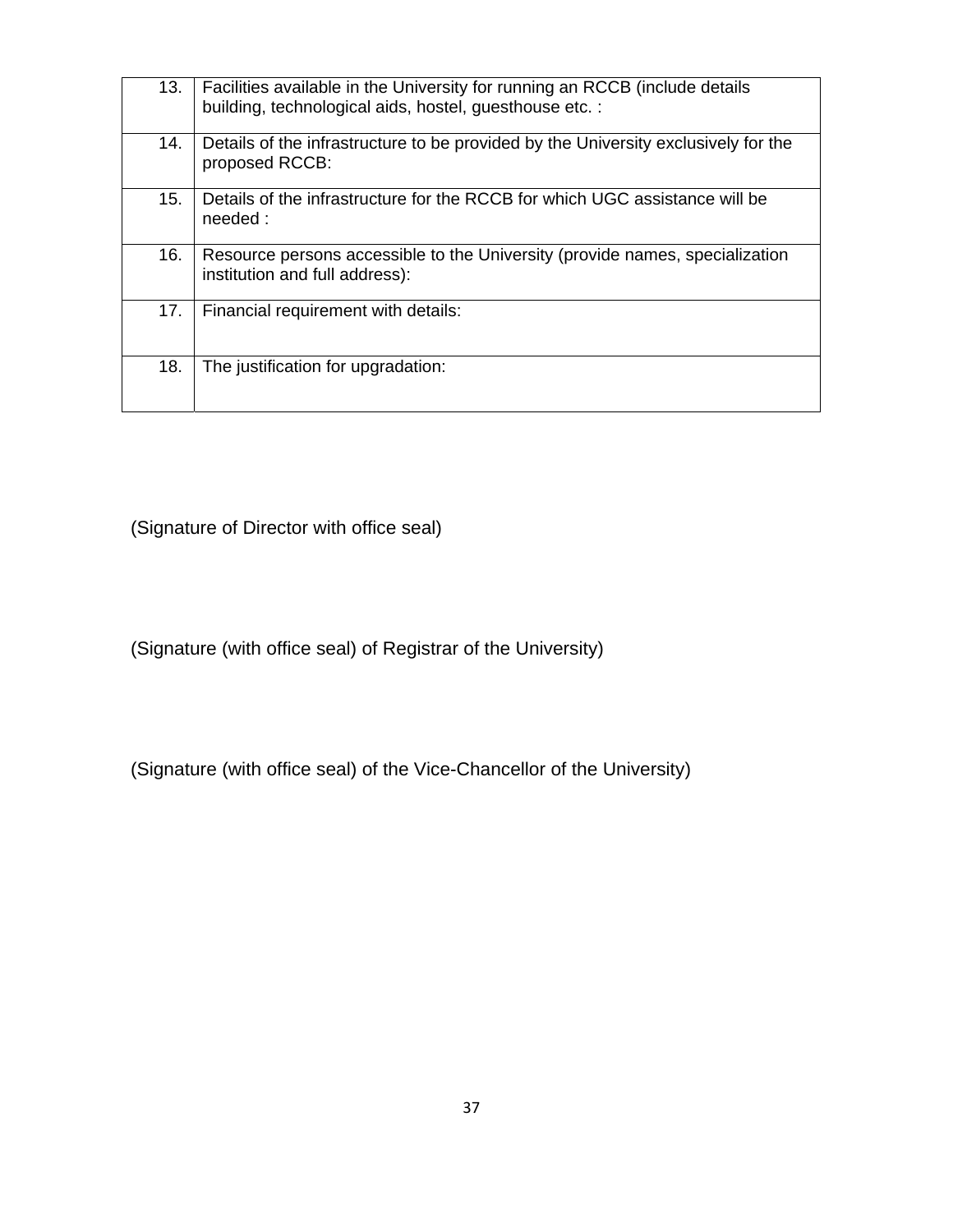#### **UNIVERSITY GRANTS COMMISSION BAHADUR SHAH ZAFAR MARG NEW DELHI**

# **Proposal for establishment of new Human Resource Development Centre (HRDC)**

| 1.  | Name of the University, Address, e-mail, Tel. No., Fax No.                                                     |
|-----|----------------------------------------------------------------------------------------------------------------|
| 2.  | Whether unitary or affiliating:                                                                                |
| 3.  | If affiliating, how many colleges affiliated to the University and the faculties<br>represented:               |
| 4.  | Estimated newly appointed Assistant Professors in the colleges and in the<br>University every year:            |
| 5.  | Details of other Universities in the State, whether affiliating or not:                                        |
| 6.  | Rough estimate of number of newly appointed Assistant Professors in the State:                                 |
| 6.  | List of departments getting assistance under<br>CAS/DSA/DRS/COSIST/COHSSIP:                                    |
| 7.  | Resource persons accessible to the University (provide names, specialization<br>institution and full address): |
| 8.  | Financial requirement with details:                                                                            |
| 9.  | Please justify that you are the fittest case for establishment of HRDC:                                        |
| 10. | Any other information:                                                                                         |

(Signature of Registrar with office seal)

Signature (with office seal) of the Vice-Chancellor of the University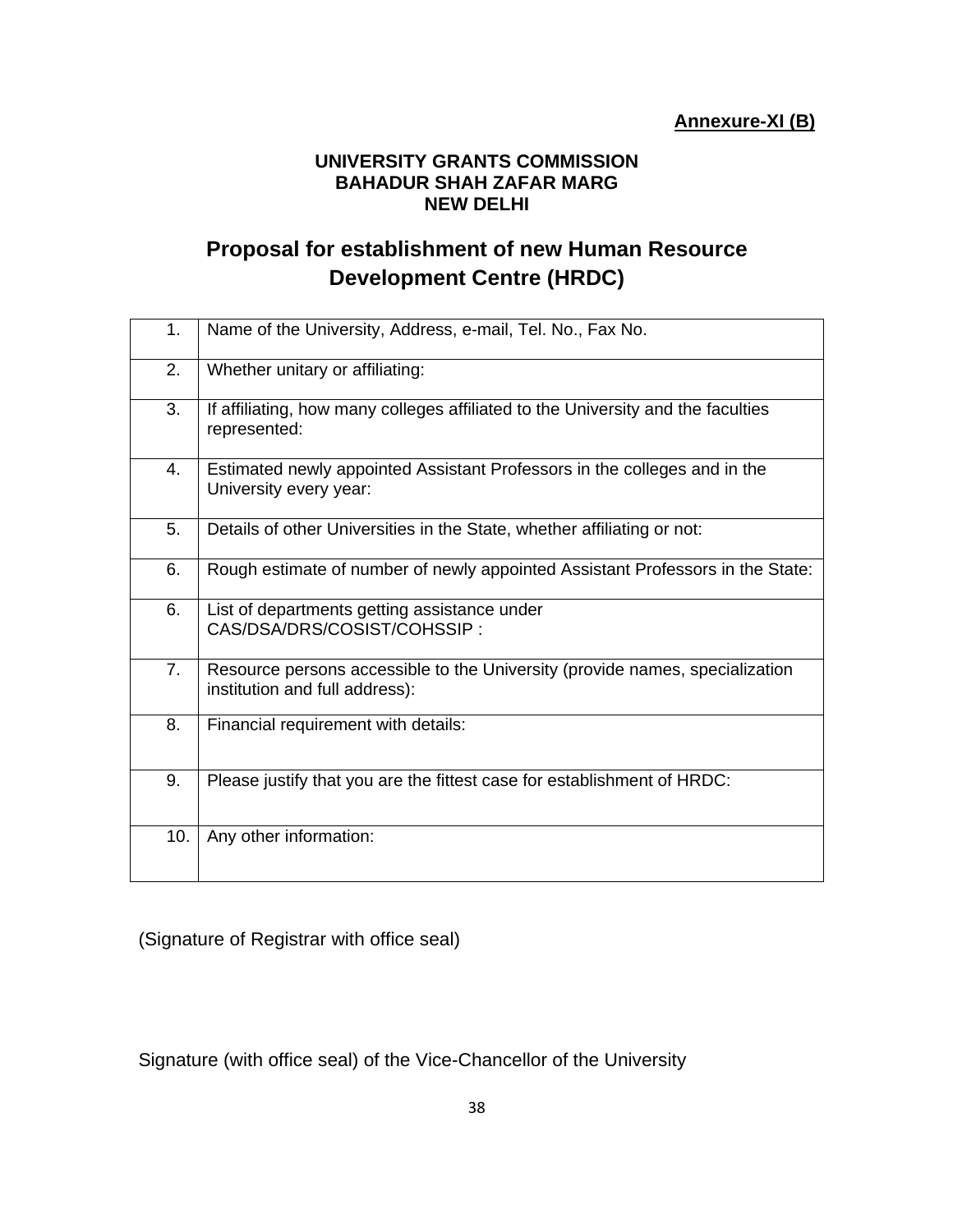#### **UNIVERSITY GRANTS COMMISSION**

## **HUMAN RESOURCE DEVELOPMENT CENTRE (HRDC) AND REGIONAL CENTRES FOR CAPACITY BUILDING (RCCB)**

**……………………………………………….…………………….. UNIVERSITY** 

#### **UGC-SPONSORED ORIENTATION PROGRAMME**

**This is to certify that**

(Name of the Participant) (Designation)

(College/University) (Place) affiliated to -------------------------------------------------------------------------------- University **participated in the Orientation Programme\_\_\_\_\_\_\_\_\_\_\_\_\_\_\_\_\_\_\_\_\_\_\_\_\_\_\_\_\_\_\_\_\_\_\_ from \_\_\_\_\_\_\_\_\_\_\_\_to \_\_\_\_\_\_\_\_\_\_\_ and obtained Grade\_\_\_\_\_\_\_\_\_\_\_\_\_\_\_\_\_\_\_\_\_\_\_\_**

**Director Coordinator Registrar/Vice-Chancellor**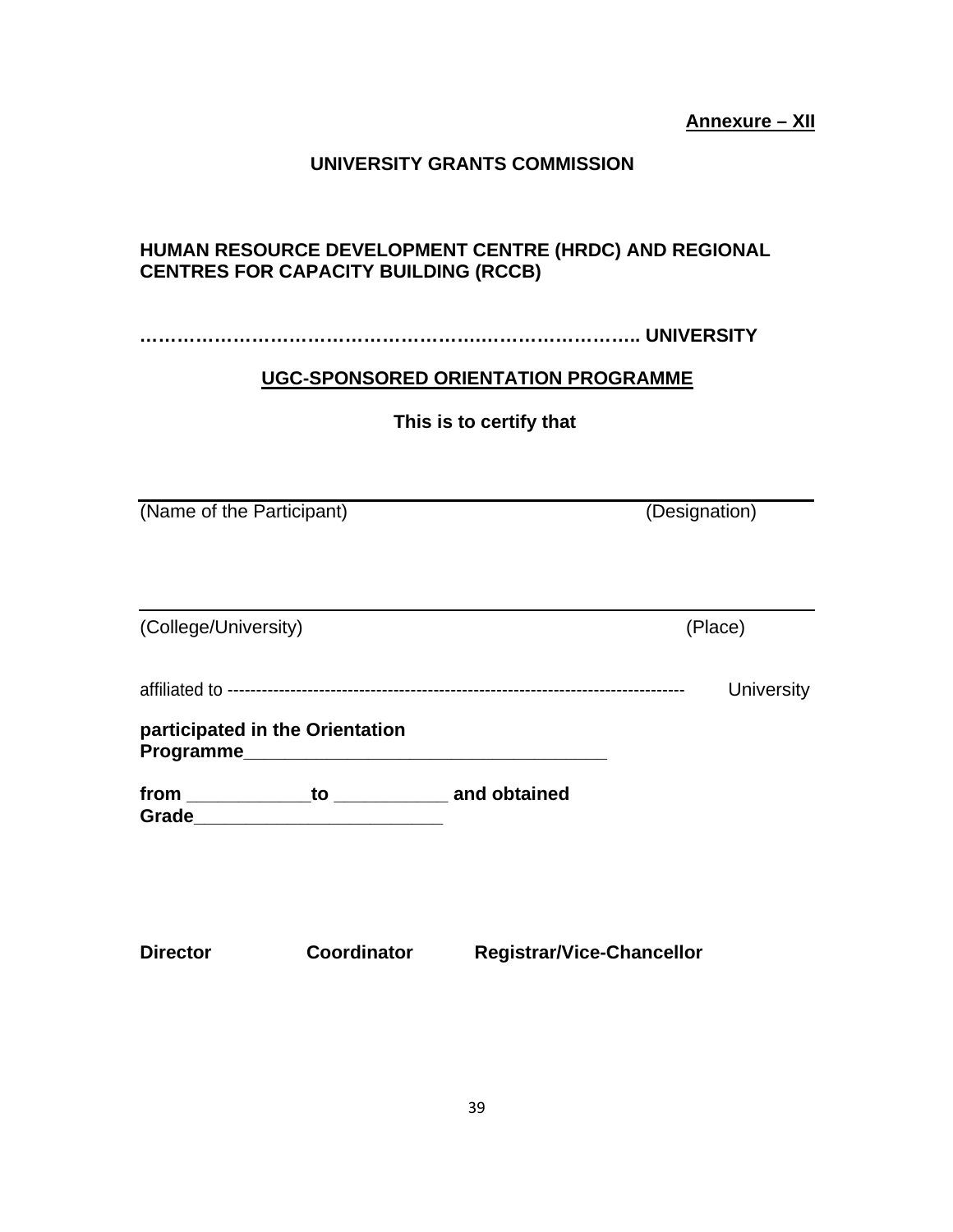a) The grades should be as follows:

A : 75% and above

B : 60% to less than 75%

C : 50% to less than 60%

D : Below 50%

Those teacher participants who get Grade D are required to repeat the programme after a gap of one year without financial commitment to the UGC-RCCB/HRDC

b) The total marks are to be fixed at 100 and the same is distributed in the following manner:

| i. Multiple-choice objective tests                                   | 30 |
|----------------------------------------------------------------------|----|
| ii. Seminars/participant presentation                                | 15 |
| iii. Project/survey/others                                           | 20 |
| iv. Micro-teaching/participation                                     | 10 |
| v. Holistic response                                                 | 25 |
| (punctuality, regularity, initiative, conduct, responsiveness, etc.) |    |

**Note:** The above information has to be printed at the back of certificate (Annexure XII).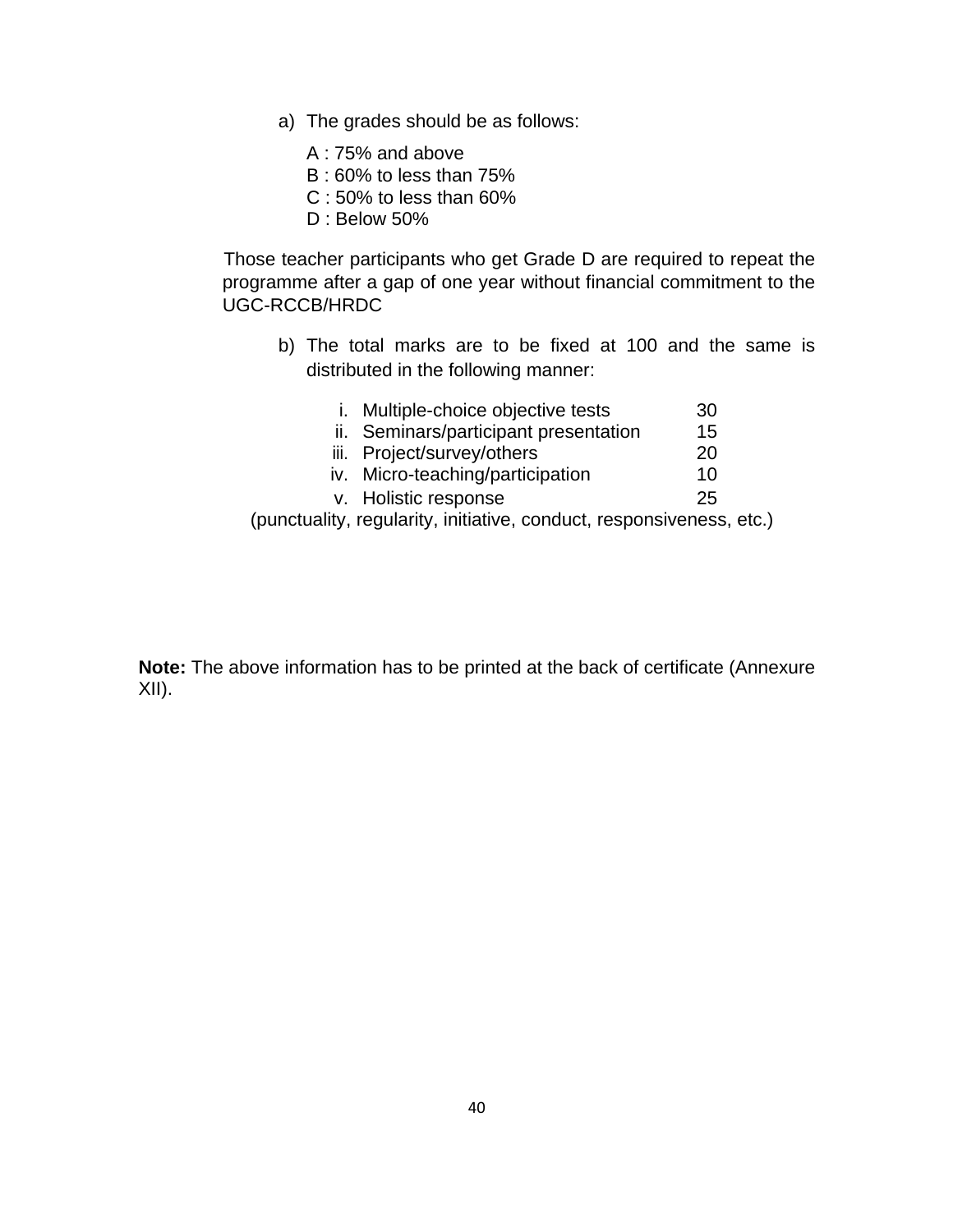**Annexure – XIII**

#### **UNIVERSITY GRANTS COMMISSION**

## **HUMAN RESOURCE DEVELOPMENT CENTRE (HRDC) AND REGIONAL CENTRES FOR CAPACITY BUILDING (RCCB)**

**……………………………………………………………………….UNIVERSITY**

#### **UGC-SPONSORED REFRESHER COURSE**

## **This is to certify that**

(Name of the Participant) (Designation)

| (College/University)                                      |                                                                                                                       |              | (Place)        |
|-----------------------------------------------------------|-----------------------------------------------------------------------------------------------------------------------|--------------|----------------|
|                                                           |                                                                                                                       |              | <br>University |
| participated in the Refresher Course in the<br>subject___ | <u> 1980 - Jan Sterling von Berling von Berling von Berling von Berling von Berling von Berling von Berling von B</u> |              |                |
| Grade                                                     | $\mathsf{to}$                                                                                                         | and obtained |                |

**Director Course Coordinator Registrar/Vice-Chancellor**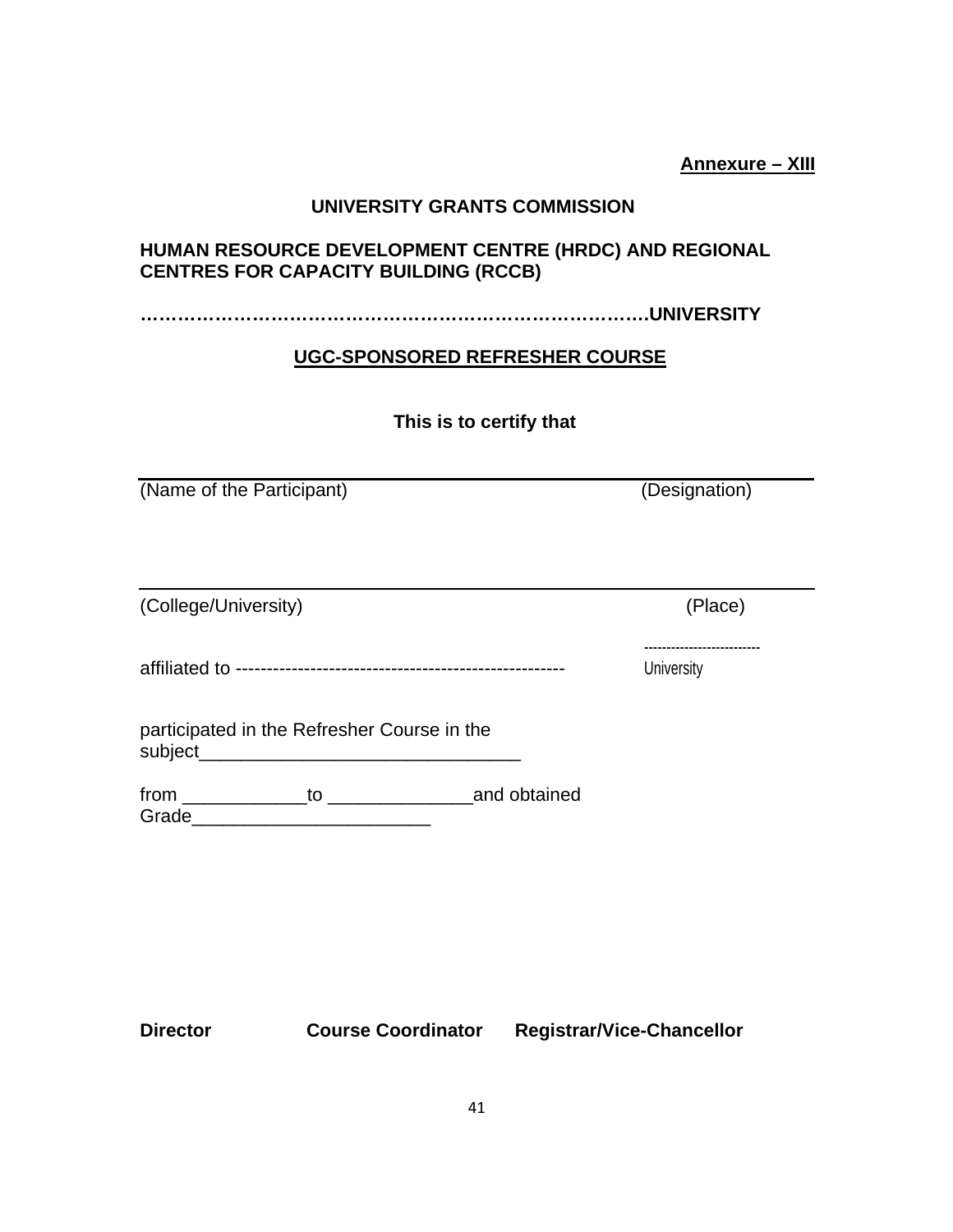- a) The grades should be as follows:
	- A 75% and above
	- B 60% to less than 75%
	- $C \rightarrow 50\%$  to less than 60%
	- D Below 50%

Those teacher participants who get Grade D are required to repeat the programme after a gap of one year without financial commitment to the UGC-RCCB/HRDC.

b) The total marks are to be fixed at 100 and the same is distributed in the following manner:

| 1. Multiple-choice objective tests                                                         | 30 |
|--------------------------------------------------------------------------------------------|----|
| 2. Seminars/participant presentation                                                       | 15 |
| 3. Project/survey/others                                                                   | 20 |
| 4. Micro-teaching/participation                                                            | 10 |
| 5. Holistic response                                                                       | 25 |
| المقادمات فالمرامي المتحاولة والمالمان والمقادمات والمتعرضات والمقابلة المردونة والمناديسة |    |

(punctuality, regularity, initiative, conduct, responsiveness, etc.)

**Note:** The above information has to be printed at the back of certificate (Annexure XIII).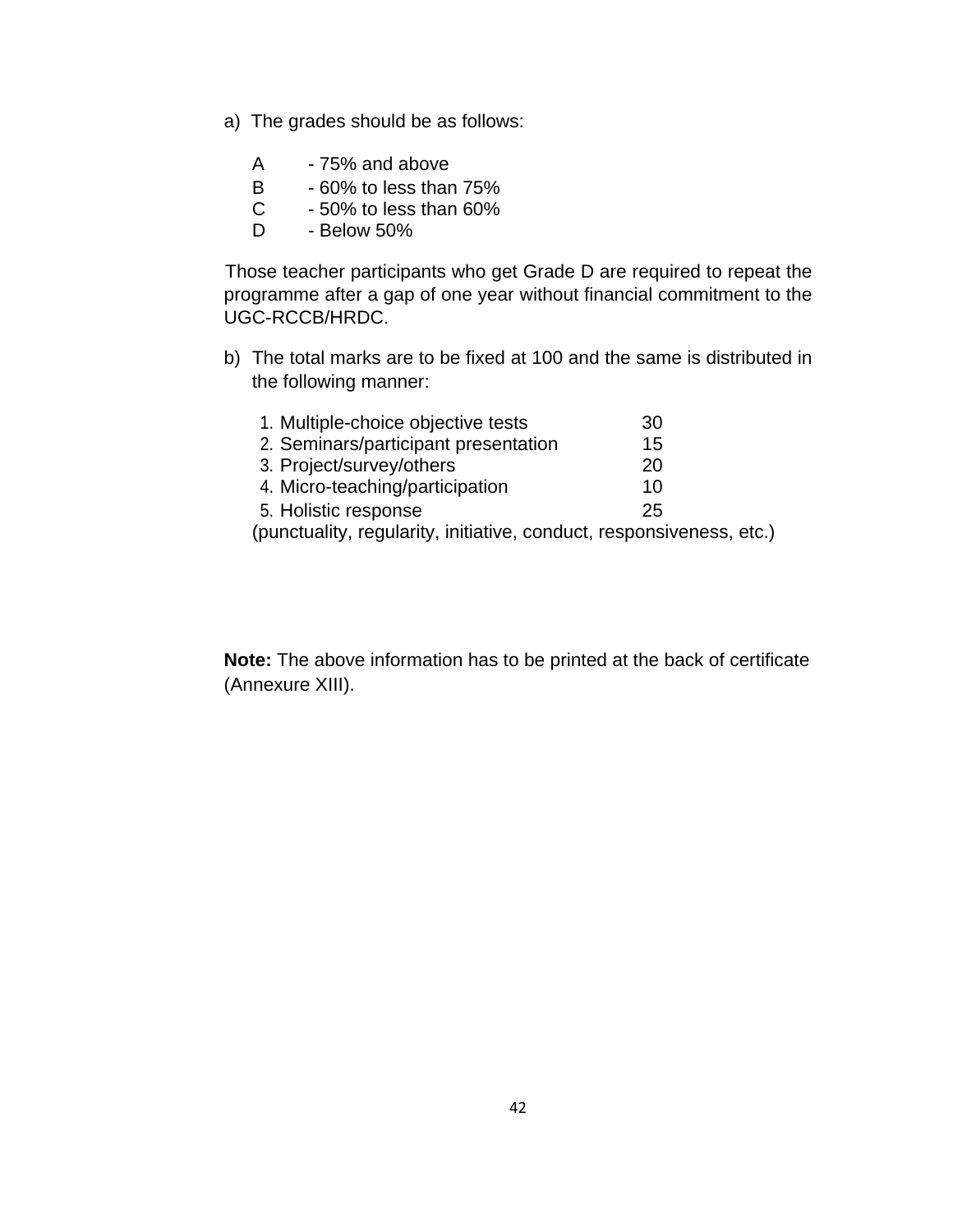## **UNIVERSITY GRANTS COMMISSION**

#### **University of**

**\_\_\_\_\_\_\_\_\_\_\_\_\_\_**

## **Human Resource Development Centre (HRDC) and Regional Centres for Capacity Building (RCCB)**

**\_\_\_\_\_\_\_\_\_\_\_\_\_\_\_\_\_\_\_\_\_\_\_\_\_\_\_\_\_\_\_\_\_\_\_\_\_\_\_\_\_\_\_\_\_\_\_\_\_\_\_\_\_\_\_\_\_\_\_\_**

#### **Annual Progress Report for the period from\_\_\_\_\_\_\_\_\_\_\_\_\_\_\_\_ to**

(To be submitted along with financial statements)

1. Description of programmes conducted during the year:

| Sr. No. | Name of the<br>programme | Programmes<br>allocated by the<br><b>UGC</b> | Programmes<br>conducted |
|---------|--------------------------|----------------------------------------------|-------------------------|
|         |                          |                                              |                         |
|         |                          |                                              |                         |
|         |                          |                                              |                         |
|         |                          |                                              |                         |
|         |                          |                                              |                         |
|         |                          |                                              |                         |

2. In case of variation in the programmes allocated by the UGC and programmes conducted by the RCCB/HRDC, kindly give reasons:

\_\_\_\_\_\_\_\_\_\_\_\_\_\_\_\_\_\_\_\_\_\_\_\_\_\_\_\_\_\_\_\_\_\_\_\_\_\_\_\_\_\_\_\_\_\_\_\_\_\_\_\_\_\_\_\_\_\_\_\_ \_\_\_\_\_\_\_\_\_\_\_\_\_\_\_\_\_\_\_\_\_\_\_\_\_\_\_\_\_\_\_\_\_\_\_\_\_\_\_\_\_\_\_\_\_\_\_\_\_\_\_\_\_\_\_\_\_\_\_\_  $\mathcal{L}_\mathcal{L} = \{ \mathcal{L}_\mathcal{L} = \{ \mathcal{L}_\mathcal{L} = \{ \mathcal{L}_\mathcal{L} = \{ \mathcal{L}_\mathcal{L} = \{ \mathcal{L}_\mathcal{L} = \{ \mathcal{L}_\mathcal{L} = \{ \mathcal{L}_\mathcal{L} = \{ \mathcal{L}_\mathcal{L} = \{ \mathcal{L}_\mathcal{L} = \{ \mathcal{L}_\mathcal{L} = \{ \mathcal{L}_\mathcal{L} = \{ \mathcal{L}_\mathcal{L} = \{ \mathcal{L}_\mathcal{L} = \{ \mathcal{L}_\mathcal{$ 

3. Number of participants programme-wise:

| No. | Name of the programme | No. of participants |
|-----|-----------------------|---------------------|
|     |                       |                     |
|     |                       |                     |
|     |                       |                     |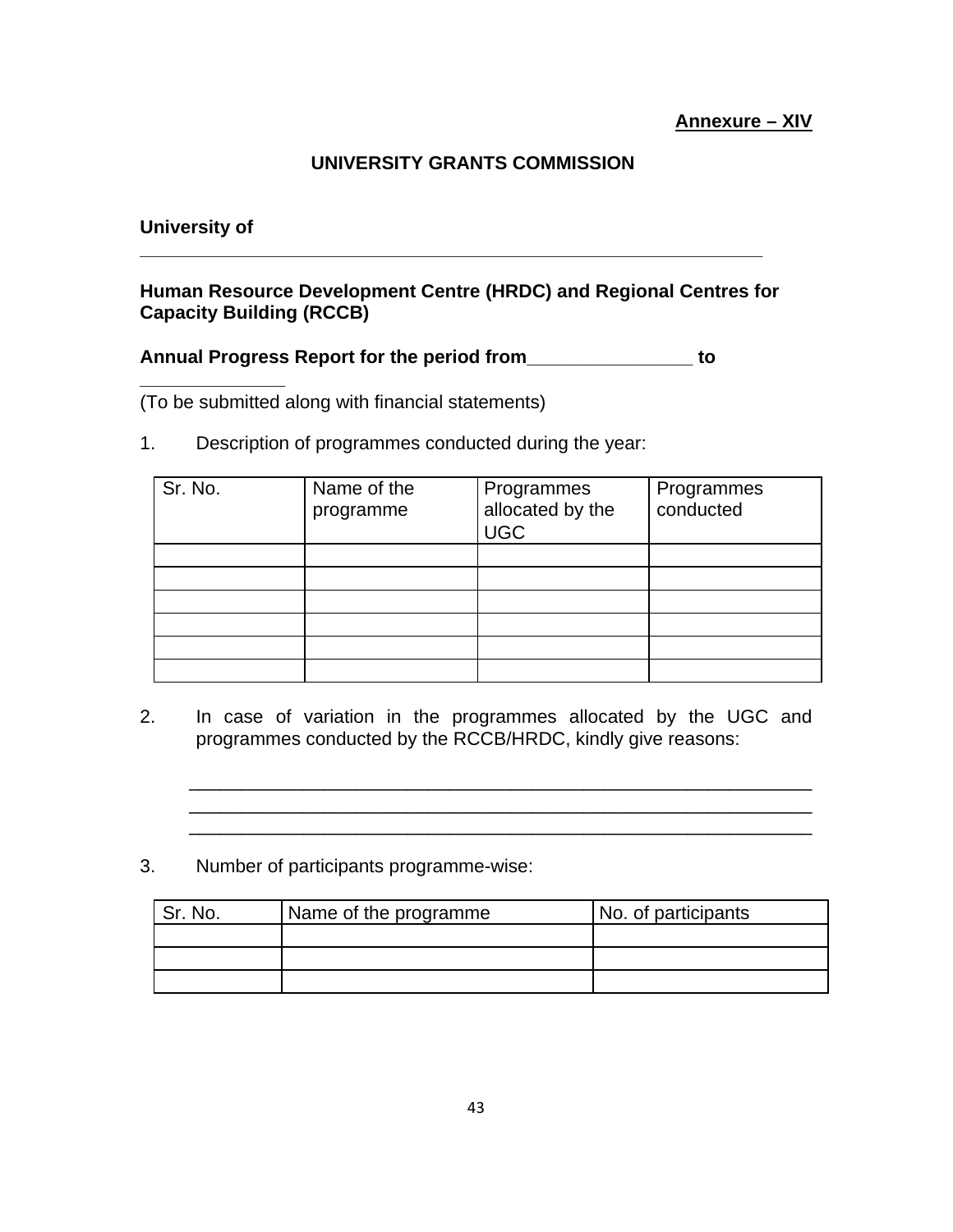- 4. Unique features of the RCCB/HRDC activities as reflected in participants' feedback:
- 5. Problems/issues with regard to the activities of the RCCB/HRDC which require attention of the UGC:

| ٠<br> |  |
|-------|--|
| ii.   |  |
| iii.  |  |

Director (Signature)

Countersigned:

Registrar **Vice-Chancellor**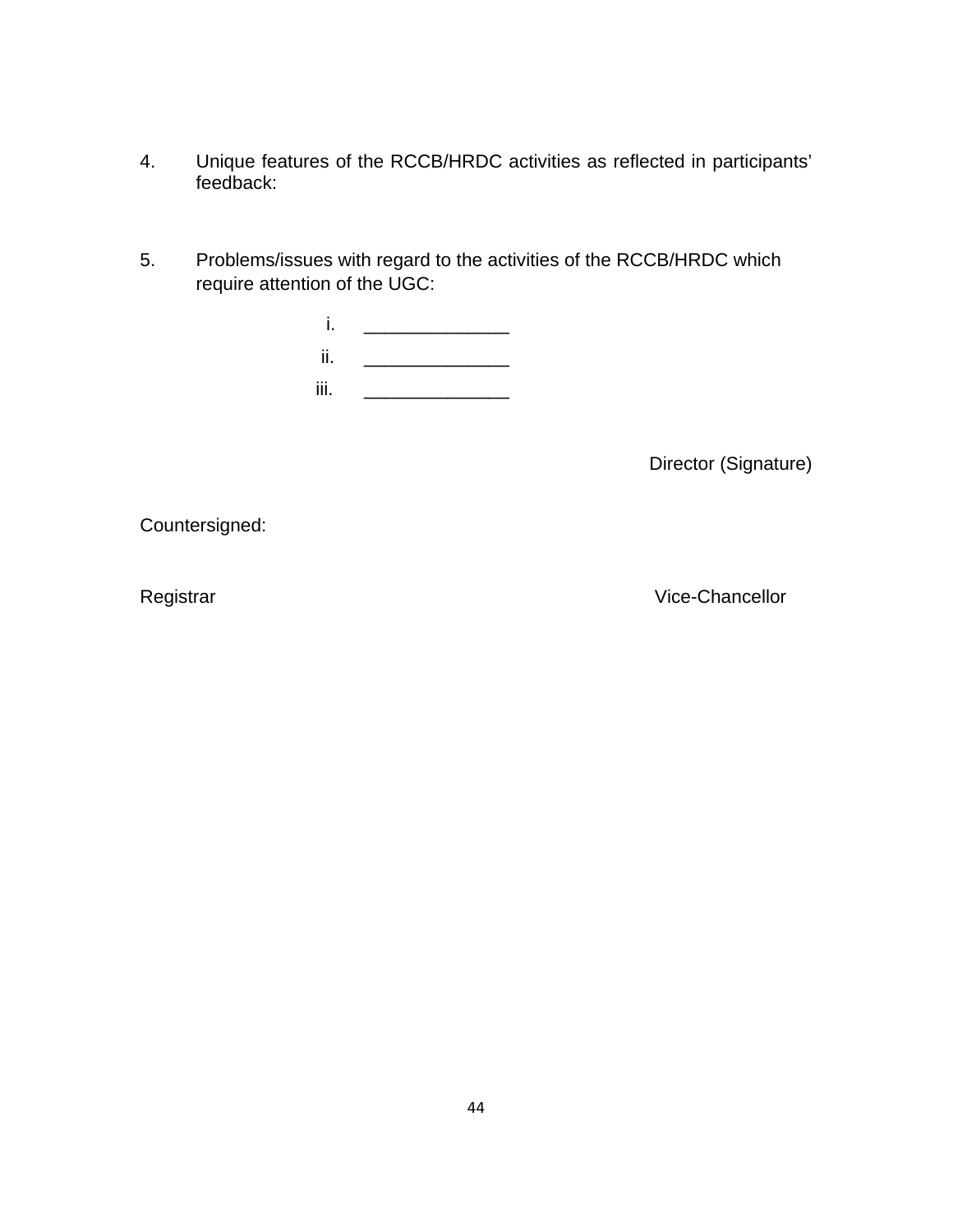# **Annexure-XV**

# **Clusters of HRDCs**

| Cluster 1: (9 ASCs)                    | Cluster 2 (9 ASCs)                        |
|----------------------------------------|-------------------------------------------|
| <b>Jammu Kashmir</b>                   | <b>Delhi</b>                              |
| 1. University of Jammu, Jammu          | 1. University of Delhi, Delhi             |
| 2. University of Kashmir, Srinagar     | 2. Jamia Millia Islamia University, Delhi |
| <b>Himachal Pradesh</b>                | 3. Jawaharlal Nehru University, Delhi     |
| 3. Himachal Pradesh University, Shimla | <b>Uttar Pradesh</b>                      |
| Punjab                                 | 4. Aligarh Muslim University, Aligarh     |
| 4. Guru Nanak Dev University, Amritsar | 5. University of Allahabad, Allahabad     |
| 5. Panjab University, Chandigarh       | 6. Banaras Hindu University, Varanasi     |
| 6. Punjabi University, Patiala         | 7. DDU Gorakhpur University, Gorakhpur    |
| Haryana                                | 8. University of Lucknow, Lucknow         |
| 7. Kurukshetra University, Kurukshetra | <b>Uttarakhand</b>                        |
| 8.BPS Mahila Vishwavidyalaya, Sonepat  | 9. Kumaun University, Nainital            |
| 9. Guru Jambheshwer University, Hissar |                                           |
| Cluster 3 (9 ASCs)                     | Cluster 4 (9 ASCs)                        |
| Gujarat                                | <b>Karnataka</b>                          |
| 1. Gujarat University, Ahmedabad       | 1. Bangalore University, Bangalore        |
| 2. Saurashtra University, Rajkot       | 2. Karanataka University, Dharwad         |
| 3. Sardar Patel University, Anand      | 3. University of Mysore, Mysore           |
| <b>Maharashtra</b>                     | <b>Andhra Pradesh</b>                     |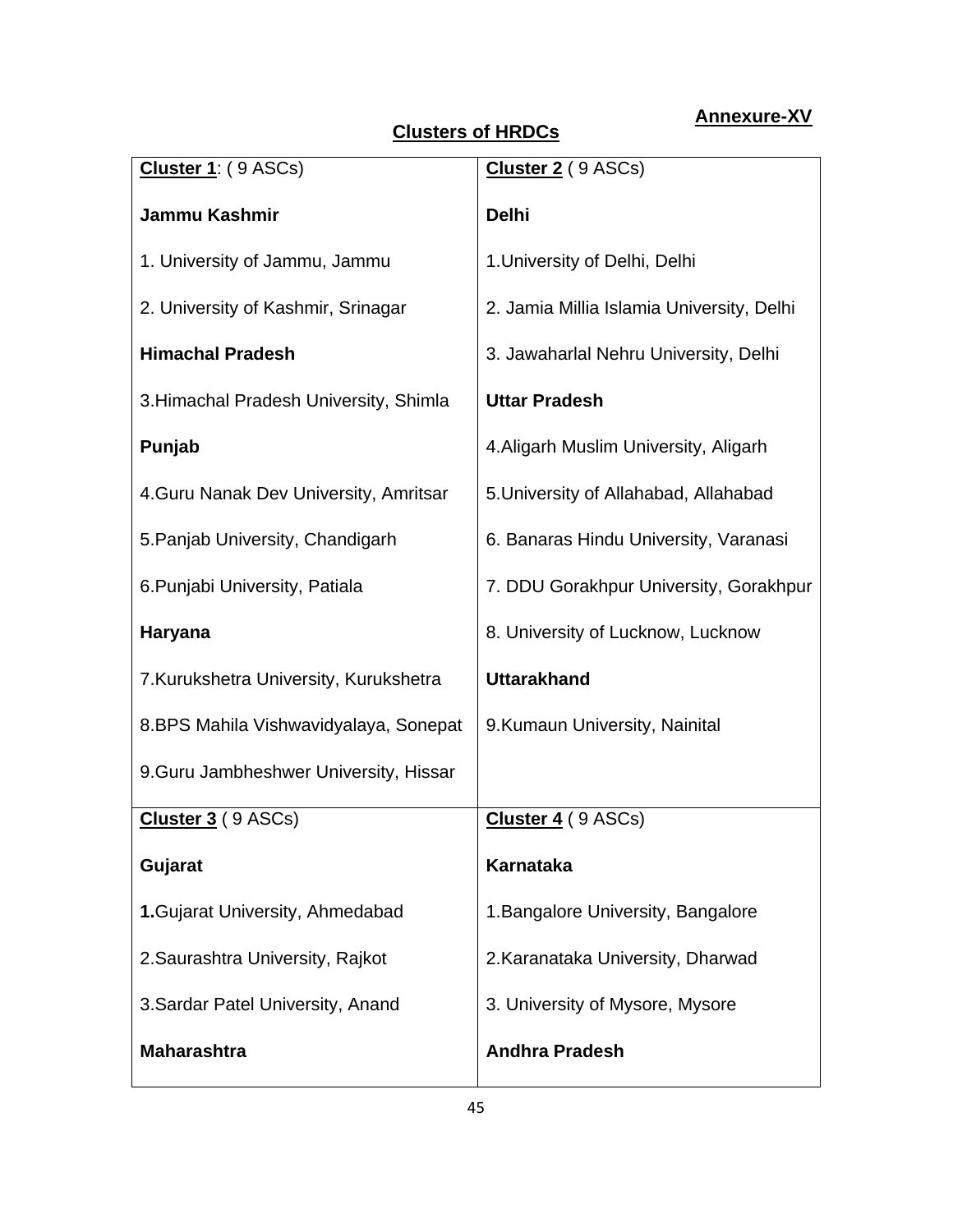| 4.Dr. B.A. Marathwad University, | 4. Andhra University, Visakhapatnam,  |  |
|----------------------------------|---------------------------------------|--|
| Aurangabad                       | (A.P)                                 |  |
|                                  |                                       |  |
| 5. Univeristy of Mumbai, Mumbai  | 5. University of Hyderabad, Hyderabad |  |
|                                  |                                       |  |
| 6. Nagpur University, Nagpur     | 6. Osmania University, Hyderabad      |  |
| 7. Univerity of Pune, Pune       | 7. Sri Venkateshwara University, A.P. |  |
|                                  |                                       |  |
| 8. Sant Gadge Baba Amarawati     | 8. Jawaherlal Nehru Technological     |  |
| University, Maharastra           | University, Hyderabad                 |  |
|                                  |                                       |  |
| Goa                              | 9. Maulana Azad National Urdu         |  |
|                                  | University, Hyderabad                 |  |
| 9. Goa University, Goa           |                                       |  |
|                                  |                                       |  |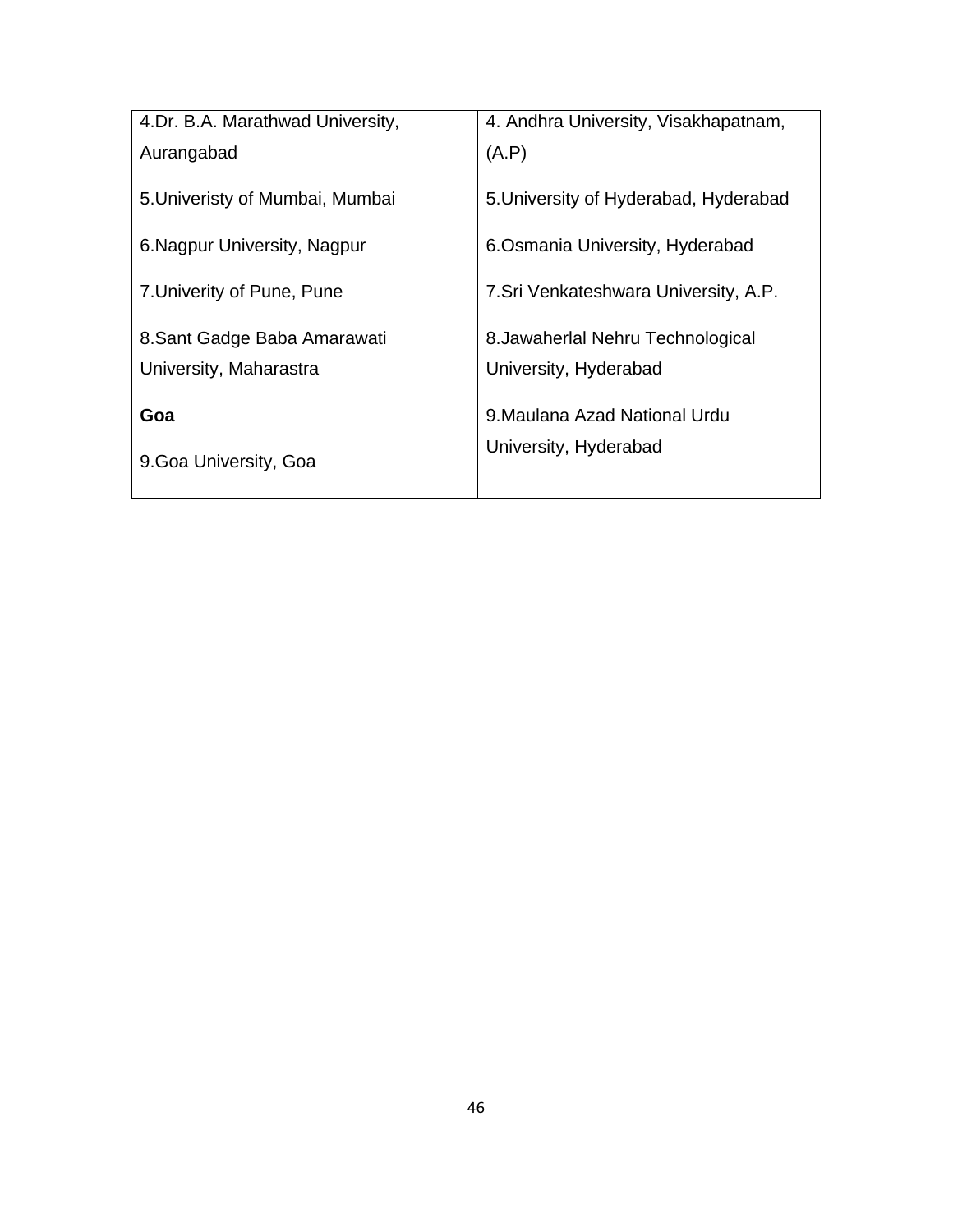| Cluster 5 (8 ASCs)                        | Cluster 6 (7 ASCs)                             |
|-------------------------------------------|------------------------------------------------|
| <b>Tamil Nadu</b>                         | <b>Madhya Pradesh</b>                          |
| 1. Bharathiar University, Coimbatore      | 1. Laxmi Bai National Institute of             |
| 2. Bhartidasan University, Tiruchirapalli | <b>Physical Education University, Gwalior</b>  |
| 3. University of Madras, Chennai          | 2. Rani Durgawati Vishwavidyalaya,<br>Jabalpur |
| 4. Madurai Kamraj University, Madurai     | 3. Devi Ahilya Vishwavidyalaya, Indore         |
| <b>Pondicherry</b>                        | 4.Dr. H.S. Gaur Vishwavidyalaya,               |
| 5. Pondicherry University, Pondicherry    | Madhya Pradesh                                 |
| <b>Kerala</b>                             | Rajasthan                                      |
| 6. University of Calicut, Kerala          | 5. Jai Narayan Vyas University, Jodhpur        |
| 7. University of Kerala,                  | 6. Univeristy of Rajasthan, Jaipur             |
| Thiruvananthapuram                        | 7. Maharshi Dayanand Saraswati                 |
| 8. Kannur University, Kannur              | Univeristy, Ajmer                              |
| Cluster 7 (8 ASCs)                        | Cluster 8 (7 ASCs)                             |
| <b>Assam</b>                              | <b>Orissa</b>                                  |
| <b>1. Guhati University, Assam</b>        | 1. Utkal University, Bhubaneswar               |
| <b>Manipur</b>                            | 2. Sambalpur University, Sambalpur,            |
| 2. Manipur University, Manipur            | Orissa                                         |
| <b>Mizoram</b>                            | <b>Bihar</b>                                   |
| 3. Mizoram University, Mizoram            | 3. B.R. Ambedkar Bihar University,             |
| Meghalaya                                 | Muzaffarpur                                    |
|                                           | 4. Patna University, Patna                     |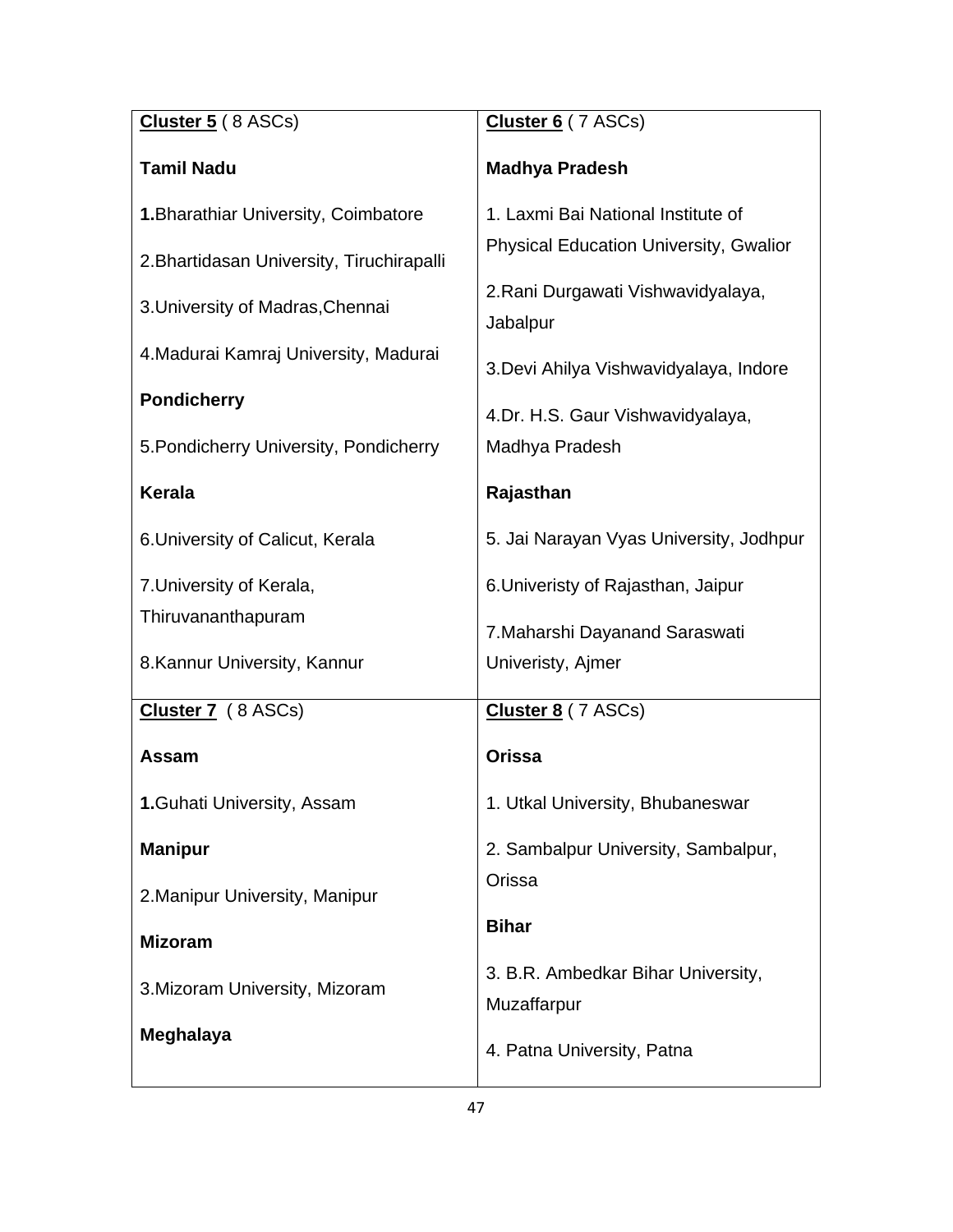| 4. North-Easten Hill University, Shillong | <b>Jharkhand</b>                       |
|-------------------------------------------|----------------------------------------|
| <b>West Bengal</b>                        | 5. Ranchi University, Ranchi           |
| 5. University of Burdwan, Burdwan         | Chhattisgarh                           |
| 6. Univerity of Calcutta, Kolkata         | 6. Pt. Ravi Shankar Shukla University, |
| 7. Jadavpur University, Kolkata           | Raipur                                 |
| 8. North Bengal University, Darjeeling,   | 7. Guru Ghasidas University, Bilaspur  |
| Siliguri                                  |                                        |
|                                           |                                        |